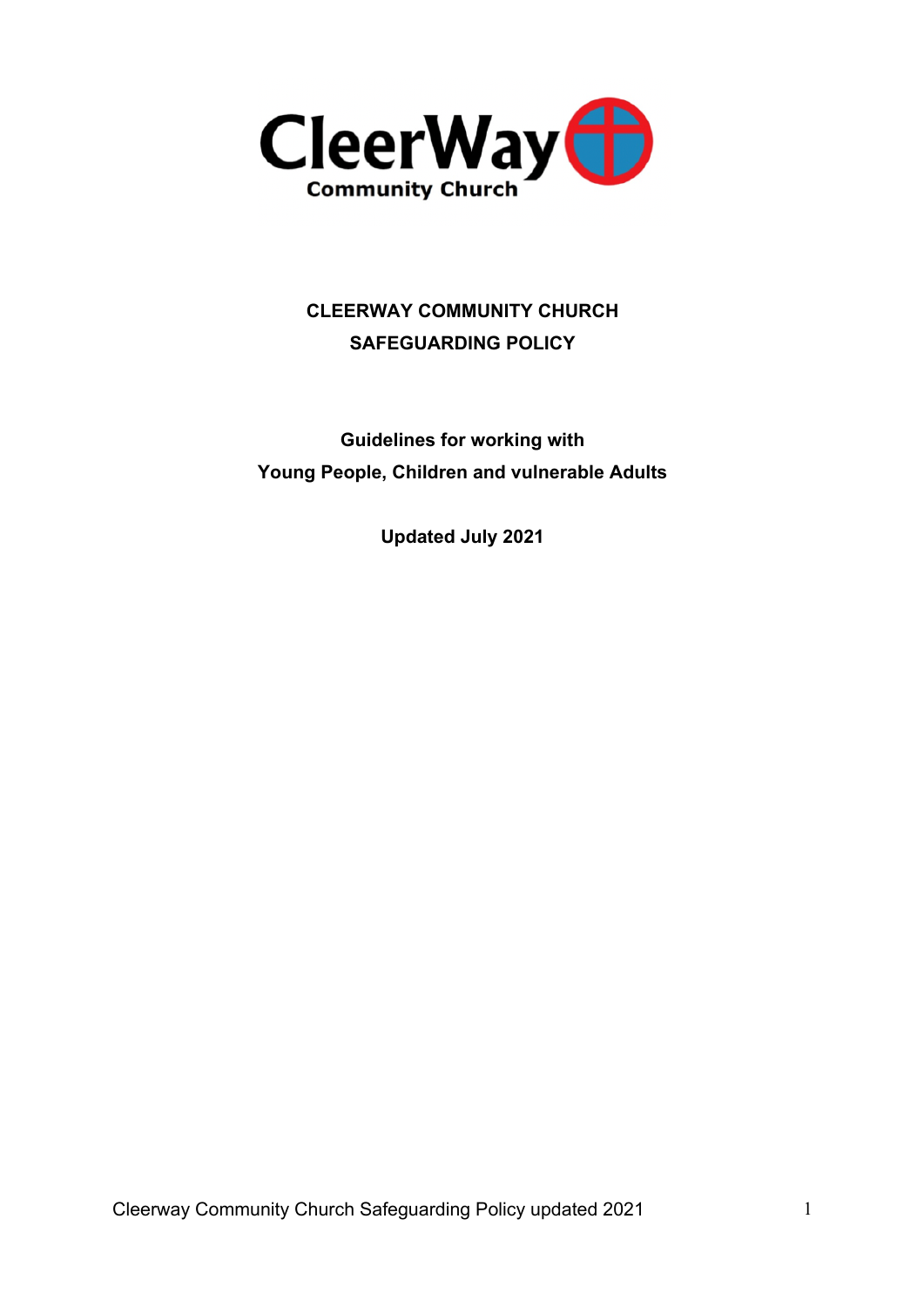# **Cleerway Community Church**

Email address: enquiries@cleerway.org.uk

Affiliated with the Evangelical Alliance UK

Charity Number: 1164877

**Insurance Company** ANSVAR INSURANCE

### **Designated safeguarding lead (DSL)**

Name: Liz Farmer

### **Deputy designated safeguarding lead**

Name: Sarah Fuge

**Social Care, Multi Agency Referral Unit for children (MARU) 0300 1231116**

### **Multi Agency Safeguarding Adults Unit on 03001234131**

**Out of Hours: 01208 251300**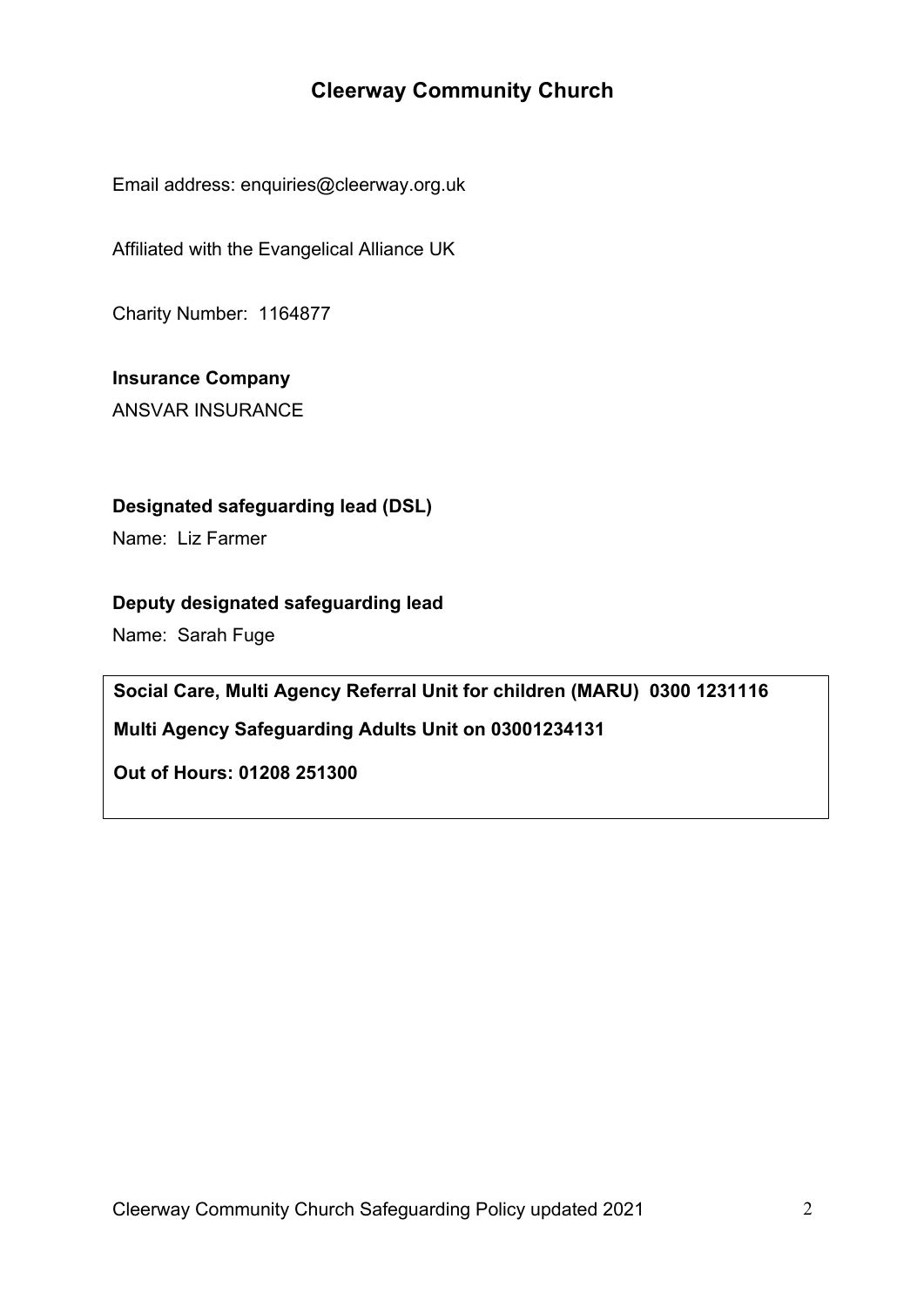### **The Safeguarding Policy**

We exist, as a Christian community, to see the love of God shared with the people of St. Cleer and the surrounding area; people moving towards wholeness and maturity and resources released to share God's love and truth – both locally and throughout the world.

Our mission is to strengthen and encourage personal relationships with Jesus Christ, to help people experience faith, forgiveness and freedom; to find ways of serving within the five villages of our parish (St Cleer, Darite, Tremar, Crows Nest and Commmon Moor) and to pray for God's will and blessing on our community.

In fulfilling this vision the church

- Has a programme of activities with children, young people and older adults including vulnerable adults
- Embraces vulnerable adults into the life of the church
- Welcomes children, young people and vulnerable adults into the life of our community

### **Our commitment**

As a Leadership we recognise the need to provide a safe and caring environment for children, young people and adults. We acknowledge that children, young people and adults can be the victims of physical, sexual and emotional abuse, and neglect. We accept the UN Universal Declaration of Human Rights and the International Covenant of Human Rights, which states that everyone is entitled to "all the rights and freedoms set forth therein, without distinction of any kind, such as race, colour, sex, language, religion, political or other opinion, national or social origin, property, birth or other status". We also concur with the Convention on the Rights of the Child which states that children should be able to develop their full potential, free from hunger and want, neglect and abuse. They have a right to be protected from "all forms of physical or mental violence, injury or abuse, neglect or negligent treatment or exploitation, including sexual abuse, while in the care of parent(s), legal guardian(s), or any other person who has care of the child." As a Leadership we have therefore adopted the procedures set out in this safeguarding policy in accordance with statutory guidance.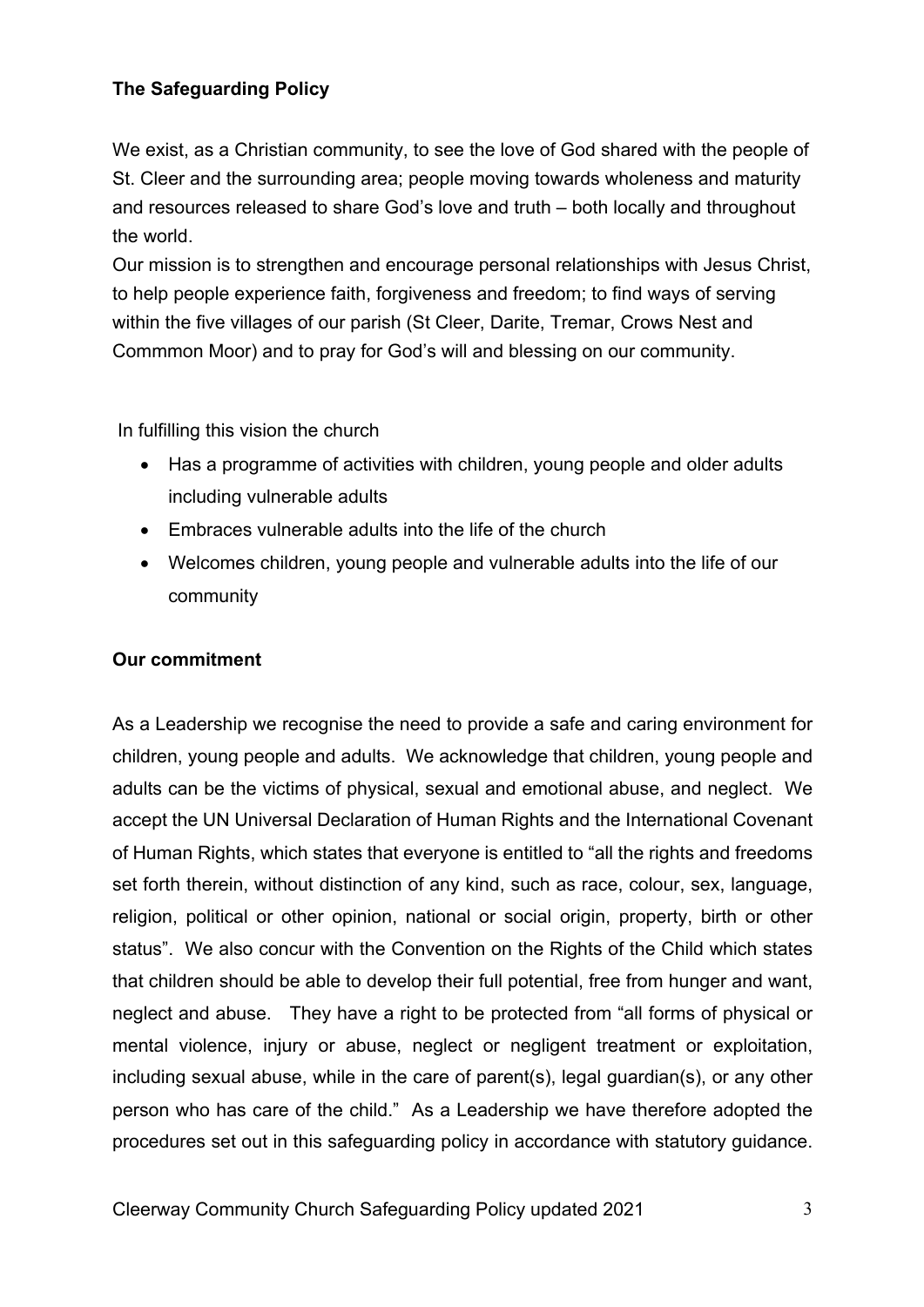We are committed to build constructive links with statutory and voluntary agencies involved in safeguarding.

The policy and attached practice guidelines are based on the ten **Safe and Secure** safeguarding standards published by ThirtyOne:Eight (previously known as Churches' Child Protection Advisory Service - CCPAS ).

The Leadership undertakes to:

- Endorse and follow all national and local safeguarding legislation and procedures, in addition to the international conventions outlined above.
- Provide on-going safeguarding training for all its workers and will regularly review the operational guidelines attached.
- Ensure that the premises meet the requirements of the Equality Act 2010 and all other relevant legislation, and that it is welcoming and inclusive.
- Support the designated safeguarding lead(s) in their work and in any action they may need to take in order to protect children and adults with care and support needs.
- The Leadership agrees not to allow the document to be copied by other organisations.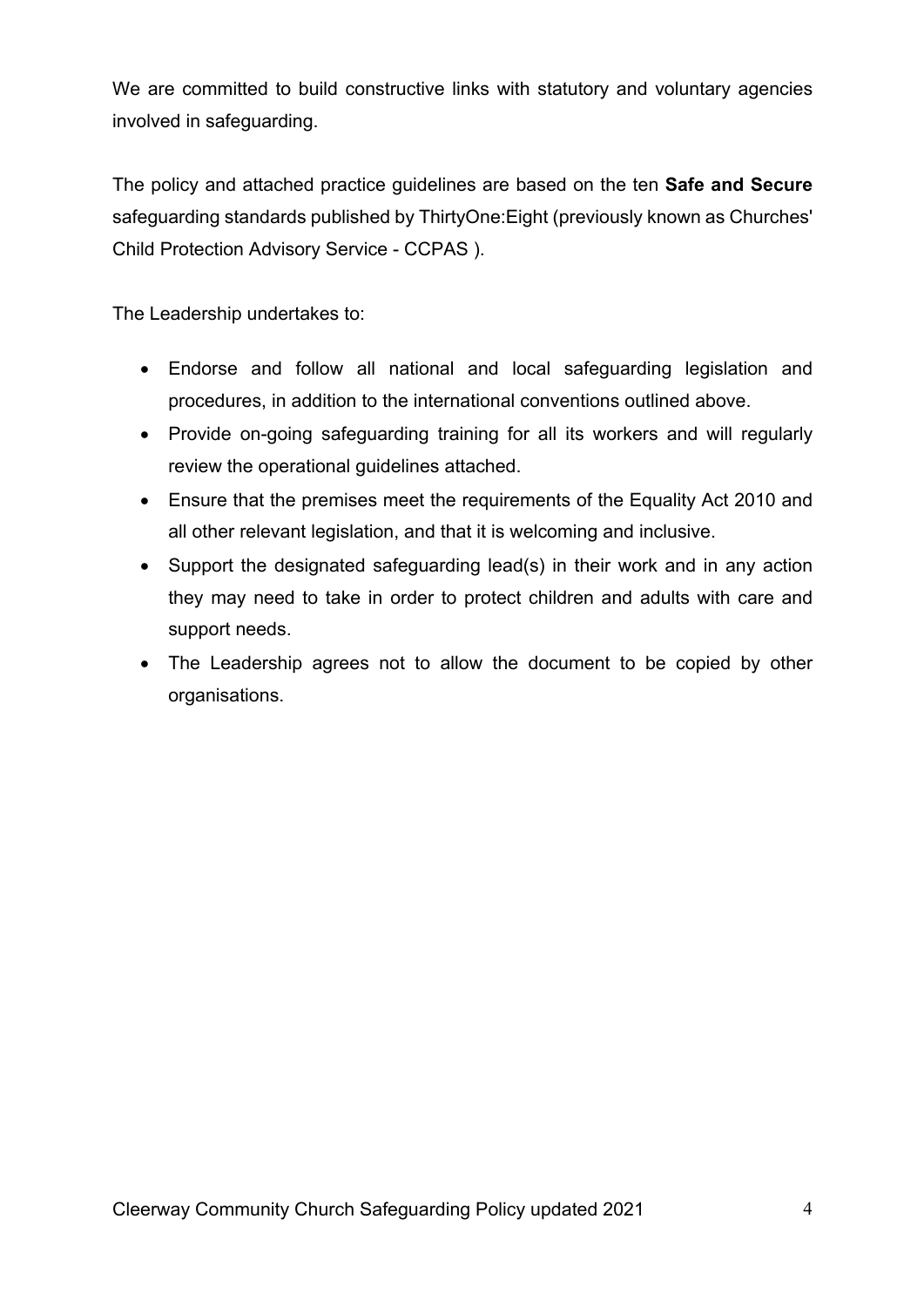### **Leadership Safeguarding Statement**

The Leadership of Cleerway Community Church – [hereafter referred to as Leadership] recognises the importance of its ministry /work with children and young people and adults at risk and its responsibility to protect everyone entrusted to our care.

The following statement was agreed by the leadership/organisation on: 3 August 2021

Cleerway Community Church is committed to the safeguarding of children and adults with care and support needs and ensuring their well-being.

Specifically:

- We recognise that we all have a responsibility to help prevent the physical, sexual, emotional abuse and neglect of children and young people (those under 18 years of age) and to report any such abuse that we discover or suspect.
- We believe every child should be valued, safe and happy. We want to make sure that children we have contact with know this and are empowered to tell us if they are suffering harm.
- All children and young people have the right to be treated with respect, to be listened to and to be protected from all forms of abuse.
- We recognise that we all have a responsibility to help prevent the physical, sexual, psychological, financial and discriminatory abuse and neglect of adults who have care and support needs and to report any such abuse that we discover or suspect.
- We recognise the personal dignity and rights of adults who find themselves victims of forced marriage or modern slavery and will ensure all our policies and procedures reflect this.
- We believe all adults should enjoy and have access to every aspect of the life of Cleerway Community Church unless they pose a risk to the safety of those we serve.
- We undertake to exercise proper care in the appointment and selection of all those who will work with children and adults with care and support needs.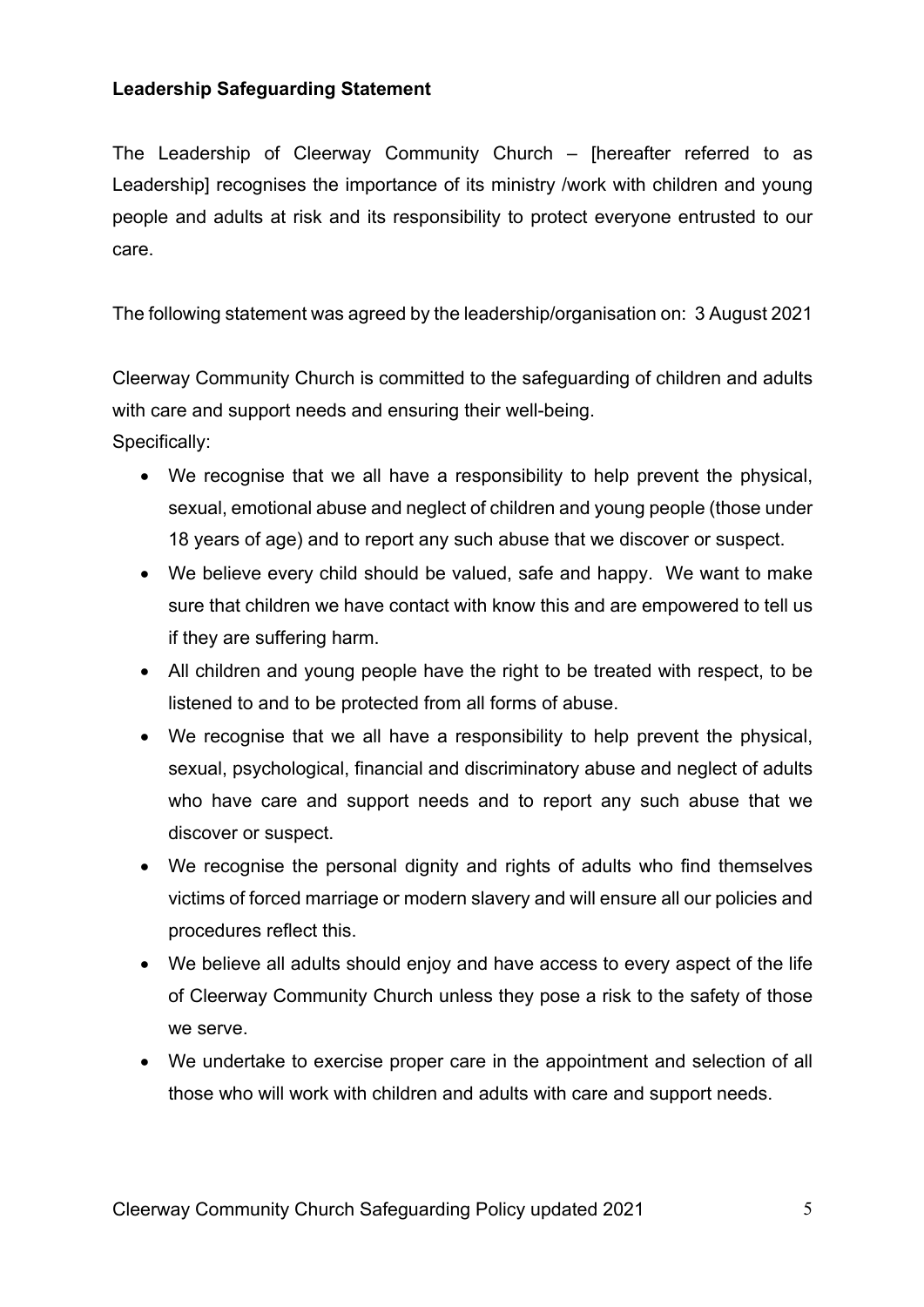### **We are committed to:**

- Following the requirements for UK legislation in relation to safeguarding children and adults and good practice recommendations.
- Respecting the rights of children as described in the UN Convention on the Rights of the Child.
- Implementing the requirements of legislation in regard to people with disabilities.
- Ensuring that workers adhere to the agreed procedures of our safeguarding policy.
- Keeping up to date with national and local developments relating to safeguarding.
- Following any denominational or organisational guidelines in relation to safeguarding children and adults in need of protection.
- Supporting the safeguarding leads in their work and in any action they may need to take in order to protect children / adults.
- Ensuring that everyone agrees to abide by these recommendations and the guidelines established by Cleerway Community Church.
- Supporting parents and families
- Nurturing, protecting and safeguarding of children and young people
- Supporting, resourcing, training, monitoring and providing supervision to all those who undertake this work.
- Supporting all in Cleerway Community Church affected by abuse.
- Adopting and following the 'Safe and Secure' safeguarding standards developed by ThirtyOne:Eight.

## **We recognise:**

- Children's Social Services (or equivalent) has lead responsibility for investigating all allegations or suspicions of abuse where there are concerns about a child. Adult Social Care (or equivalent) has lead responsibility for investigating all allegations or suspicions of abuse where there are concerns about an adult with care and support needs.
- Where an allegation suggests that a criminal offence may have been committed then the police should be contacted as a matter of urgency.

Cleerway Community Church Safeguarding Policy updated 2021 6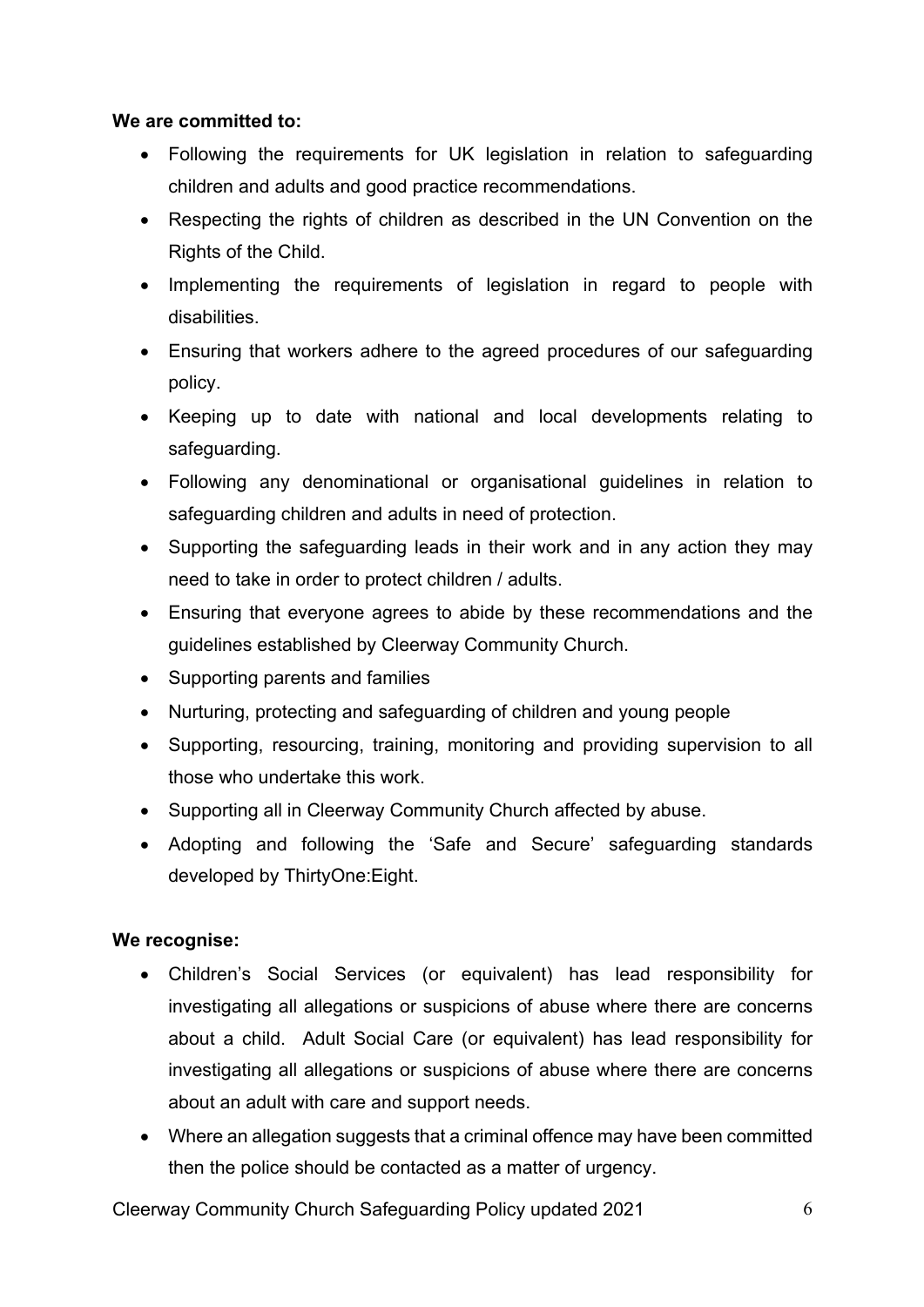- Where working outside of the UK, concerns will be reported to the appropriate agencies in the country in which we operate, and their procedures followed, and in addition we will report concerns to our agency's headquarters.
- Safeguarding is everyone's responsibility.

### **We will review this statement and our policy and procedures annually.**

If you have any concerns for a child or adult with care and support needs then speak to one of the following who have been approved as designated safeguarding leads for Cleerway Community Church.

Liz Farmer Designated safeguarding lead

Sarah Fuge

Deputy designated safeguarding lead

A copy of the full policy and procedures is available from the church secretary on request.

### *Signed on behalf of leadership*

Signed \_\_\_\_Liz Farmer\_\_\_\_\_\_\_\_\_\_\_\_\_\_\_\_\_\_\_\_\_\_ Date  $28$  July 2021

This is a 'live' document and should therefore be reviewed every 12 months.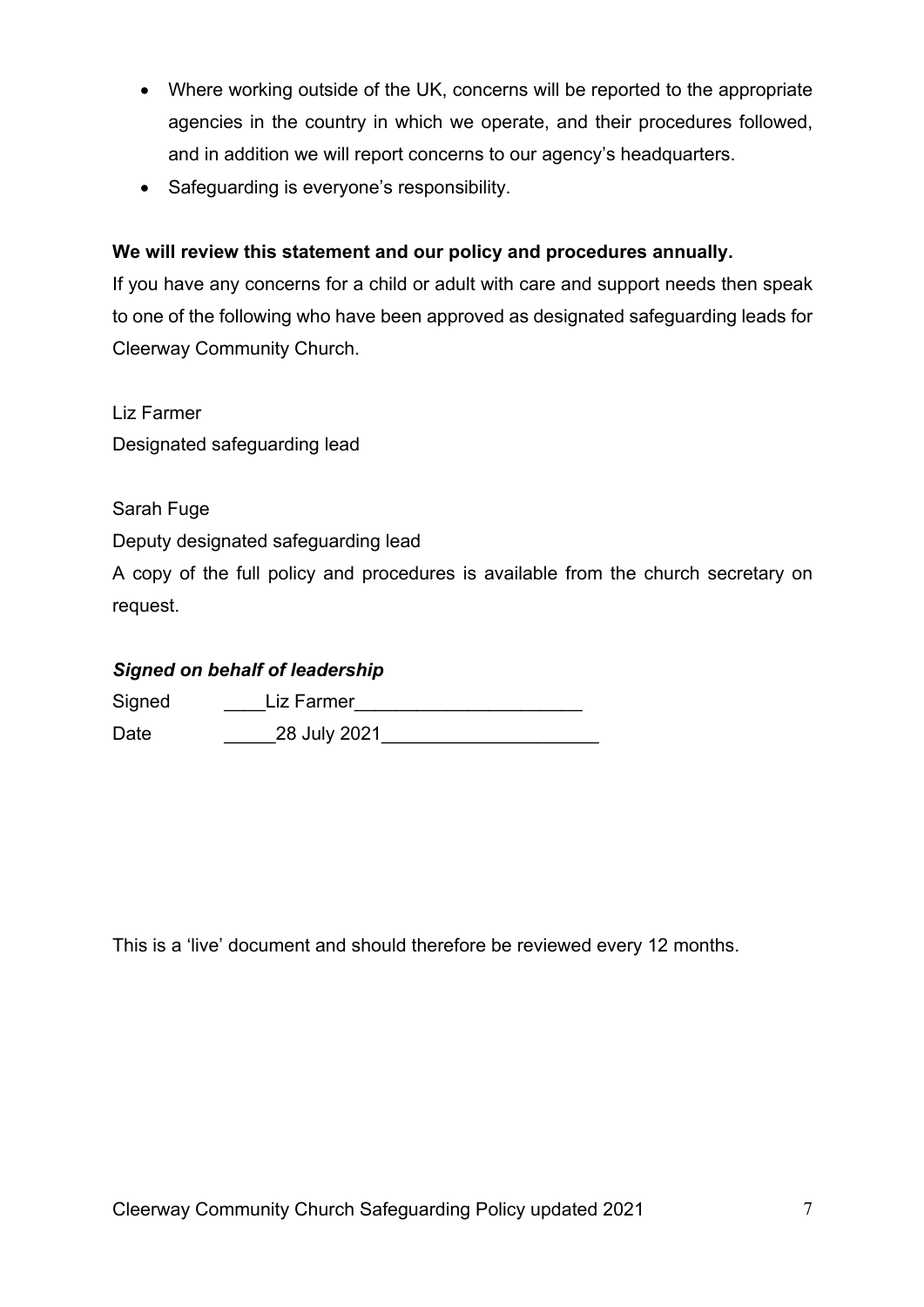I confirm I have read the Cleerway Community Church Safeguarding Policy and agree to follow the guidelines within it.

| <b>Name</b> | Role | Signature | <b>Date</b> |
|-------------|------|-----------|-------------|
|             |      |           |             |
|             |      |           |             |
|             |      |           |             |
|             |      |           |             |
|             |      |           |             |
|             |      |           |             |
|             |      |           |             |
|             |      |           |             |
|             |      |           |             |
|             |      |           |             |
|             |      |           |             |
|             |      |           |             |
|             |      |           |             |
|             |      |           |             |
|             |      |           |             |
|             |      |           |             |
|             |      |           |             |
|             |      |           |             |
|             |      |           |             |
|             |      |           |             |
|             |      |           |             |
|             |      |           |             |
|             |      |           |             |
|             |      |           |             |
|             |      |           |             |
|             |      |           |             |
|             |      |           |             |
|             |      |           |             |
|             |      |           |             |
|             |      |           |             |
|             |      |           |             |
|             |      |           |             |
|             |      |           |             |
|             |      |           |             |
|             |      |           |             |
|             |      |           |             |
|             |      |           |             |
|             |      |           |             |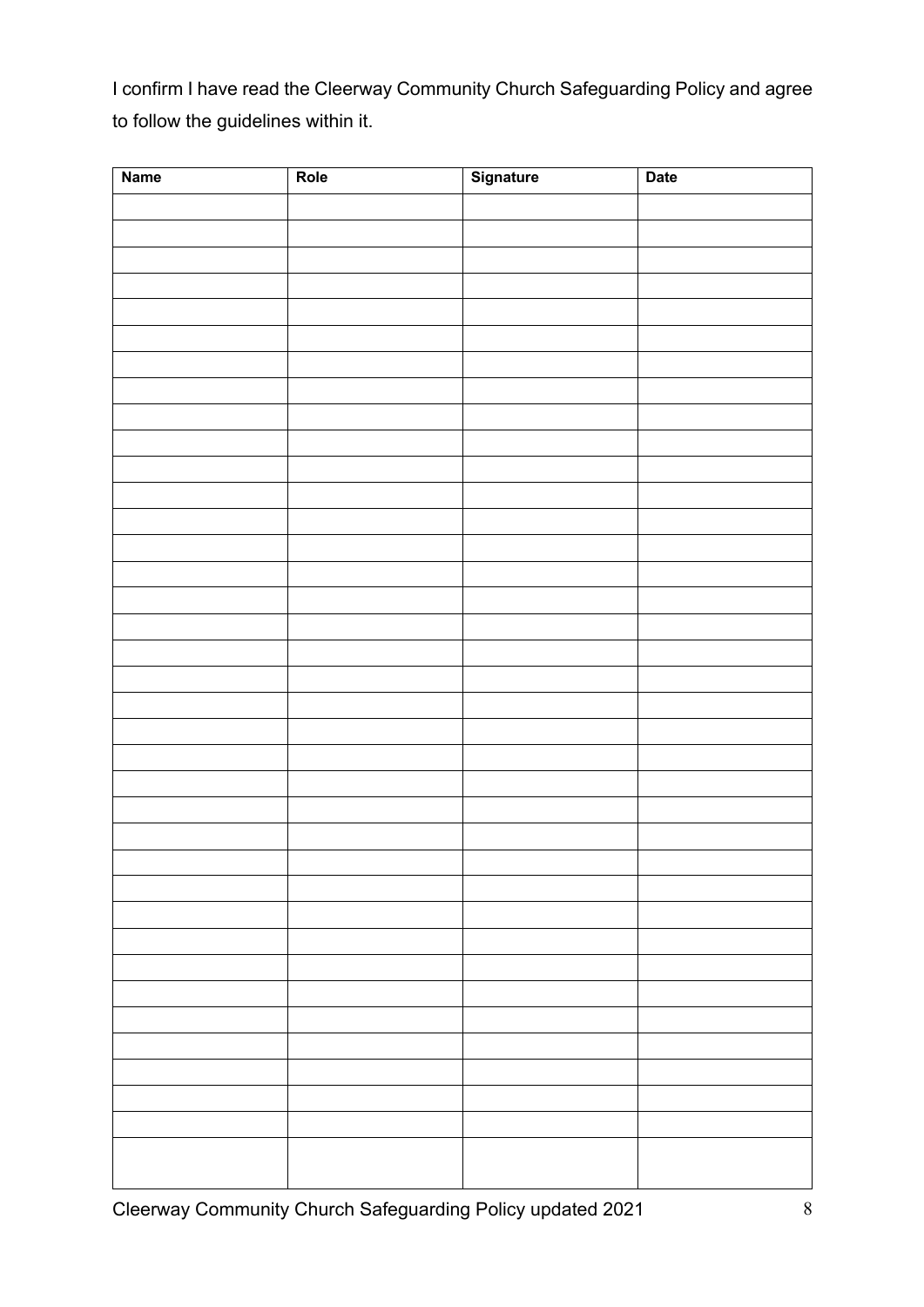### **PART 2**

**Recognising and responding appropriately to an allegation or suspicion of abuse**

### **Understanding abuse and neglect**

Defining child abuse or abuse against an adult is a difficult and complex issue. A person may abuse by inflicting harm or failing to prevent harm. Children and adults in need of protection may be abused within a family, an institution or a community setting. Very often the abuser is known or in a trusted relationship with the child or adult.

In order to safeguard those in our place of worship and participating in other activities, we adhere to the UN Convention on the Rights of the Child and have as our starting point as a definition of abuse, Article 19 which states:

*1. States Parties shall take all appropriate legislative, administrative, social and educational measures to protect the child from all forms of physical or mental violence, injury or abuse, neglect or negligent treatment, maltreatment or exploitation, including sexual abuse, while in the care of parent(s), legal guardian(s) or any other person who has the care of the child.* 

*2. Such protective measures should, as appropriate, include effective procedures for the establishment of social programmes to provide necessary support for the child and for those who have the care of the child, as well as for other forms of prevention and for identification, reporting, referral, investigation, treatment and follow-up of instances of child maltreatment described heretofore, and, as appropriate, for judicial involvement.* 

Also for adults the UN Universal Declaration of Human Rights with particular reference to Article 5 which states:

*No one shall be subjected to torture or to cruel, inhuman or degrading treatment or punishment.*

Detailed definitions, and signs and symptoms of abuse, as well as how to respond to a disclosure of abuse, are included here in our policy (APPENDIX 3).

Cleerway Community Church Safeguarding Policy updated 2021 9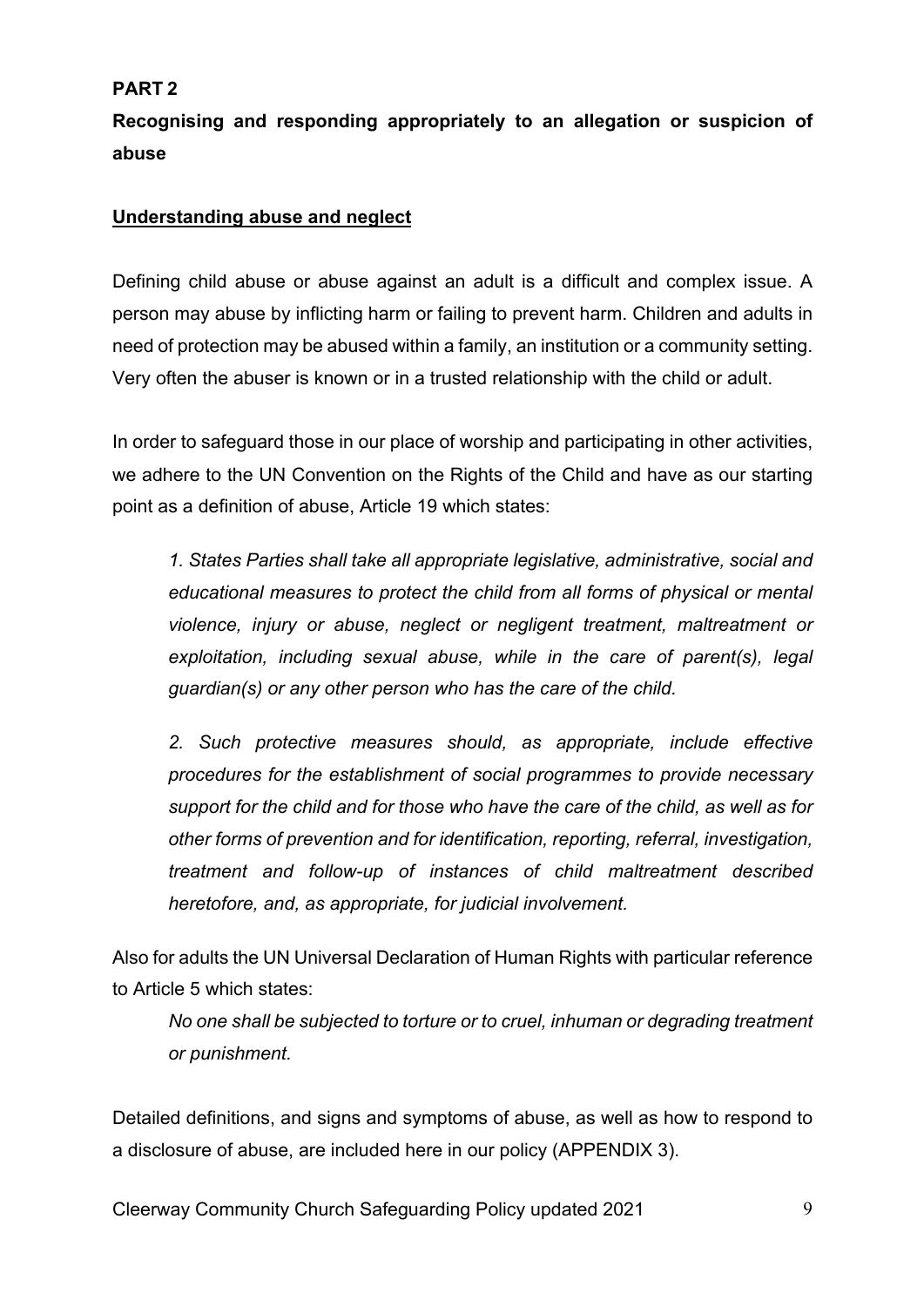### **Safeguarding awareness**

The Leadership is committed to on-going safeguarding training and development opportunities for all workers, developing a culture of awareness of safeguarding issues to help protect everyone.

All our workers will receive induction training and undertake recognised safeguarding training on a regular basis through ThirtyOne:Eight on-line training and/or through local churches training when available.

The Leadership will also ensure that children and adults with care and support needs are provided with information on where to get help and advice in relation to abuse, discrimination, bullying or any other matter where they have a concern.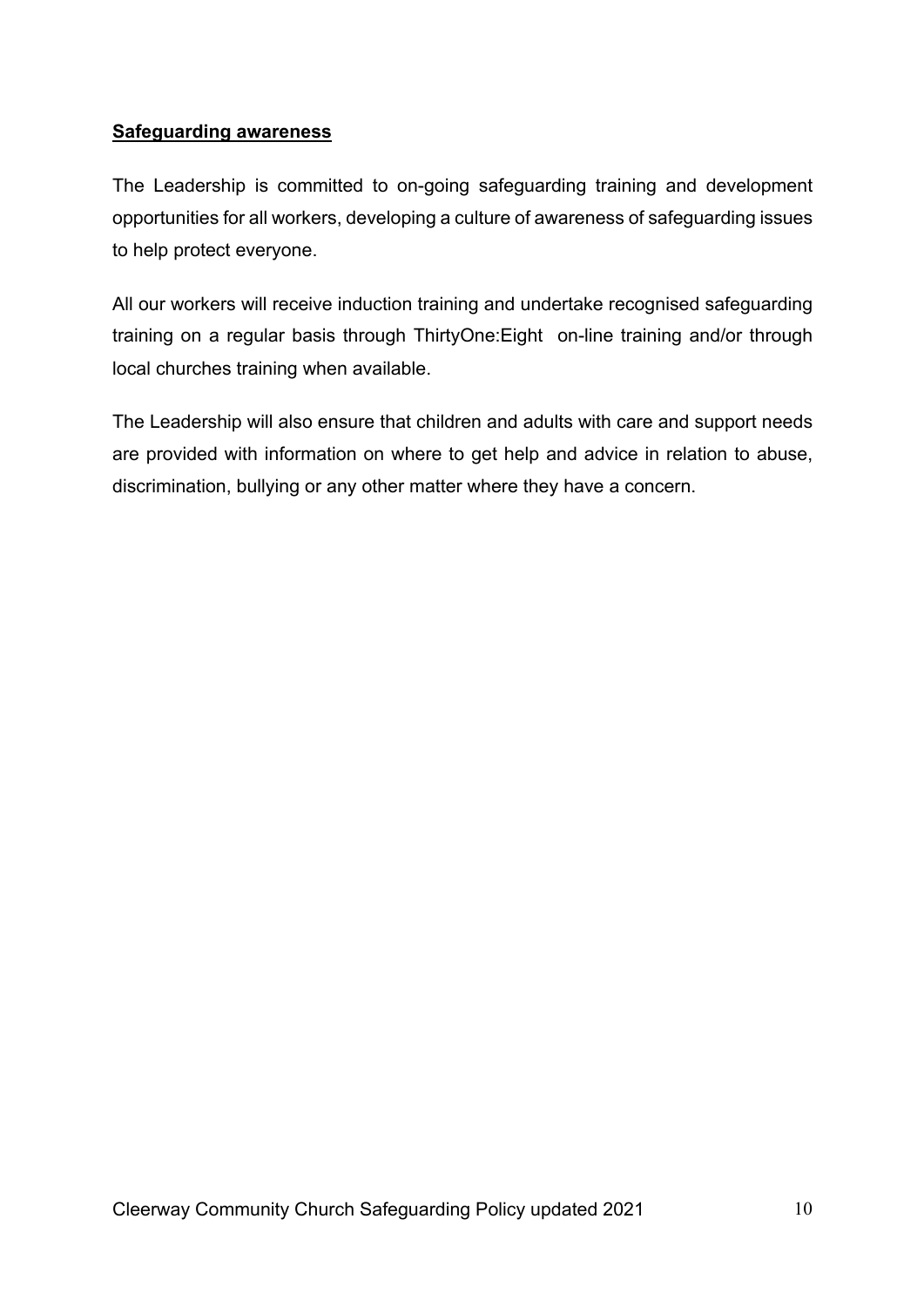### **RESPONDING TO ALLEGATIONS OF ABUSE**

Under no circumstances should a worker carry out their own investigation into an allegation or suspicion of abuse. Following procedures as below:

- The person in receipt of allegations or suspicions of abuse should report concerns as soon as possible to Liz Farmer (hereafter the "designated safeguarding lead") who is nominated by the Leadership to act on their behalf in dealing with the allegation or suspicion of neglect or abuse, including referring the matter on to the statutory authorities.
- In the absence of the designated safeguarding lead or, if the suspicions in any way involve the designated safeguarding lead, then the report should be made to Sarah Fuge (hereafter the "Deputy ")
- If the suspicions implicate both the designated safeguarding lead or and the deputy, then the report should be made in the first instance to ThirtyOne: Eight, PO Box 133, Swanley, Kent, BR8 7UQ. Telephone 0845 120 4550/01322 517817. Alternatively contact Social Services or the police.
- Where the concern is about a child, the designated safeguarding lead should contact Children's Social Services. Where the concern is regarding an adult in need of protection, contact Adult Social Services or take advice from ThirtyOne:Eight as above.

The local Children's Social Services office (MARU) telephone number (office hours) is 0300 1231116

Out of Hours: 01208 251300

The local Adult Social Services office telephone number (office hours) is 0300 1234 131

Cleerway Community Church Safeguarding Policy updated 2021 11 Out of hours 01208 251300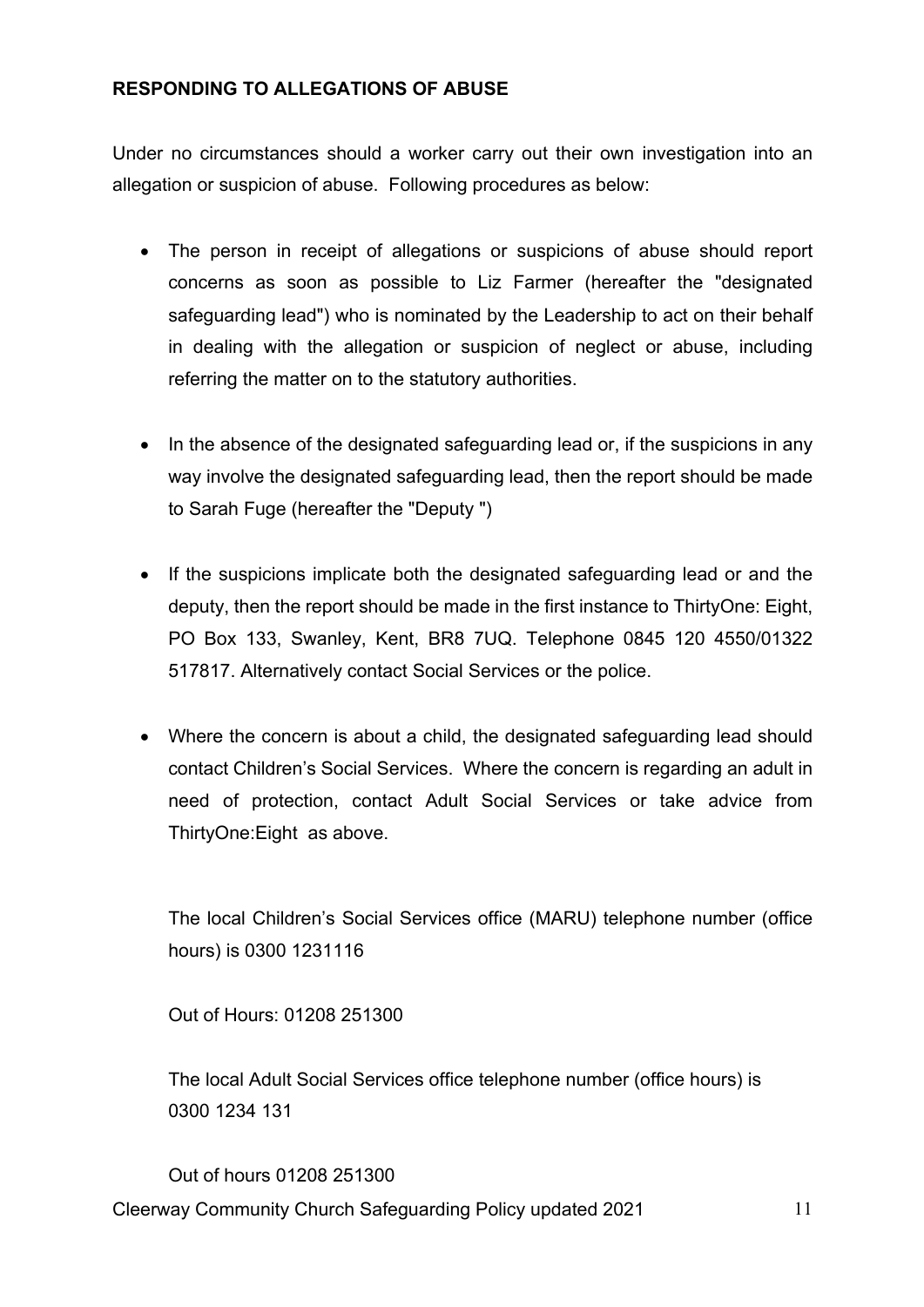The designated safeguarding lead **may** need to inform others depending on the circumstances and/or nature of the concern (for example the Chair of Trustees to log that a safeguarding concern is being dealt with, Insurance company to log that there is a possibility of a serious incident concerning safeguarding or a Designated Officer (formerly LADO) if allegations have been made about a person who has a role with under 18's elsewhere.

- Suspicions must not be discussed with anyone other than those nominated above. A written record of the concerns should be made in accordance with these procedures and kept in a secure place.
- Whilst allegations or suspicions of abuse will normally be reported to the designated safeguarding lead, the absence of the designated safeguarding lead or deputy should not delay referral to Social Services, the Police or taking advice from ThirtyOne:Eight.
- The Leadership will support the designated safeguarding lead /deputy in their roles, and accept that any information they may have in their possession will be shared in a strictly limited way on a need to know basis.
- It is, of course, the right of any individual as a citizen to make a direct referral to the safeguarding agencies or seek advice from ThirtyOne:Eight, although the Leadership hope that members of Cleerway Community Church will use this procedure. If, however, the individual with the concern feels that the designated safeguarding lead/deputy has not responded appropriately, or where they have a disagreement with the designated safeguarding lead) as to the appropriateness of a referral they are free to contact an outside agency direct. We hope by making this statement that the Leadership demonstrate its commitment to effective safeguarding and the protection everyone; children and adults who may be at risk of harm or abuse.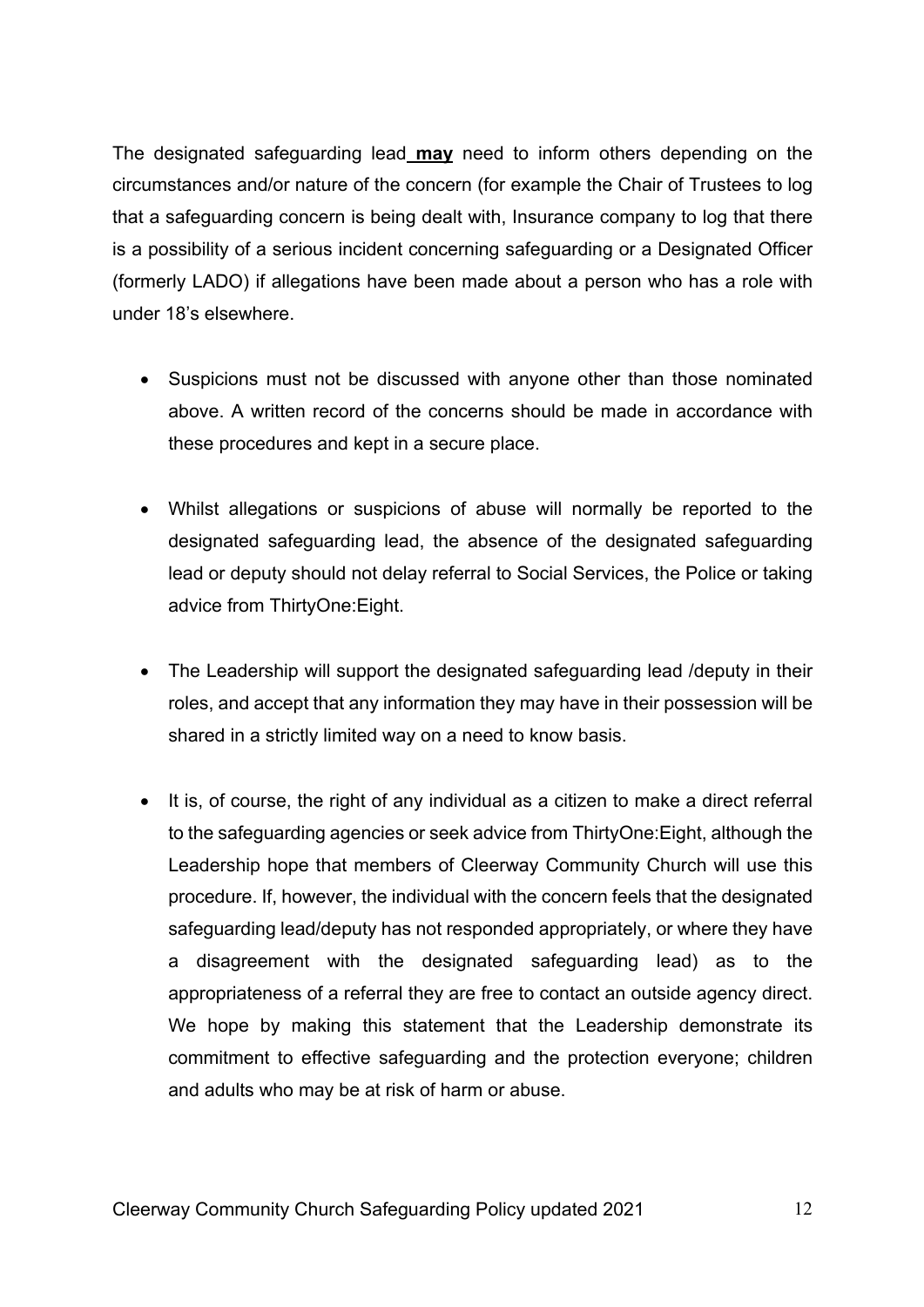The role of the designated safeguarding lead deputy is to collate and clarify the precise details of the allegation or suspicion and pass this information on to statutory agencies that have a legal duty to investigate.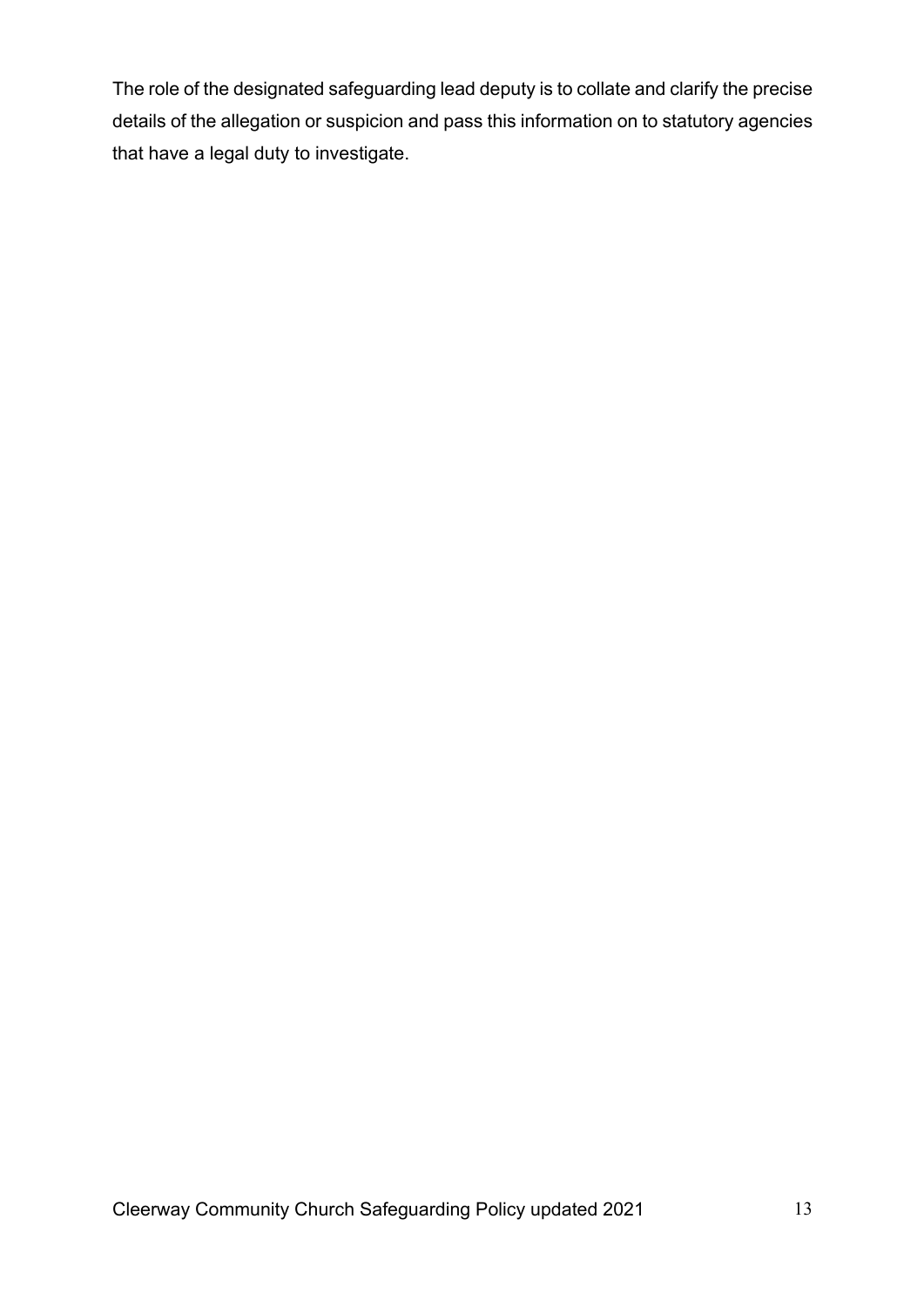### **Detailed procedures where there is a concern about a child**

### **Allegations of physical injury, neglect or emotional abuse.**

If a child has a physical injury, a symptom of neglect or where there are concerns about emotional abuse, the designated safeguarding lead /deputy will:

- Contact Children's Social Services (or ThirtyOne:Eight) for advice in cases of deliberate injury, if concerned about a child's safety or if a child is afraid to return home.
- Not tell the parents or carers unless advised to do so, having contacted Children's Social Services.
- Seek medical help if needed urgently, informing the doctor of any suspicions.
- For lesser concerns, (e.g. poor parenting), encourage parent/carer to seek help, but not if this places the child at risk of significant harm.
- Where the parent/carer is unwilling to seek help, offer to accompany them. In cases of real concern, if they still fail to act, contact Children's Social Services direct for advice.
- Seek and follow advice given by ThirtyOne: Eight (who will confirm their advice in writing) if unsure whether or not to refer a case to Children's Social Services.

## **Allegations of sexual abuse**

In the event of allegations or suspicions of sexual abuse, the designated safeguarding lead/deputy will:

- Contact the Children's Social Services Department Duty Social Worker for children and families or Police Child Protection Team direct. They will NOT speak to the parent/carer or anyone else.
- Seek and follow the advice given by ThirtyOne:Eight if, for any reason they are unsure whether or not to contact Children's Social Services/Police. ThirtyOne:Eight will confirm its advice in writing for future reference.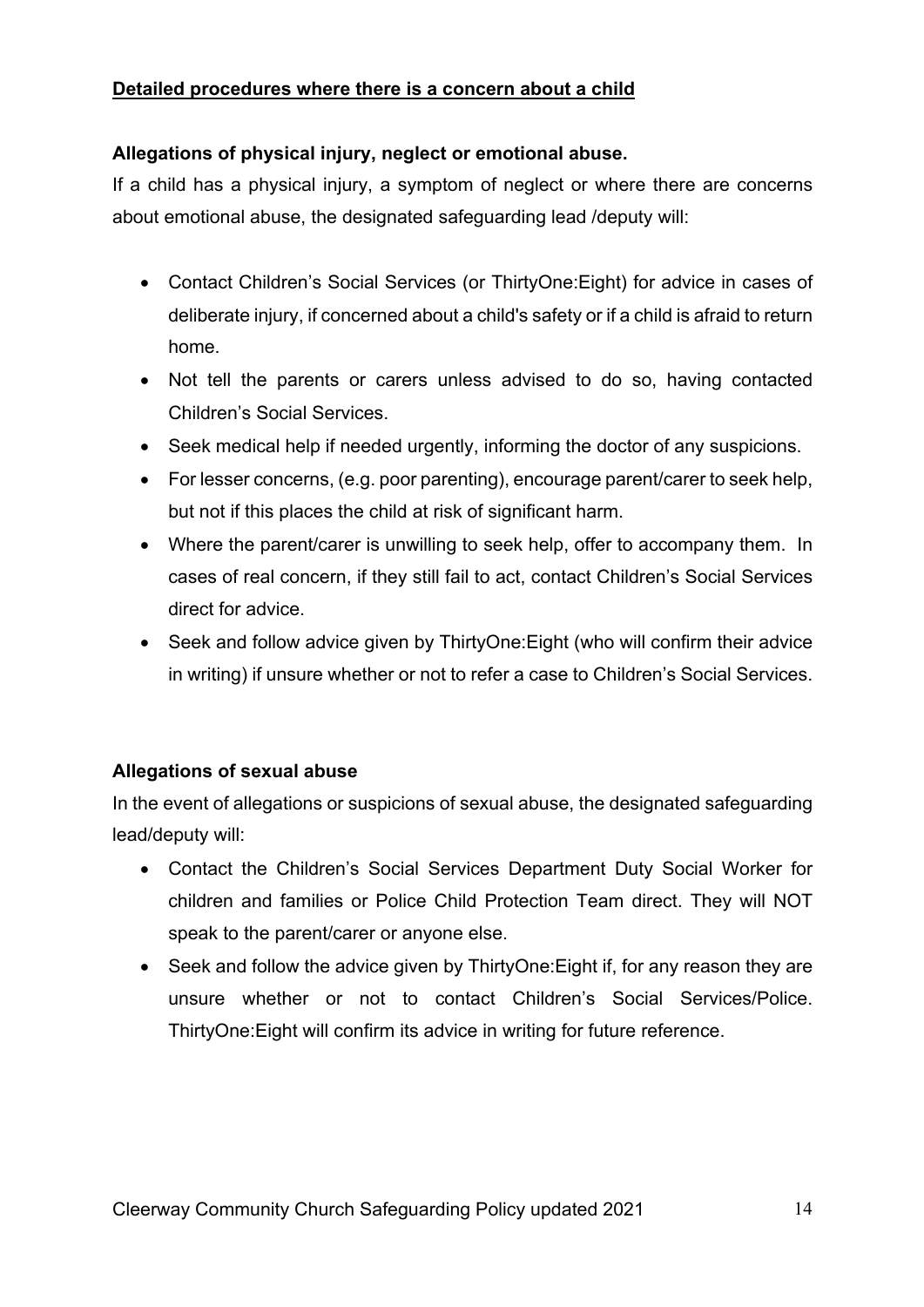# **Detailed procedures where there is a concern that an adult is in need of protection**

**Suspicions or allegations of abuse or harm including: physical, sexual, organisational, financial, discriminatory, neglect, self-neglect, forced marriage, modern slavery, domestic abuse.**

If there is concern about any of the above, designated safeguarding lead /Deputy will:

- Contact the Adult Social Care Team who have responsibility under the Care Act 2014 to investigate allegations of abuse. Alternatively, ThirtyOne:Eight can be contacted for advice.
- If the adult is in immediate danger or has sustained a serious injury contact the Emergency Services, informing them of any suspicions.

### **Allegations of abuse against a person who works with children/young people**

If an accusation is made against a worker (whether a volunteer or paid member of staff) whilst following the procedure outlined above, the designated safeguarding lead, in accordance with Local Safeguarding Children Board (LSCB) procedures will need to liaise with Children's Social Services in regards to the suspension of the worker, also making a referral to a designated officer formerly called a Local Authority Designated Officer (LADO).

Working Together to Safeguard Children 2015 no longer refers to them as LADOs only 'designated officers'. However, the function remains the same which is to handle all allegations against adults who work with children and young people whether in a paid or voluntary capacity.

In addition to this, whether or not there are such mechanisms in operation, consideration should be given to whether a referral should be made to the Disclosure and Barring Service which manages the list of those people deemed unsuitable for working with children or adults. Where you are liaising with a designated officer discuss with them about the need to refer to the DBS. If a designated officer is not involved, you need to contact the DBS if the situation is that the nature of concern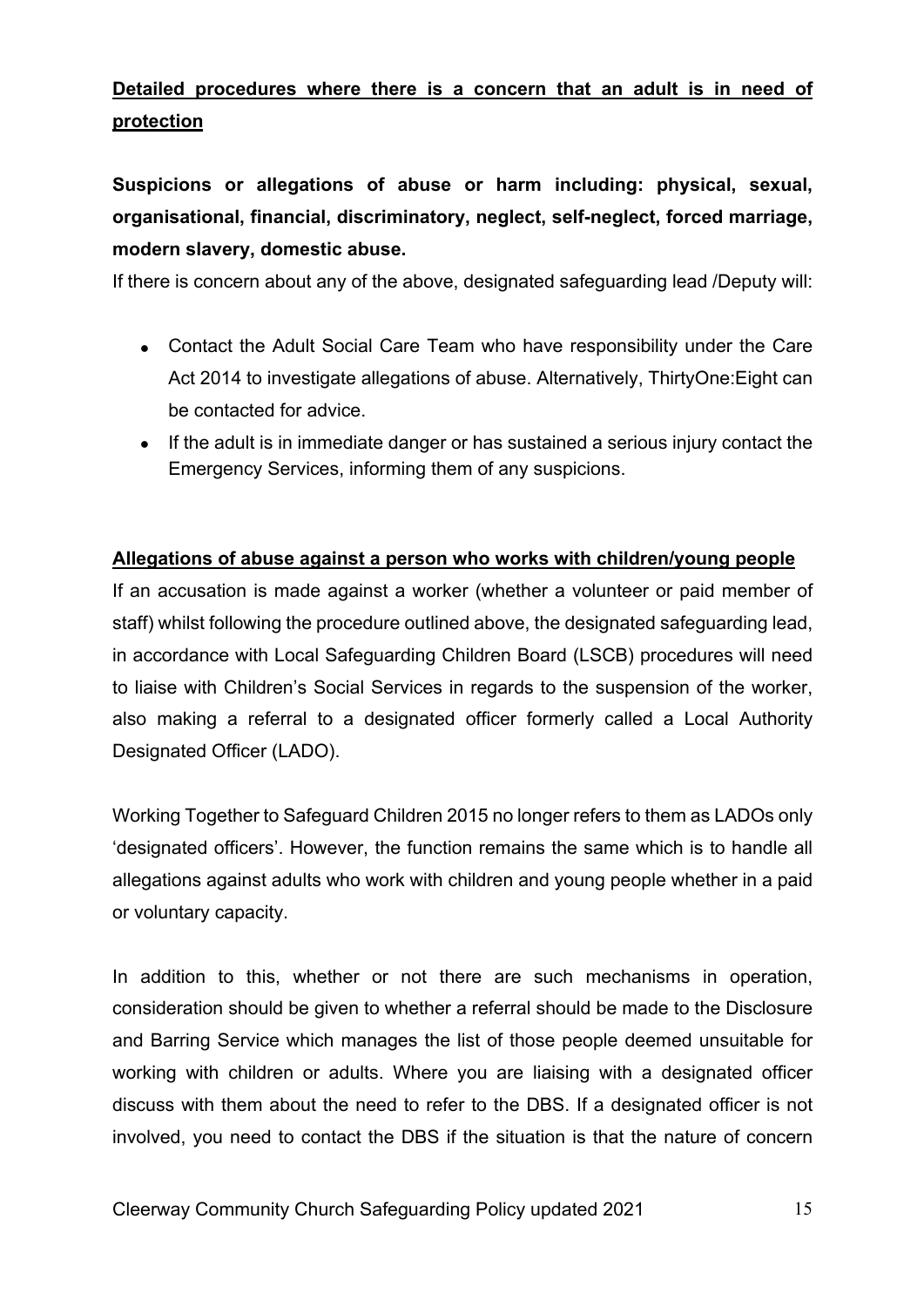leads you to end the employment of the worker or volunteer or would have made this decision in circumstances where they have left voluntarily.

# **Allegations of abuse against a person who works with adults with care and support needs**

The Care Act places the duty upon **Adult Services** to investigate situations of harm to adults with care and support needs. This may result in a range of options including action against the person or organisation causing the harm, increasing the support for the carers or no further action if the 'victim' chooses for no further action and they have the capacity to communicate their decision. However, this is a decision for Adult Services to decide not the church.

### **Allegations against children/young people**

Children and young people are curious about the opposite sex. However, where a child is in a position of power, has responsibility over another child (as in a babysitting arrangement) and abuses that trust through some sexual activity, then this is abusive. Where one child introduces another child to some age-inappropriate sexual activity or forces themselves onto a child this is abusive. Such situations will be taken as seriously as if an adult were involved, because the effects on the child victim can be as great.

Instances such as these are investigated by the child protection agencies in the same way as if an adult were involved, though it is likely that the perpetrator would also be regarded as a victim in their own right. The possibility is that they have also been abused. Since sexual abuse can be addictive and other children could be victims now or in the future, it is important to take the matter seriously and it would need to be dealt with in the same way as any other allegation. It cannot be assumed that young people will grow out of it. Most adult sex offenders started abusing in their teens (or even younger).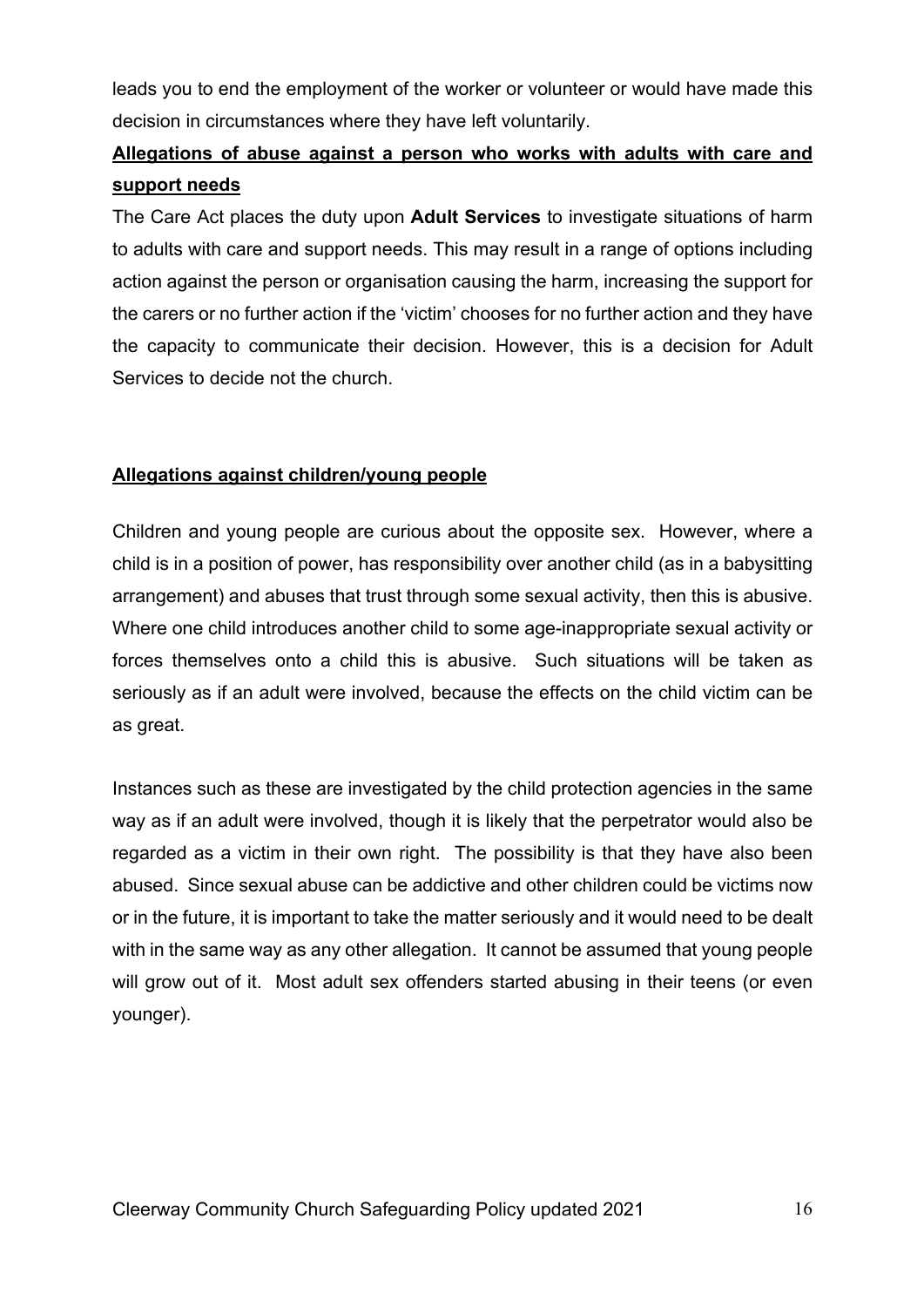# **SECTION 3 Prevention of abuse**

### **Safer recruitment**

The leadership will ensure all workers, whether a volunteer or paid member of staff, will be appointed, trained, supported and supervised in accordance with government guidance on safe recruitment. This includes ensuring that:

- There is a written job description / person specification for the post
- Those applying have completed an application form and a self-declaration form
- Those short listed have been interviewed
- Safeguarding has been discussed at interview
- Written references have been obtained, and followed up where appropriate
- A Disclosure and Barring Service (DBS) check has been completed where necessary (we will comply with Code of Practice requirements concerning the fair treatment of applicants and the handling of information)
- Qualifications where relevant have been verified
- A suitable training programme is provided for the successful applicant
- The applicant has completed a probationary period
- The applicant has been given a copy of the organisation's safeguarding policy and knows how to report concerns.

Under the Criminal Justice and Court Services Act 2000, it is an offence for anyone disqualified from working with children, young people (and vulnerable adults) to knowingly apply, accept or offer to work with children or vulnerable adults. The Act specifically includes trustees of charities working with children. **This means that a person banned from working with children (or vulnerable adults) cannot serve as a trustee of a church.** It is also a criminal offence to knowingly offer work with children (or vulnerable adults) to an individual who is so disqualified or to knowingly allow such an individual to continue to work with children (or vulnerable adults).

It will be made clear in job advertisements, at interview and on application forms that all those having contact with children, young people or vulnerable adults will be asked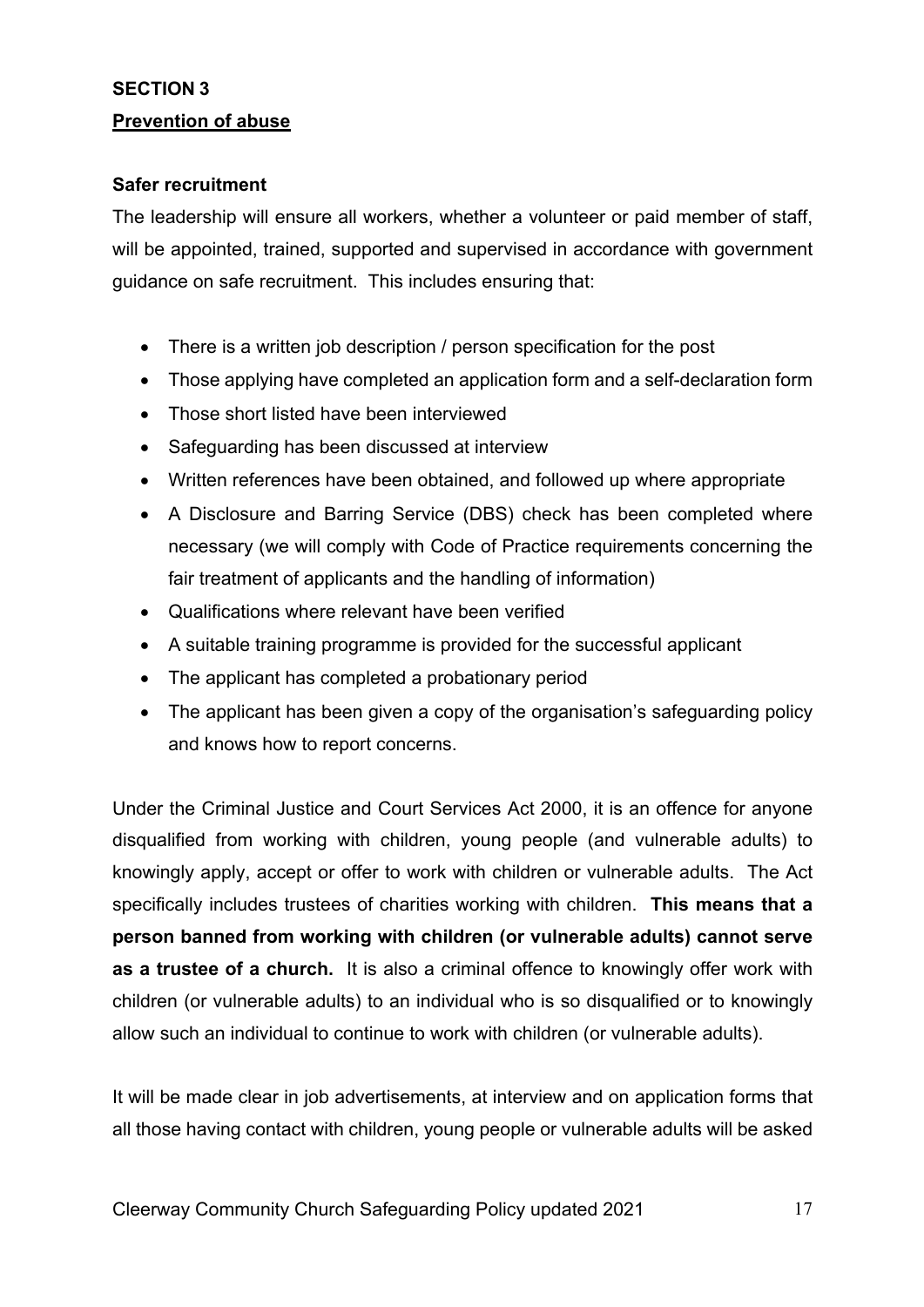to agree to an enhanced Disclosure and Barring Service (DBS) check being carried out before the position is confirmed.

### **Appointment and Supervision**

The church's safeguarding policy as well as the practical expectations will be discussed with the applicant. The worker will be required to sign their agreement of acceptance of and agreement to the procedures.

Any appointee will have a written agreement which includes a clear role description, lines of accountability to the church leadership and an assigned supervisor with regular opportunities for planned meetings so that work can be discussed, issues aired and areas of concern dealt with.

It is also advisable to have a probationary period before the appointment is confirmed.

There will be regular team meetings to review procedures to ensure a common approach, sharing of concerns and identifying other matters that may need clarification and guidance.

### **Training**

It is important that all workers understand the agreed procedures for protecting children and vulnerable adults. Safeguarding training must be attended at least every 3 years. Training for workers in relevant areas will be arranged, eg. First aid, food hygiene.

# **Management of Workers (staff, volunteers and trustees) – Safeguarding Code of Conduct**

As a Leadership we are committed to supporting all workers and ensuring they receive support and supervision. All workers have been issued with a copy of the general code of conduct and the safeguarding code of conduct towards children, young people and adults with care and support needs. **(Appendix 2)**

Cleerway Community Church Safeguarding Policy updated 2021 18 Copies of the Home Office issued guidance in 'Abuse of Trust Caring for young people and the vulnerable: Guidance for preventing abuse of trust' will also be available to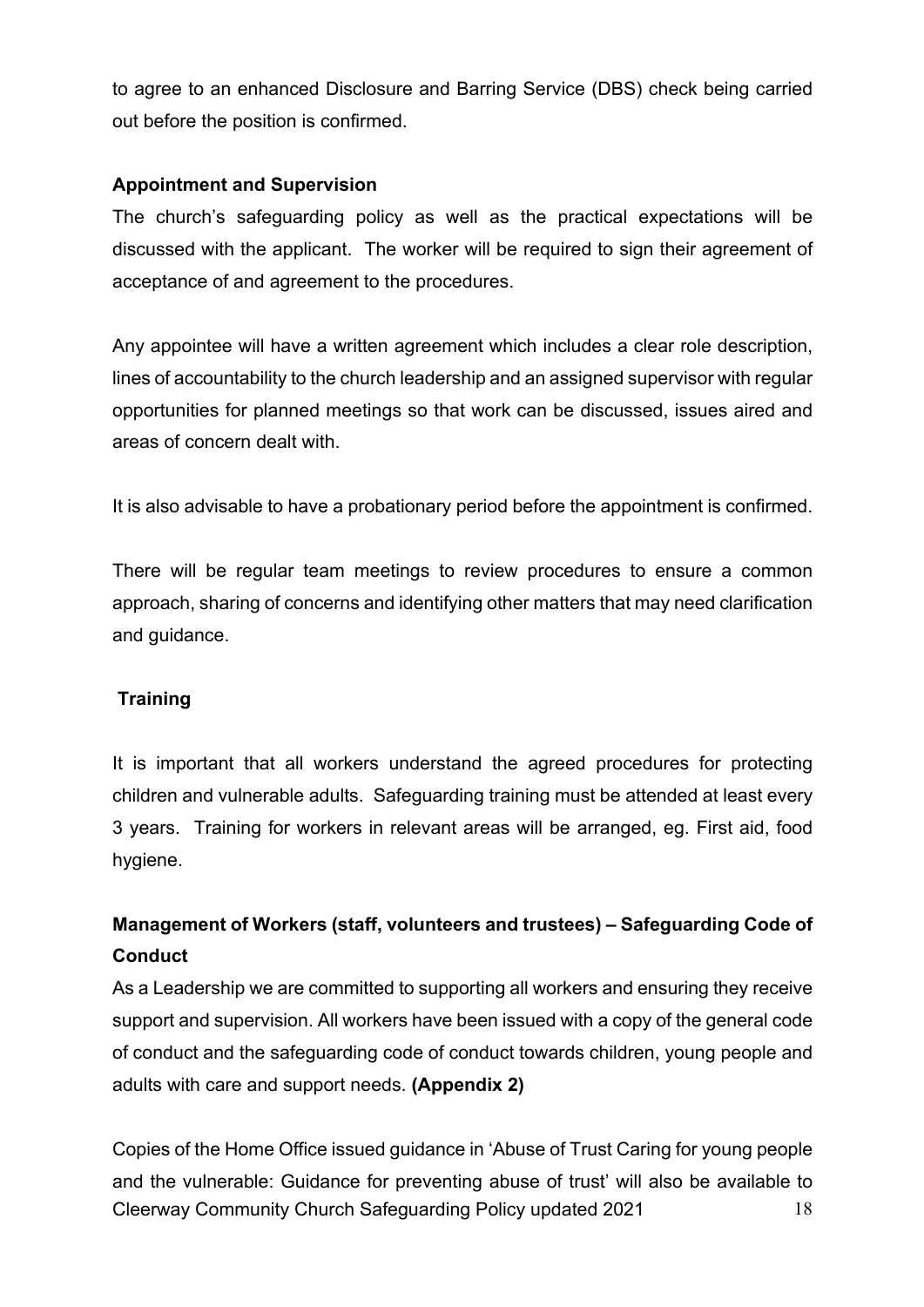workers. This guidance is intended to apply to those caring for young people or adults at risk of harm or abuse in both paid and unpaid work, including volunteers, regardless of whether they are in the public, private, voluntary or volunteering sectors.

It is important that places of worship and organisations have clear boundaries in regard to the personal relationships which can develop.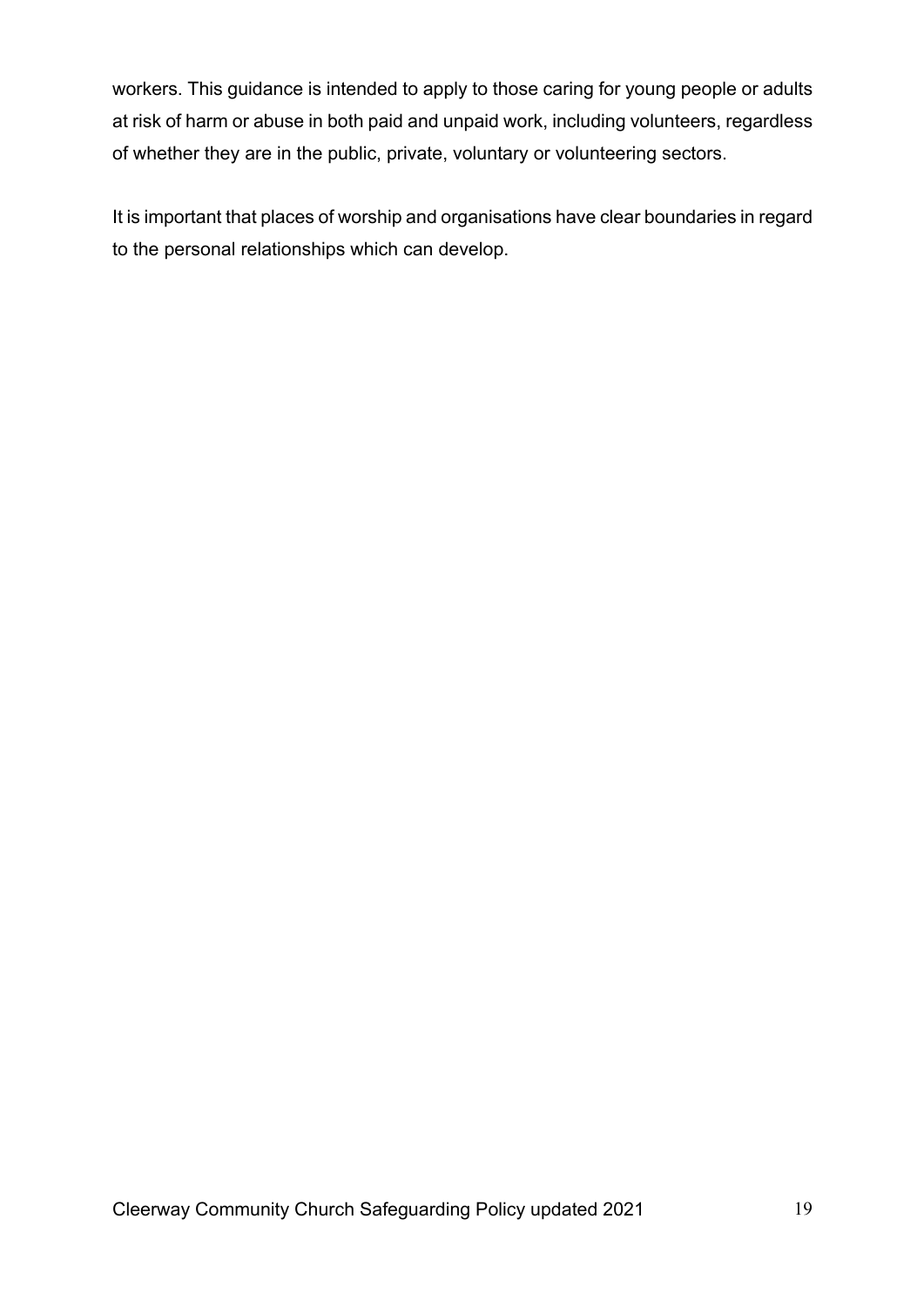# **SECTION 4 Pastoral Care**

### **Supporting those affected by abuse**

The Leadership is committed to offering pastoral care, working with statutory agencies as appropriate, and support to all those who have been affected by abuse who have contact with or are part of Cleerway Community Church. This can be accessed through the Pastor or the leadership team and all requests will remain confidential.

### **Working with offenders**

When someone attending Cleerway Community Church is known to have abused children, or is known to be a risk to adults the leadership will supervise the individual concerned and offer pastoral care, but in its safeguarding commitment to the protection of everyone who may be at risk of harm, will set boundaries for that person which they will be expected to keep (see **practice guidelines Working with Offenders)**

If someone who poses a risk to children, young people or adults wants to join in with activities or become part of Cleerway Community Church, the designated safeguarding lead and leadership will manage the risk appropriately by creating clear policies and a code of behaviour the individual must follow. This will help protect everyone and lessen the possibility of the person being wrongly suspected of abuse in the future.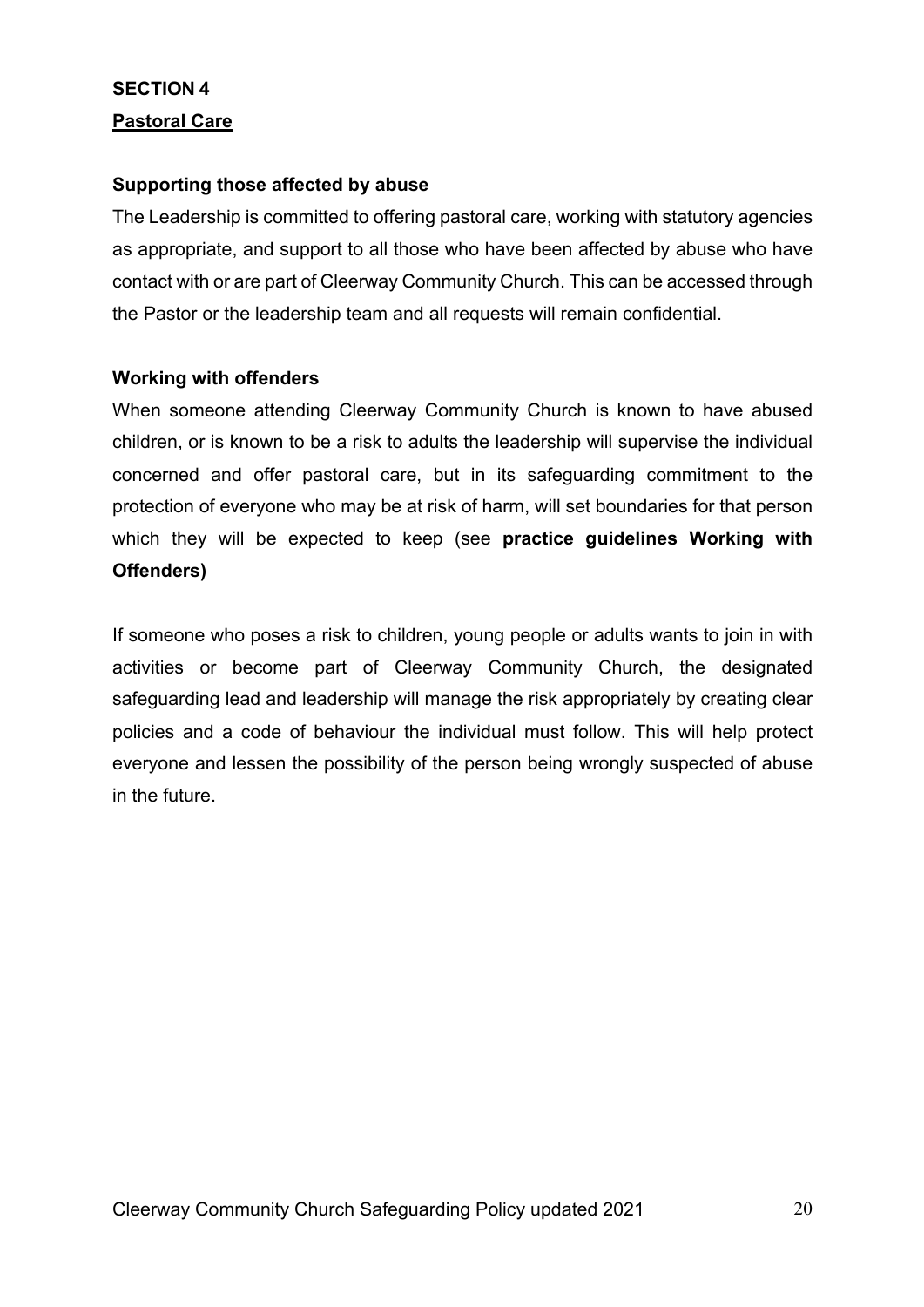### **SECTION 5**

### **Practice Guidelines**

As an organisation / place of worship working with children, young people and adults with care and support needs we wish to operate and promote good working practice. This will enable workers to run activities safely, develop good relationships and minimise the risk of false or unfounded accusation.

As well as a general code of conduct for workers we also have specific good practice guidelines for every activity we are involved in and these will be developed as needed in conjunction with workers and the leadership team.

### **Overview**

The aim of these practice guidelines is to ensure quality care, protect others from abuse and workers from false accusation.

- Workers should treat all children/young people/vulnerable adults with dignity and respect in attitude, language and actions.
- Use age appropriate language and tone of voice.
- Do not engage in any of the following;
	- o Invading the privacy of children/young people or vulnerable adults when they are using the toilet.
	- o Rough games including contact between and leader and another.
	- o Sexually provocative games.
	- o Making sexually suggestive comments.
	- o Scapegoating, ridiculing or rejecting a child, young person or vulnerable adult.
	- o Any physical form of restraint unless the child or young person poses a threat to themselves or another.
	- o Photographing children or young people without their parent's or guardian's consent.
- When it is necessary to control and discipline children, young people or vulnerable adults this should be done without using physical punishment. In very exceptional circumstances a situation may arise where someone needs to be restrained in order to protect them or a third person. Restraint should never be used unless absolutely necessary and should be reported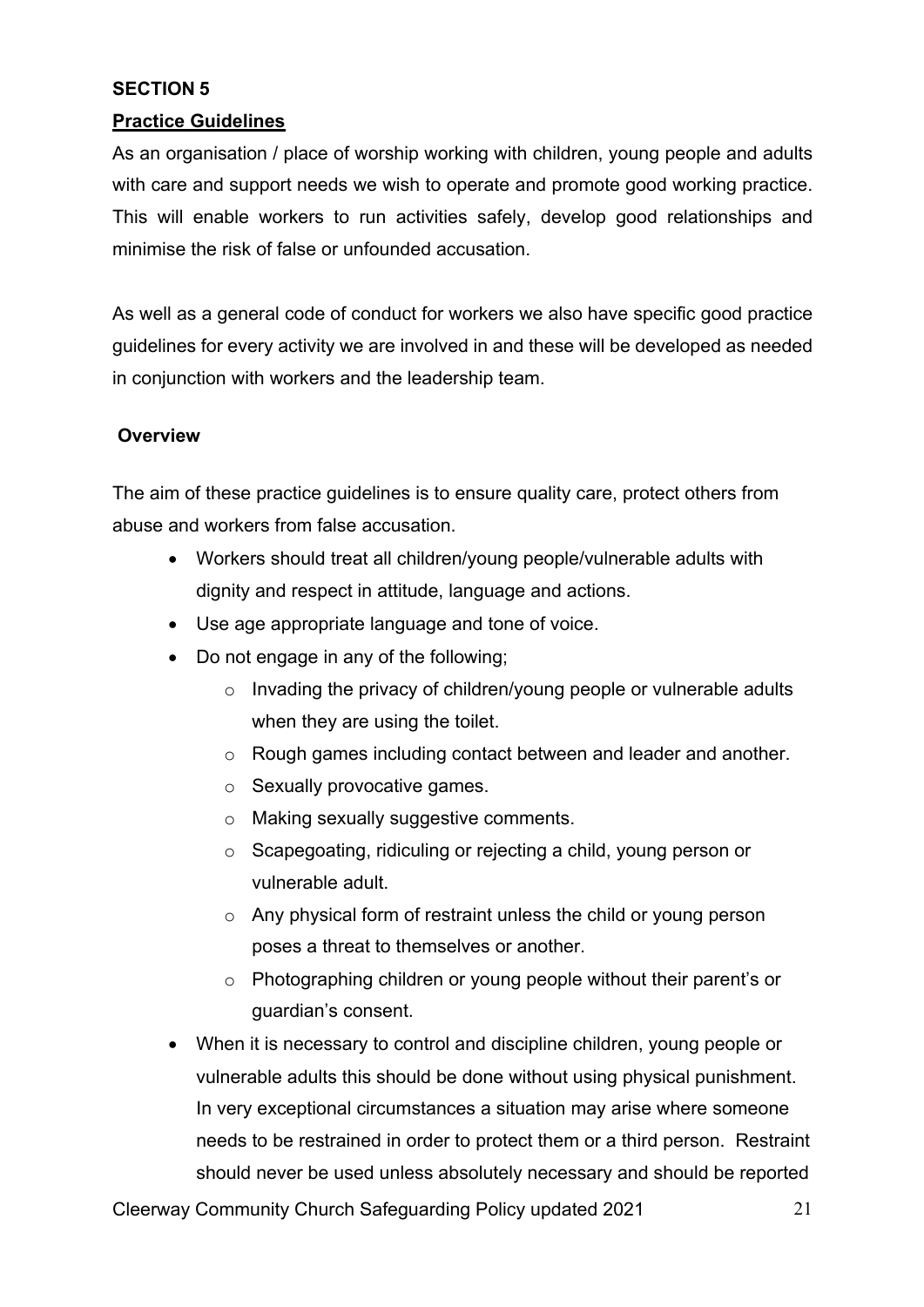to a Designated Person for Safeguarding at the earliest opportunity when a de-briefing discussion will be arranged. A written record should be made at the time of the incident requiring restraint and be securely stored.

- If a young child has soiled their clothes and needs to be thoroughly washed or changed the parents or guardians MUST be contacted. Unless in an emergency, workers should not involve themselves in such activities and NEVER on their own.
- No one should normally be left working alone with children, young people or vulnerable adults, but as part of a team showing mutual responsibility for each team member.
	- o If there are insufficient leaders for groups, then internal doors should be left open.
	- o At least two people are present before external doors are opened for an event.
- If workers do find themselves on their own they should;
	- o Assess the risk of sending child/young person/vulnerable adult home
	- $\circ$  Phone another team member and let them know the situation
	- o Get a second trained leader as soon as possible
	- o Write down a record of what happened.
- If a child, young person or vulnerable adult wants to talk on a one-to-one basis you should make sure that:
	- $\circ$  You try to hold the conversation in a corner of a room where other people are.
	- $\circ$  Or if you are in a room on your own, leave the door open.
	- o Or you make sure another team member knows.
- Consideration should be given to how many workers should be involved with the group and whether they should be male or female workers or both.
- The only adults allowed to participate in children's and young people's activities are those appointed and trained as volunteer helpers. The leader of the activity should be aware of any other adults who are in the building and any visitors or prospective volunteers will be clearly designated as such and will wear 'visitor' badges.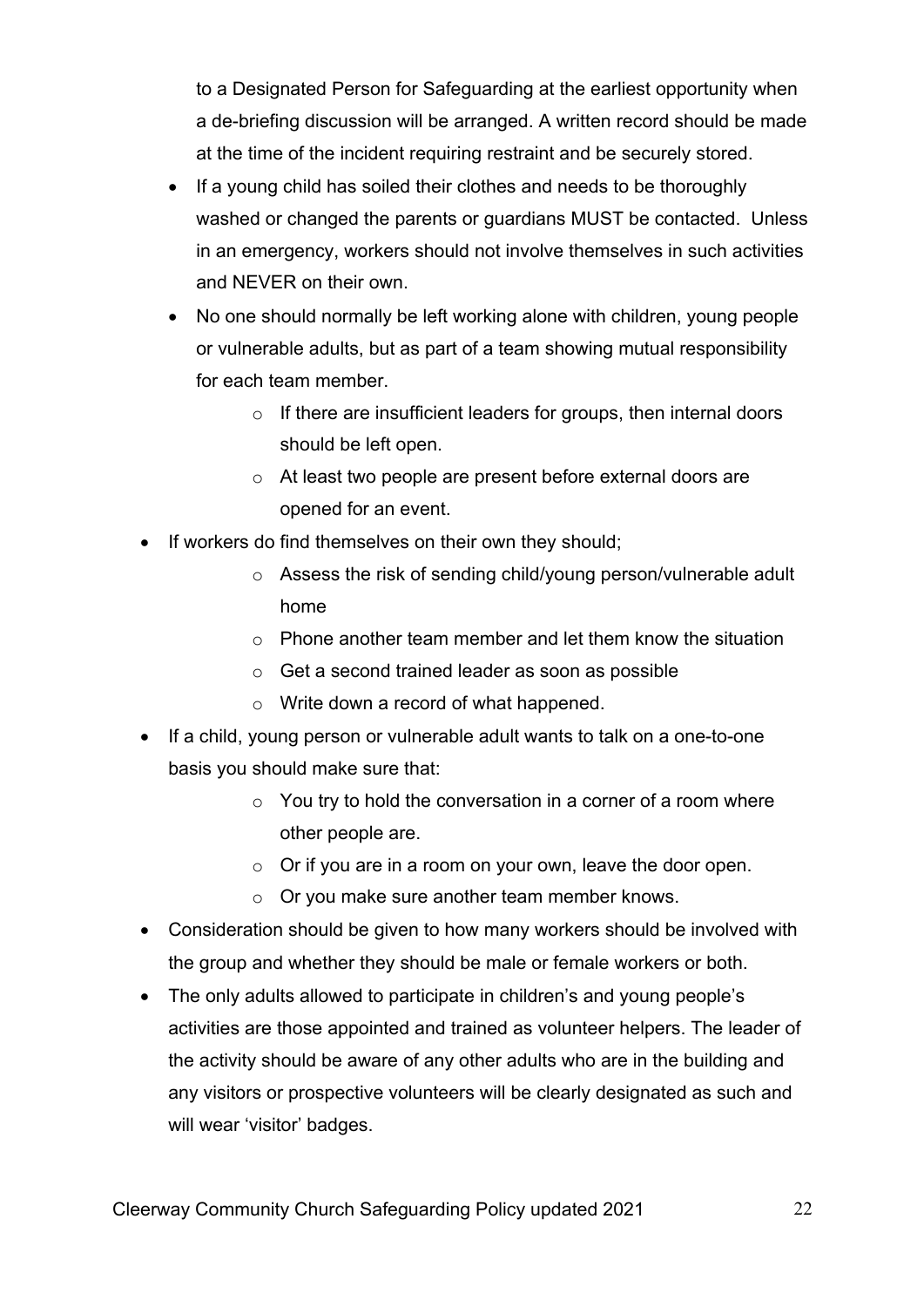- Do not invite a child, young person to your home alone; invite a group or ensure that someone else (an adult) is in the house. Make sure the parents know where the child is.
- The parents/carers may or may not attend church and it is important therefore they have been given information about the group including contact telephone numbers. It may also be useful for the church to issue formal identification.

Below are suggested ratios of adults to children, recommended for all activities with children and young people.

| Age Group         | <b>Adult Helpers</b> | Number of Children |
|-------------------|----------------------|--------------------|
|                   |                      |                    |
| 2 years and under |                      | 3                  |
| 3 years           |                      | 4                  |
| 4 to 7 years      |                      | 8                  |
| 8 years and older |                      | 10                 |

- The level of personal care (eg toileting) must be appropriate and related to the age of the child whilst also accepting that some children have special needs.
- No person under 18 years of age should be left in sole charge of any child, young person or vulnerable adult of any age. Nor should children or young people attending a group be left alone at any time.

## **Taking Care of Touching**

- Keep everything public. A hug in the context of a group is very different from a hug behind closed doors.
- Touch should be related to the child's or vulnerable adult's needs, not the worker's.
- Touch should be age-appropriate and initiated by the child or vulnerable adult rather than the worker.
- Avoid any physical activity that is, or may be thought to be, sexually stimulating to the adult or the child.
- Children and vulnerable adults are entitled to privacy to ensure personal dignity.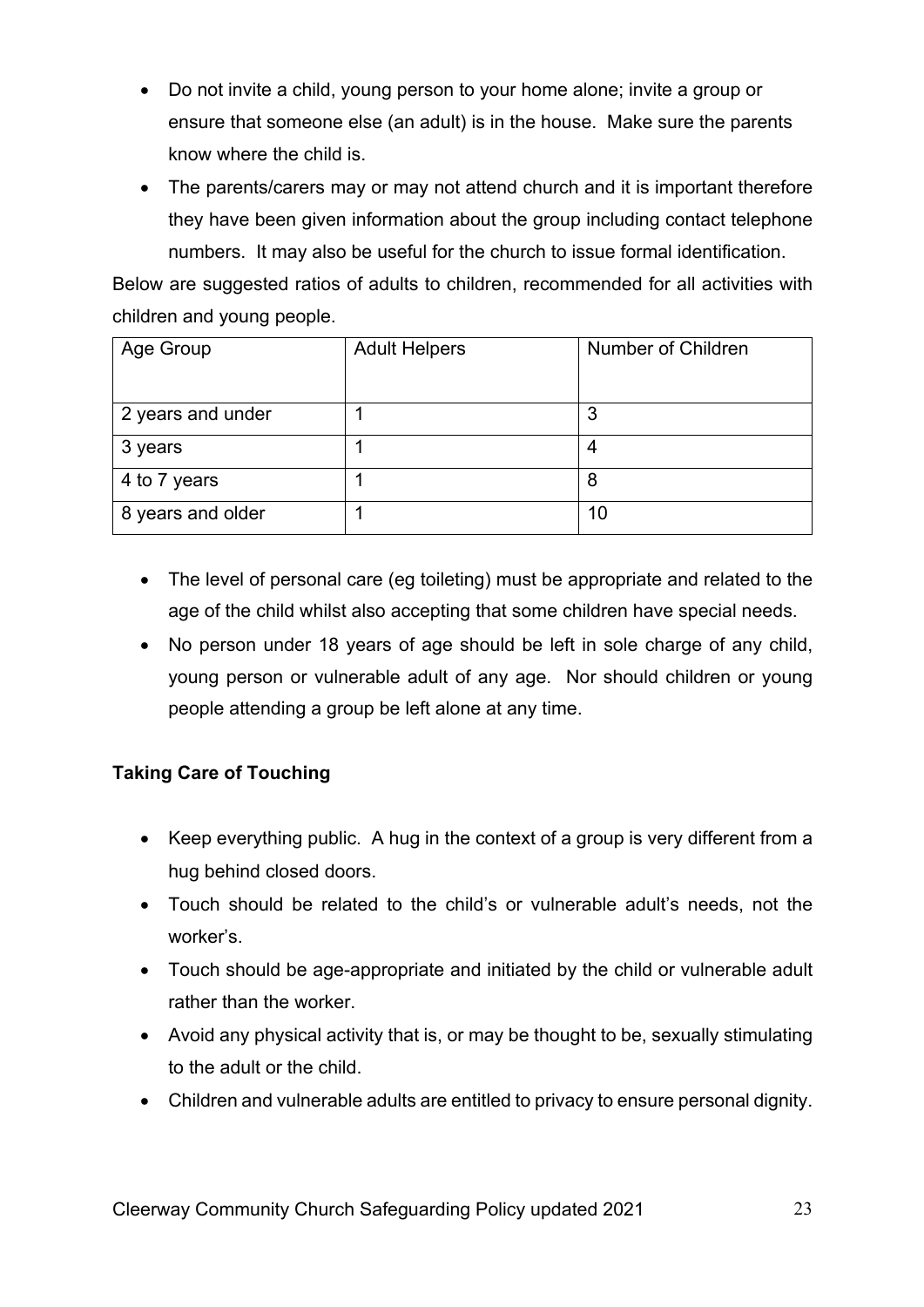- Children and vulnerable adults have the right to decide how much physical contact they have with others, except in exceptional circumstances when they need medical attention.
- When giving first aid (or applying sun cream etc), encourage the child or vulnerable adult to do what they can manage themselves, but consider their best interests and give appropriate help where necessary.
- Team members should monitor one another in the area of physical contact. They are free to help each other by constructively challenging anything which could be misunderstood or misconstrued.

### **Children with Special Needs**

Children and young people who have a disability can be at greater risk of abuse. They will often require more help with personal care, such as washing, dressing, toileting, feeding, mobility etc, may have limited understanding and behave in a non-age appropriate way.

It is good practice to speak with the parents of children/young people with special needs and find out from them how best to assist the child or young person.

### **Children with no Adult Supervision**

When children turn up to and want to join in with church activities without their parents, we will:

- Welcome the child and try to establish their name, age, address and telephone number and record their visit in a register.
- Ask the child if a parent/carer is aware of where they are. Phone and make contact.
- On leaving, give the child relevant information about the activity or a consent form, and explain it needs to be filled in and brought back next time.
- Without interrogating the child, you will need to find out as soon as possible whether they have any special needs (eg. Medication) so that you can respond appropriately in an emergency.

### **Peer Group Activities for Young People**

All youth activities will be overseen by named adults who have been selected in accordance with agreed recruitment procedures. It is accepted that groups aged 16+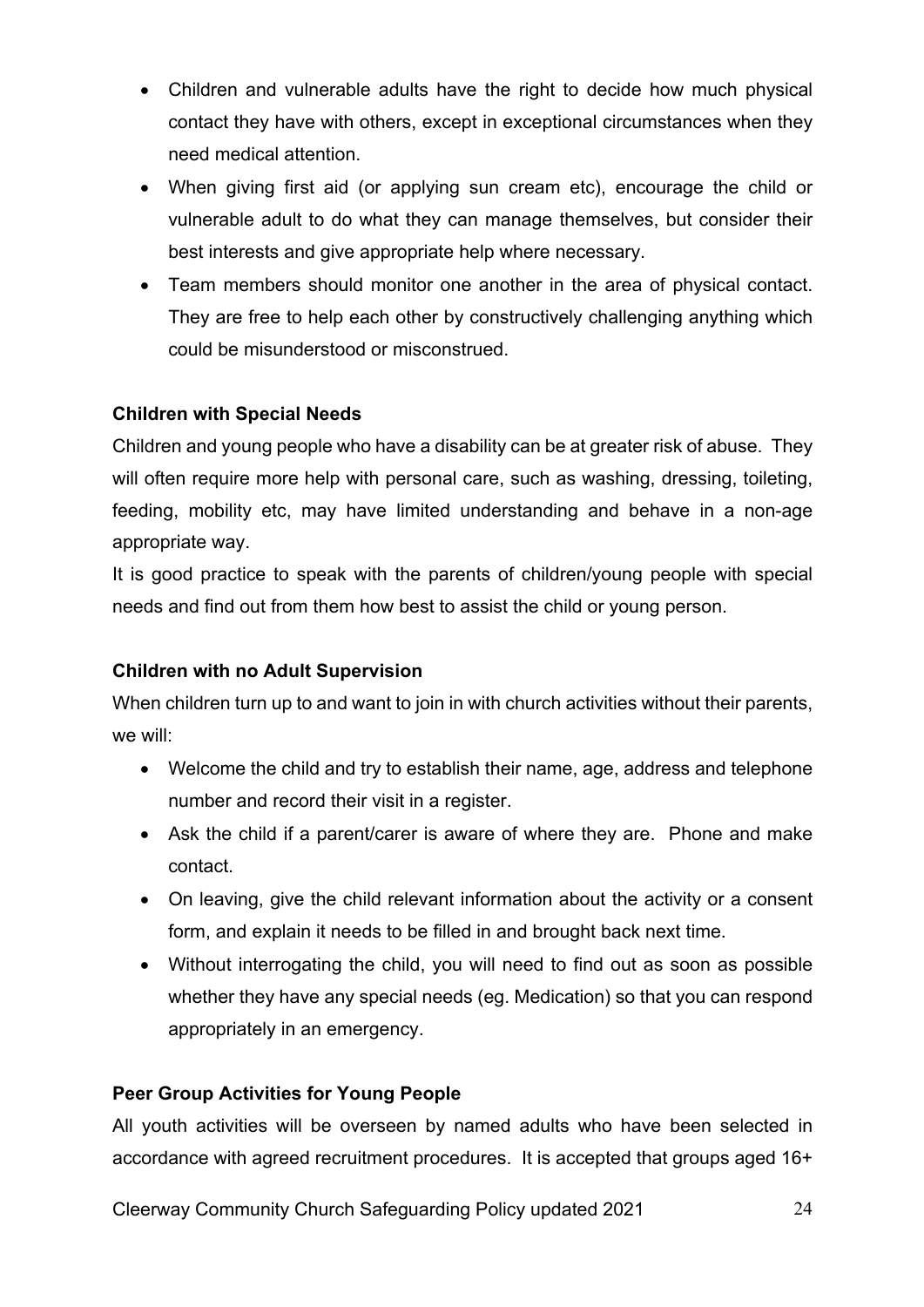may benefit from being led and run by peers. In this situation adult leaders will contribute to programme planning and reviews and will always be readily available on the premises when peer-led activities take place.

### **Working with Offenders**

When someone attending the church is known to have abused children or vulnerable adults, the leaders will arrange for the individual concerned to be supervised and offer pastoral care, but in its commitment to the protection of children and vulnerable adults, will set boundaries for that person which they shall be expected to keep.

When it is known that a person who has been convicted of sexually abusing children or young people is attending Cleerway Community Church, it is important that their behaviour within the church community is properly managed and that a contract is put in place. There are also times when it will be appropriate to take such measures with a person who has faced a series of allegations about the sexual abuse of children, young people or vulnerable adults but has never been convicted (such allegations may be revealed on an Enhanced DBS Disclosure under relevant non-conviction information).

If an offender is on the Sex Offenders' Register they will be monitored under guidelines known as the Multi-Agency Public Protection Arrangements (MAPPA). In the latest guidance there is provision to require a written contract to be in place if the offender wishes to attend a place of worship.

In determining the details of the contract

- There will be a discussion about who should be informed of the nature of the offence and the details of the contact
	- $\circ$  The rights of the offender to re-build their lives without everyone knowing the details of their past offence should be balanced against the need to protect children and young people
	- $\circ$  The designated safeguarding lead (s) and the leadership should always be informed
- The designated safeguarding lead should determine whether the person is subject to supervision or is on the Sex Offenders' Register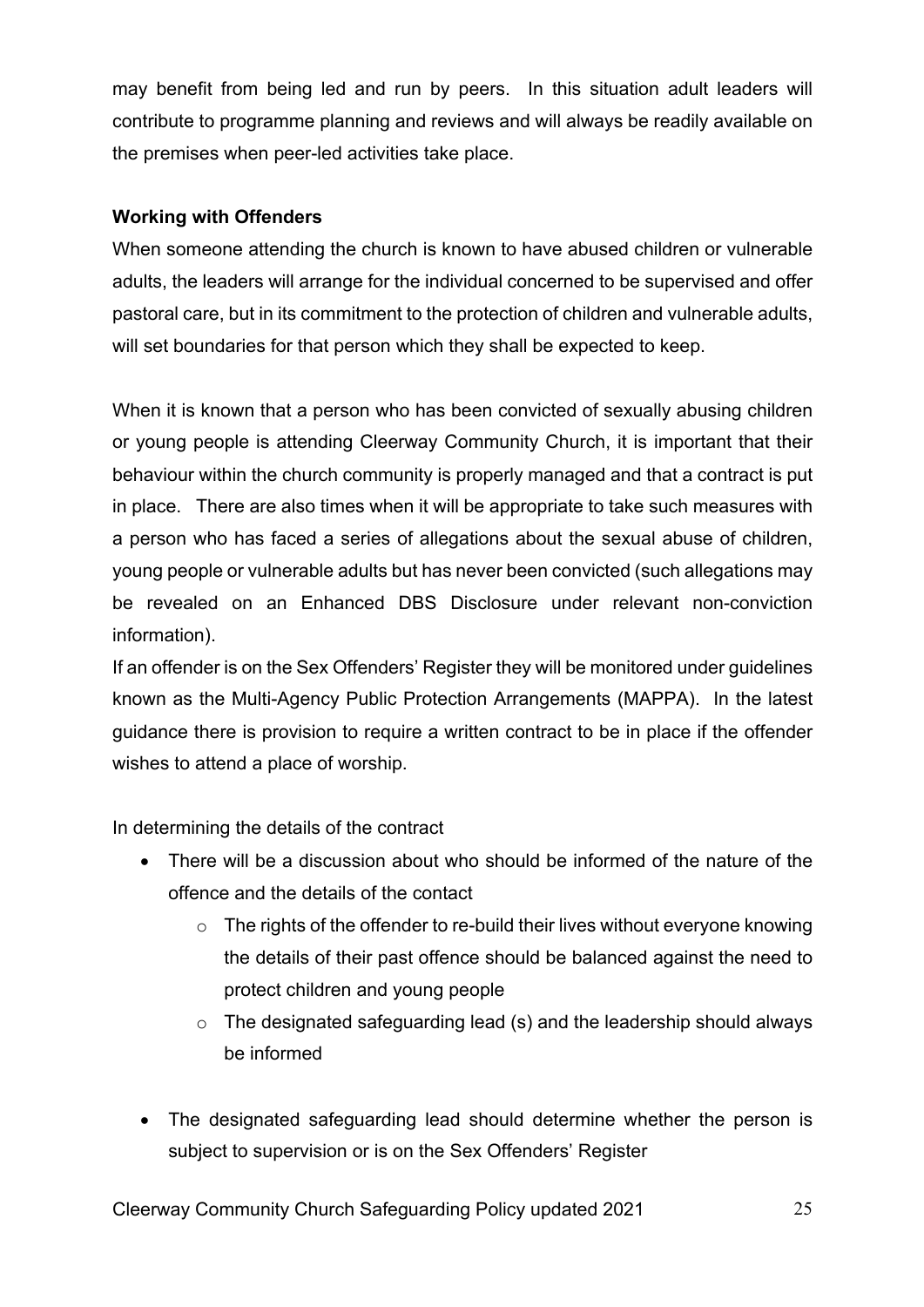- $\circ$  If so, they should make contact with the offender's specialist probation officer and/or police officer (SPO), who will inform the church of any relevant information or restrictions that the church should be aware of
- The designated safeguarding lead should inform and take advice from the leaders and ThirtyOne:Eight where appropriate.

An open discussion must be held with the person concerned in which clear boundaries are established for their involvement in the life of the church. A written contract should be drawn up which identifies appropriate behaviour. The person should be required to sign the contract.

The contract:

- Will identify the meetings the person may attend
- Will specify that they will always sit apart from children and young people
- May ask that they are always accompanied by an escort on church premises
- Will require the person not to attend small group meetings where children or young people are present
- Will require that the person declines hospitality where there are children or young people
- Will state that the person will never be alone with children or young people while attending church functions
- Will require the person to stay away from areas of the building where children or young people meet.
- Will state that the person is not able to serve on the hospitality or welcoming teams.

If meetings should take place on school premises, the designated safeguarding lead for the school will need to be informed and may wish to contribute additional requirements to the behaviour contract.

The contract should be monitored and enforced. Those who offend against children, young people or vulnerable adults can often be manipulative. If the contract is broken certain sanctions could be considered.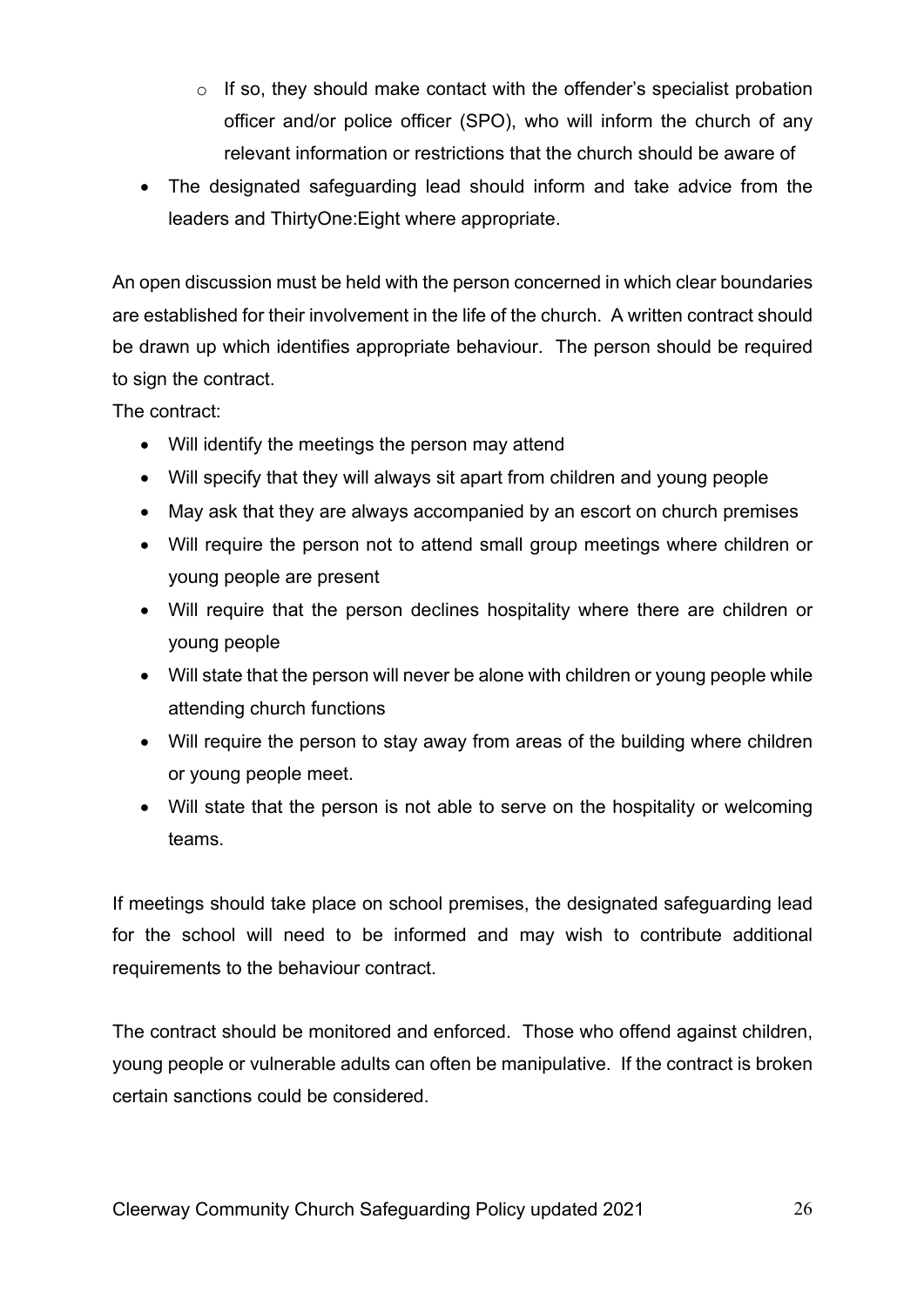Cleerway Community Church Safeguarding Policy updated 2021 27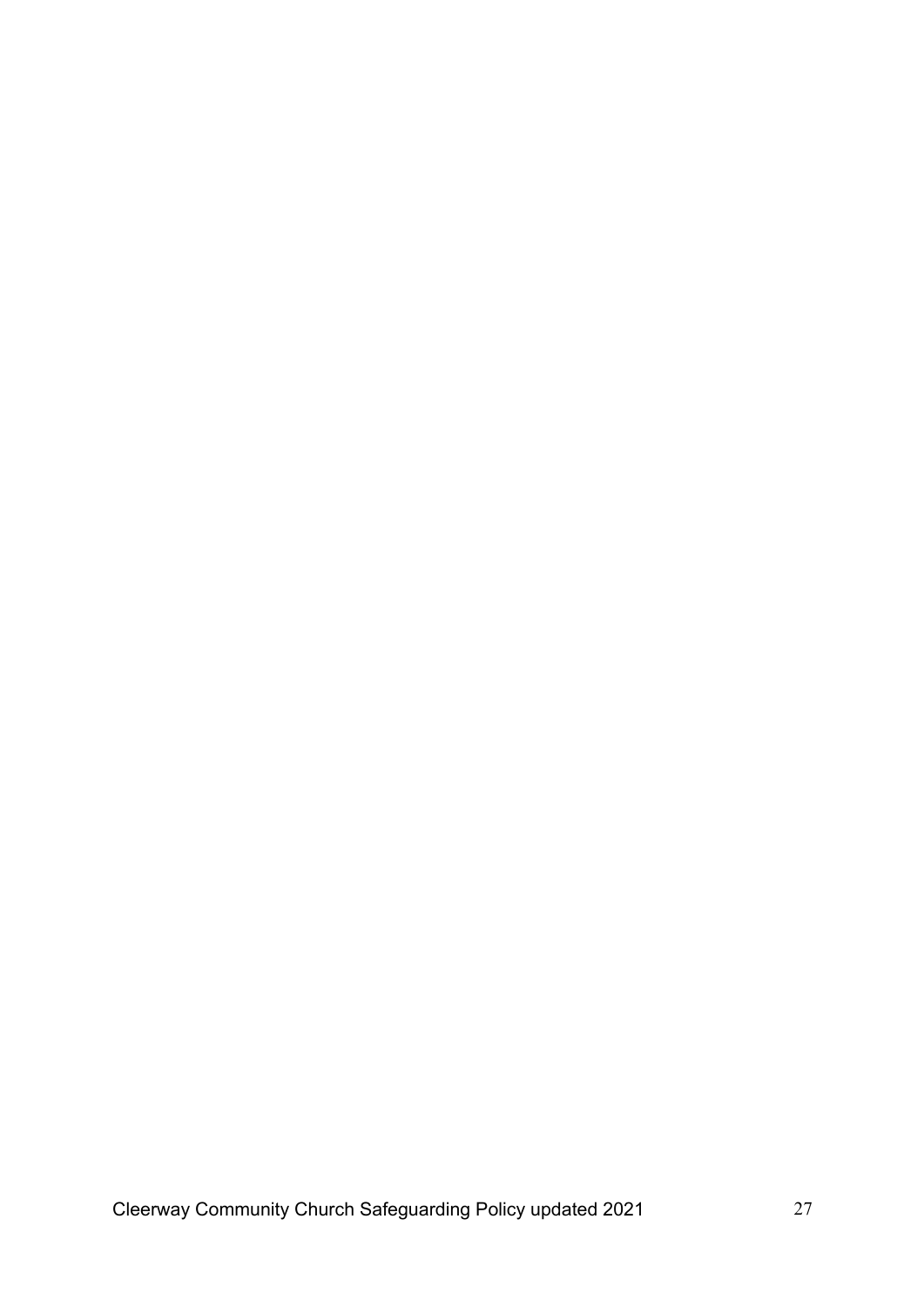### **Working in Partnership**

The diversity of organisations and settings means there can be great variation in practice when it comes to safeguarding children, young people and adults. This can be because of cultural tradition, belief and religious practice or understanding, for example, of what constitutes abuse.

We therefore have clear guidelines in regards to our expectations of those with whom we work in partnership, whether in the UK or not. We will discuss with all partners our safeguarding expectations and have a partnership agreement for safeguarding.

Good communication is essential in promoting safeguarding, both to those we wish to protect, to everyone involved in working with children and adults and to all those with whom we work in partnership. This safeguarding policy is just one means of promoting safeguarding.

Our safeguarding expectations are communicated at every meeting/activity through the display of a poster with clear guidelines for reporting concerns and contact telephone numbers.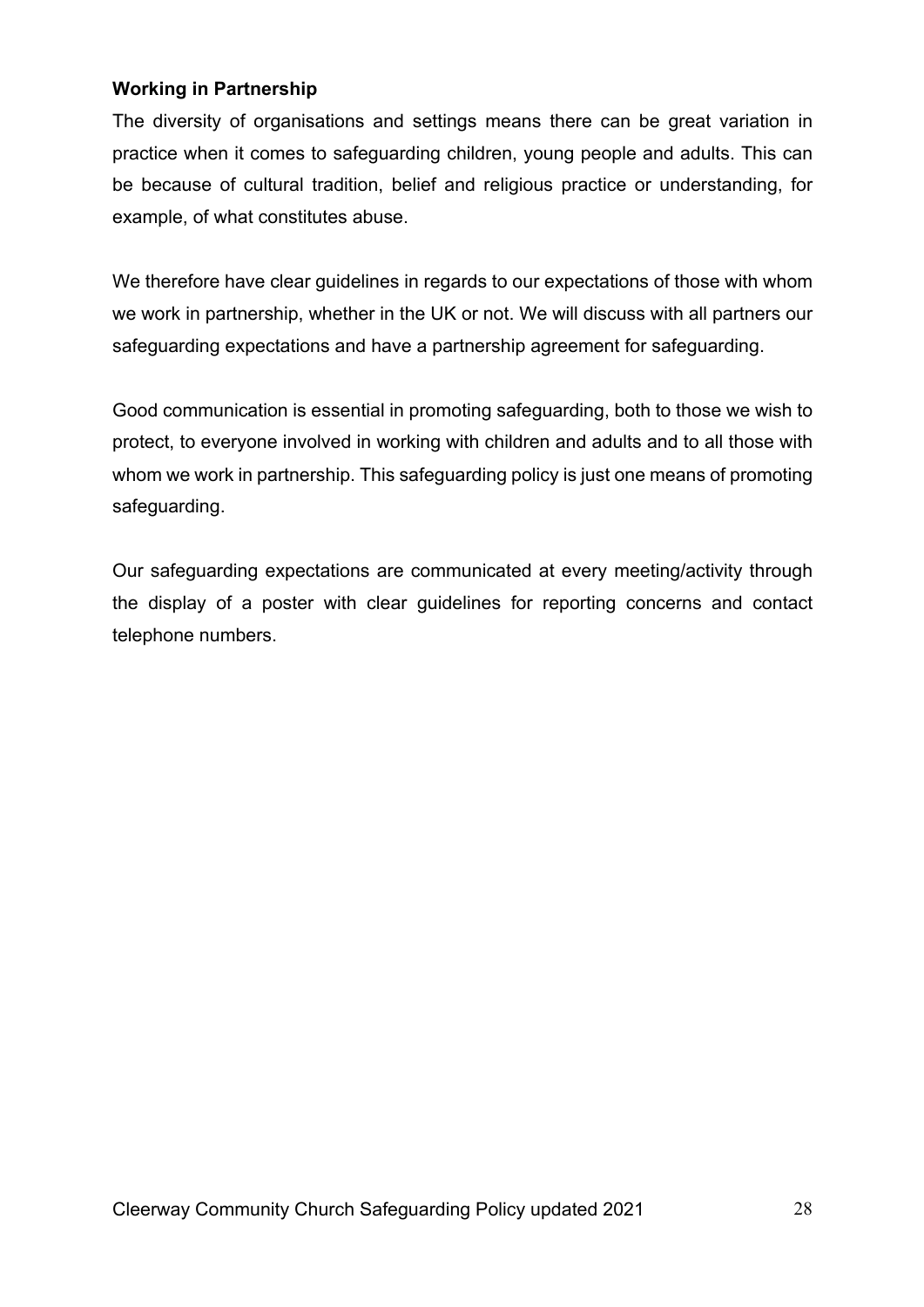**Model Supplementary Online Safety Policy including an Acceptable Use Policy.**

**When responding to concerns of abuse please refer to our 'Online Safety Flowchart' APPENDIX 4**

### **ThirtyOne:Eight Online Safety definition:**

*Online safety* is the collective term for safeguarding involving the use of electronic devices and applications to communicate and access the Internet; often referred to as Information and Communications Technology.

### **Policy guidelines for Church Workers/Volunteers**

- Generally, maintain good and open relationships with parents and carers regarding communication with them and their children.
- Use an appropriate tone: friendly, but not over-familiar or personal.
- Be warm and friendly, but do not suggest or offer a special relationship.
- Be clear and explicit about information that you need to share; don't abbreviate or short-cut your communications.
- Be circumspect in your communications with children to avoid any possible misinterpretation of your motives or any behaviour which could be construed as grooming.
- Do not share any personal information with children, or request or respond to any personal information from a child other than that which might be appropriate as part of your role.
- Only give personal contact details to children that are within the public domain of Cleerway Community Church, including your mobile telephone number.
- If children want you to have their mobile phone numbers, e-mail addresses or similar, and communicate with them this way, make sure that their parents know and have agreed.
- Only make contact with children for reasons related to the work of Cleerway Community Church and maintain a log of all electronic contact with individuals or groups including messaging and texting.
- Where possible only use the equipment provided by Cleerway Community Church to communicate with children.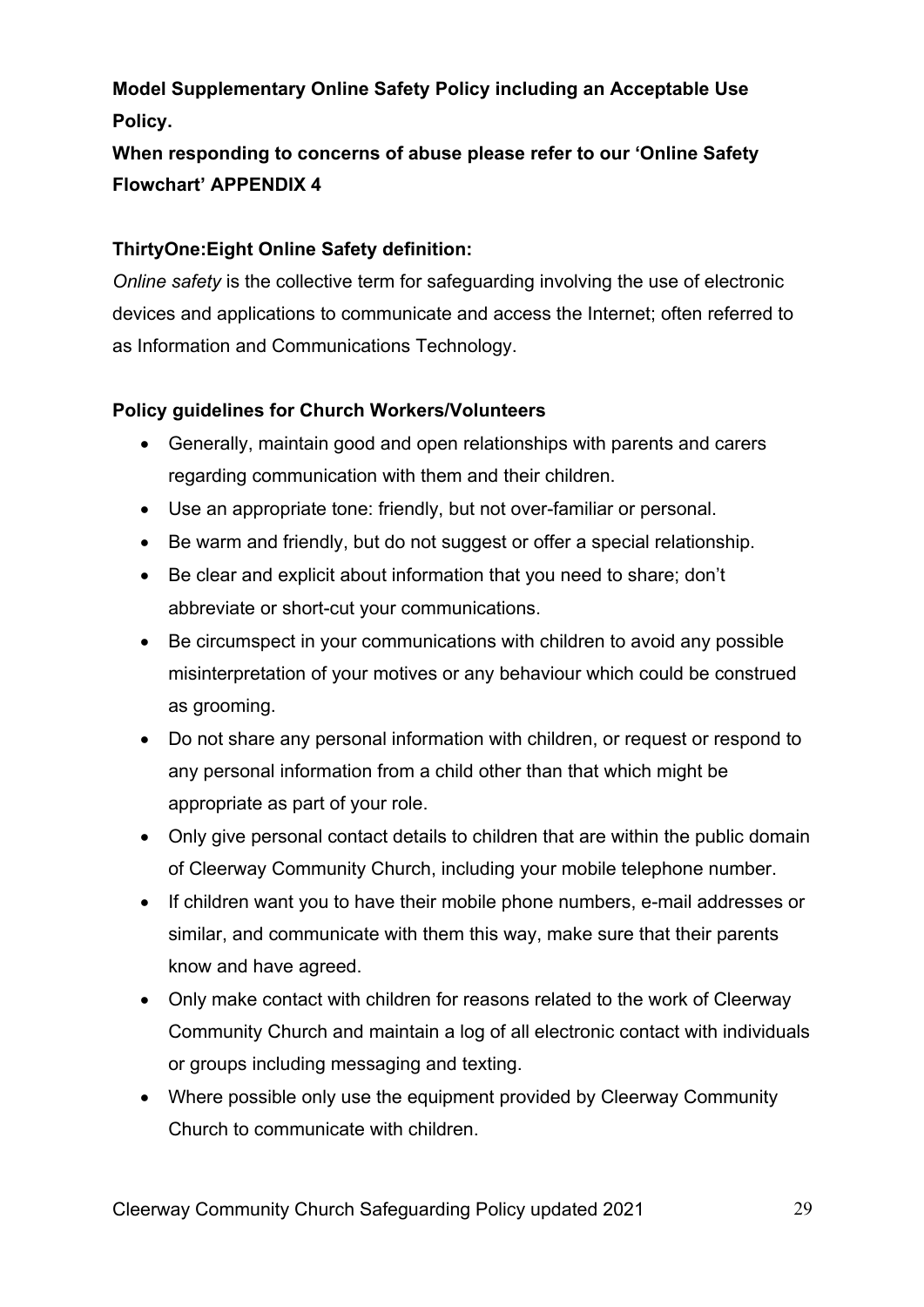- Respect a child's right to confidentiality unless abuse/harm is suspected or disclosed.
- Ensure Cleerway Community Church's domain name/logo appears with every Internet post made by a church computer user. Any user may thus be viewed as a representative of Cleerway Community Church while conducting business on the Internet.
- Email should only be used to communicate specific information. (e.g. times and dates of events). It should not be used as a relationship building tool.
- Email History should be kept and dated.
- When using email/internet for communication with children, it is advised that it should take place between the hours of 9am-5pm. Where working with children outside normal office hours there should be no email or text communication from 9pm – 9am
- Use of skype and any other web camera or visual communication via the internet is generally not permitted.
- Workers should refrain from using such methods on a one to one basis as they cannot be recorded. (It can be used for conference calls and is considered appropriate if a project or group uses a web camera/Skype in a group environment for project purposes; and has clear aims and objectives for its use).

## **Social Media Policy**

- All social media interaction between workers, paid or voluntary, and children under 18 shall be limited to monitored/administrated groups.
- Text and any other media posted shall be subject to the acceptable use policy
- All interaction on social media groups shall be recorded for safeguarding purposes
- Any private messages shall be recorded for safeguarding purposes
- Any safeguarding concerns/allegations arising from social media shall be referred onto the designated safeguarding lead.
- All users of social media must be above the minimum age limit i.e. 13 for Facebook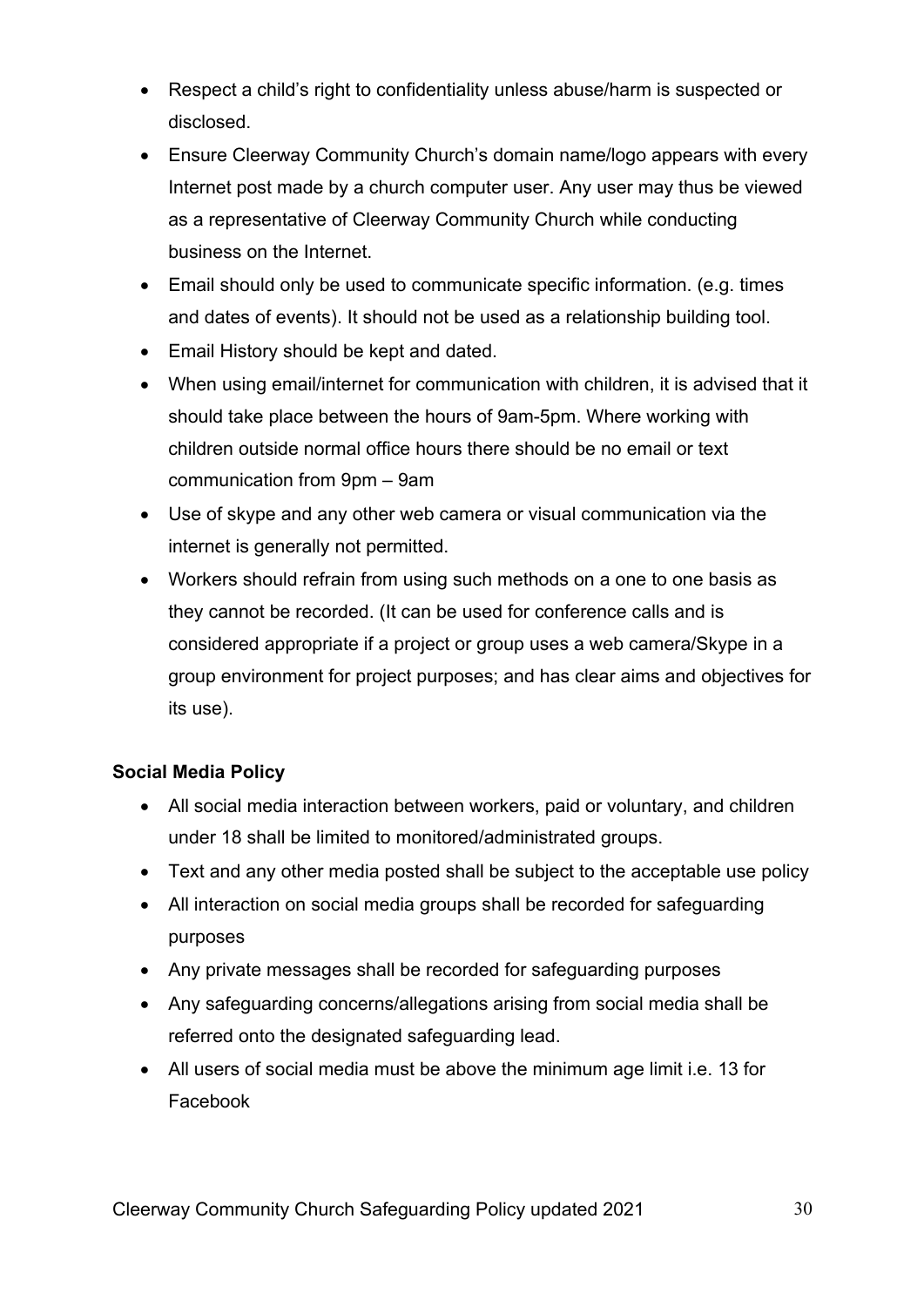- Workers should ensure their privacy setting ensure the highest levels of security in order to restrict children being able to see any more than what is relevant to communication within the group
- All social media groups should provide links to statutory authorities such as CEOP, to enable children to report online abuse.

### **Consent for photographic images and videos online**

- Photographs that include children will be selected carefully and will endeavour to prevent children from being easily identified.
- Children's full names will not be used on the website in association with their photographs.
- Permission will be sought before any images are taken or displayed and images will only be used for the specific purpose for which permission was sought for and how the image will be stored if not destroyed. If the intention is to use an image on the internet this must be clearly stated and further permission must be acquired if an image is to be used in a way not originally stated.
- Use of images will reflect diversity of age, ethnicity and gender of the activity.
- Live streaming of events must be clearly advertised in advance and where children are involved permission should be sought in line with the photographic guidelines.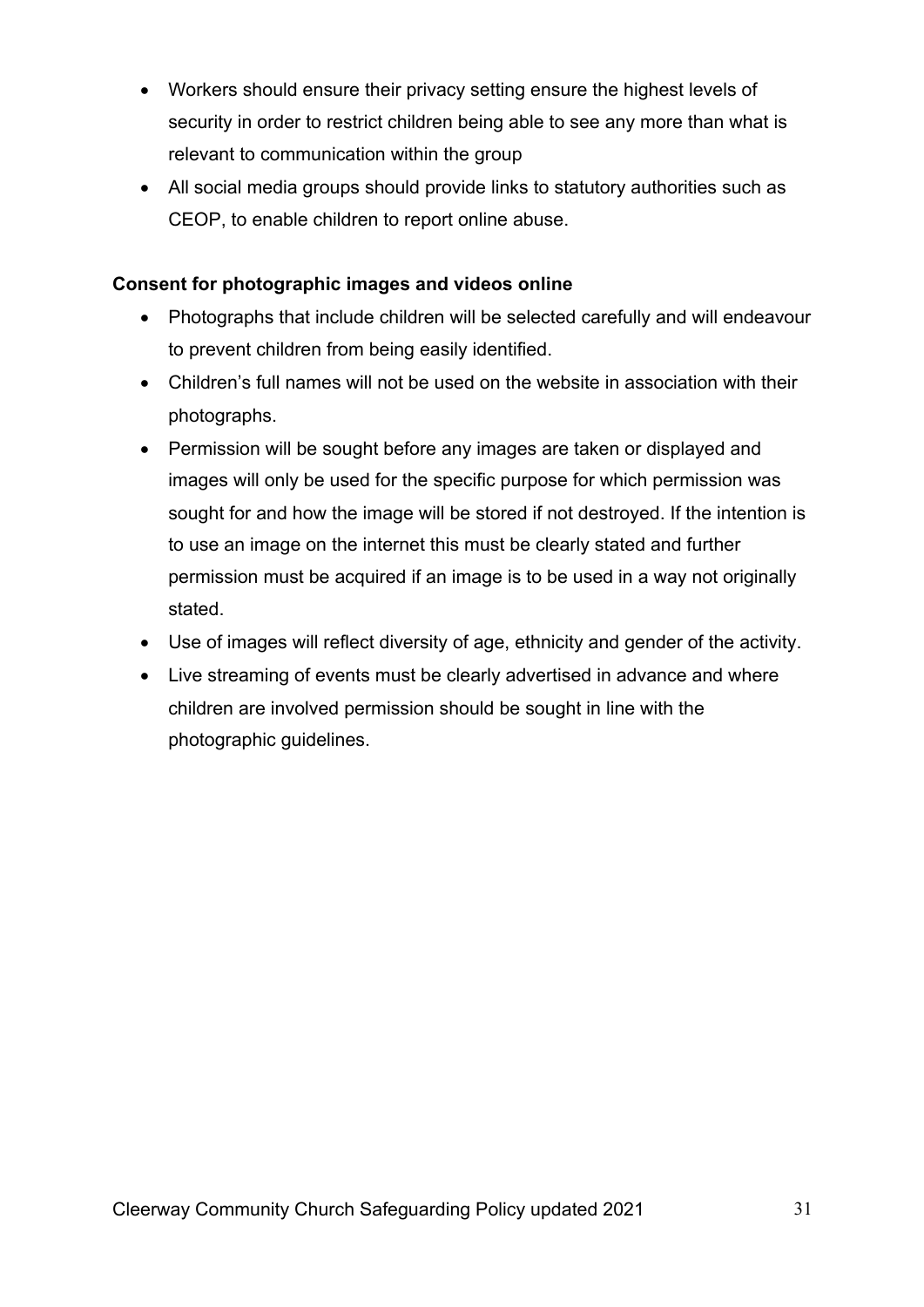**Acceptable Use Policy (**Where access to the internet is provided on our organisation devices or devices owned by an individual via WiFi, we will exercise our right to monitor usage which includes access to websites, interception and deletion of inappropriate or criminal material or unlawfully copied text, video, images or sound.

- WiFi Access will be via a secure password that will be changed quarterly.
- Social media groups must be used in compliance with Cleerway Community Church's policy on social media.

# **Children and Workers should not:**

- Search for or download pornographic, racist or hate motivated content.
- Illegally copy or play copyrighted content where permission has not been given.
- Send, request or display offensive messages or pictures.
- Harass, insult or bully others.
- Access the internet using another person's login details.
- Access, download, send or receive any data (including images), which Cleerway Community Church considers offensive in any way, including sexually explicit, discriminatory, defamatory or libellous material.

# **Sanctions for violating the acceptable use policy in the opinion of Cleerway Community Church may result in:**

- A temporary or permanent ban on internet use.
- Additional disciplinary action in line with existing practice on inappropriate language or behaviour.
- Where applicable, police or local authorities may be involved.

# **Parent Carer Agreement**

As the parent/guardian of  $\Box$  is a set of  $\Box$  is a set of  $\Box$  is a set of  $\Box$  is a set of  $\Box$  is a set of  $\Box$  is a set of  $\Box$  is a set of  $\Box$  is a set of  $\Box$  is a set of  $\Box$  is a set of  $\Box$  is a set of  $\Box$  is a read and understood the Online Safety acceptable use policy for Cleerway Community Church and that my child will be held accountable for their own actions. I understand that it is my responsibility to set standards for my child when selecting, sharing and exploring online information and media.

Cleerway Community Church Safeguarding Policy updated 2021 32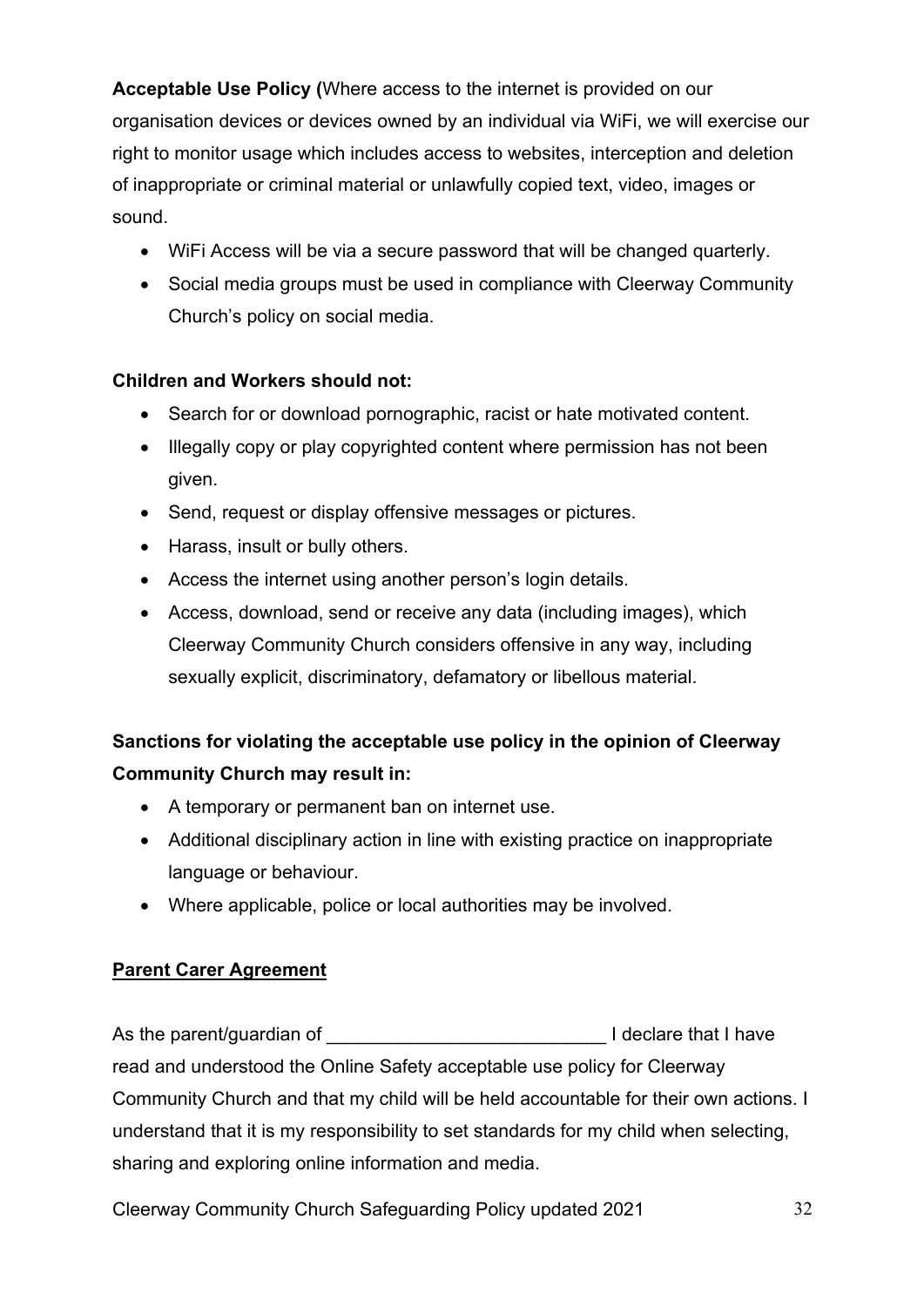# **Child/YP Agreement**

I understand the importance of safety online and the church guidelines on acceptable use.

I will share any concerns, where I or another person may be at risk of harm with the designated safeguarding lead or a trusted adult.

| <b>Child Name</b> (Please print) | <b>Child Signature</b>           | <b>Date</b> |
|----------------------------------|----------------------------------|-------------|
|                                  |                                  |             |
| <b>Parent/Guardian (Please)</b>  | <b>Parent/Guardian Signature</b> | <b>Date</b> |
| print)                           |                                  |             |
|                                  |                                  |             |

If you have any queries, complaints or would like to withdraw consent please contact the designated safeguarding lead(s) or any member of the leadership team.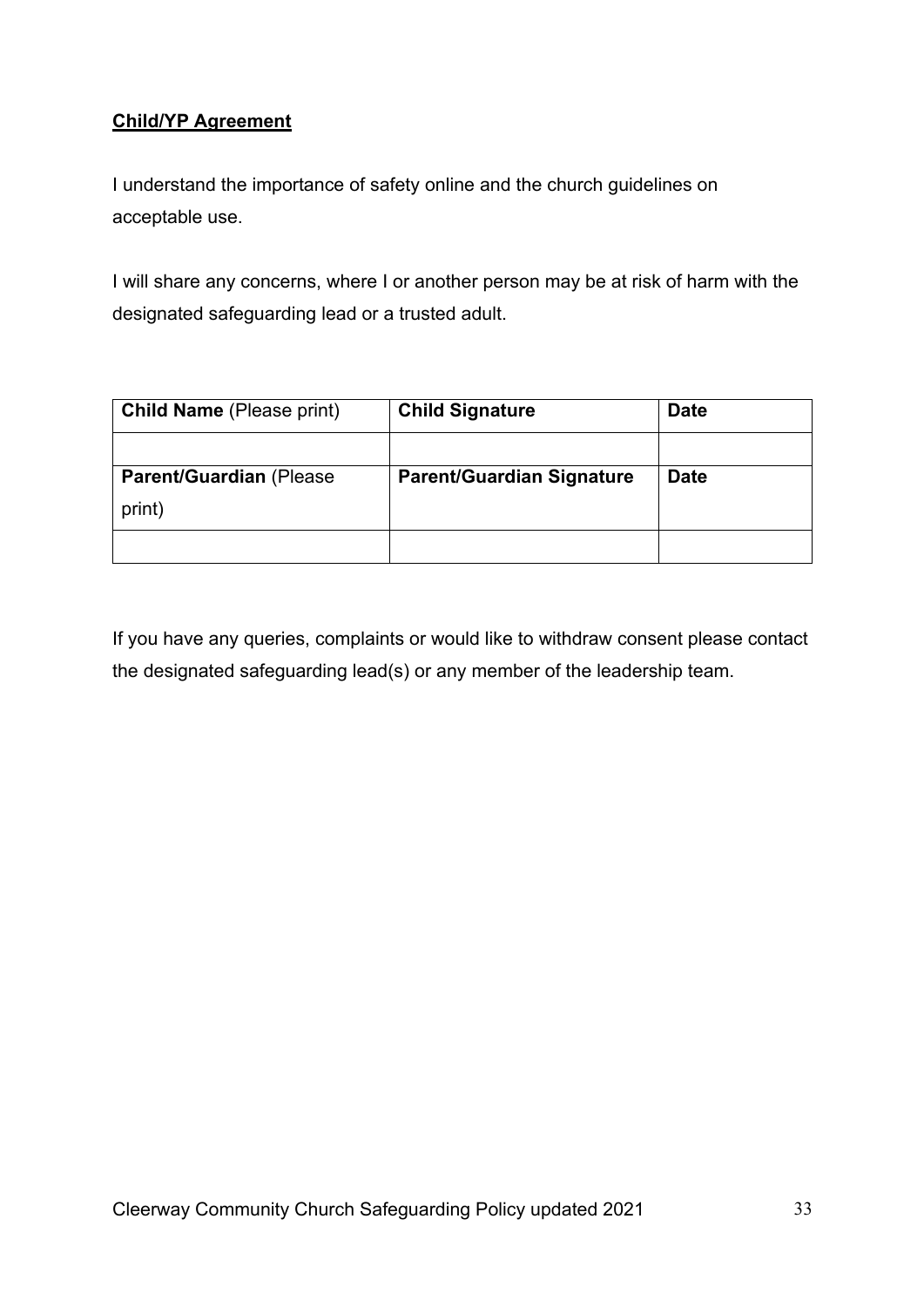# **APPENDIX 1 MODEL FORMS**

- Model Application to Undertake a Role working with Children, Young People or Vulnerable Adults (whether on a paid or voluntary basis)
- Model Self-declaration form (required prior to obtaining a DBS check)
- Model Child Consent Form (Year 0-6)
- Model Youth Consent Form (Year 7-13)
- Model Incident Form
- Model Registration & Recording Form
- Model Recording Form

Accident Form - Please use standard Accident Form, kept with First Aid Box.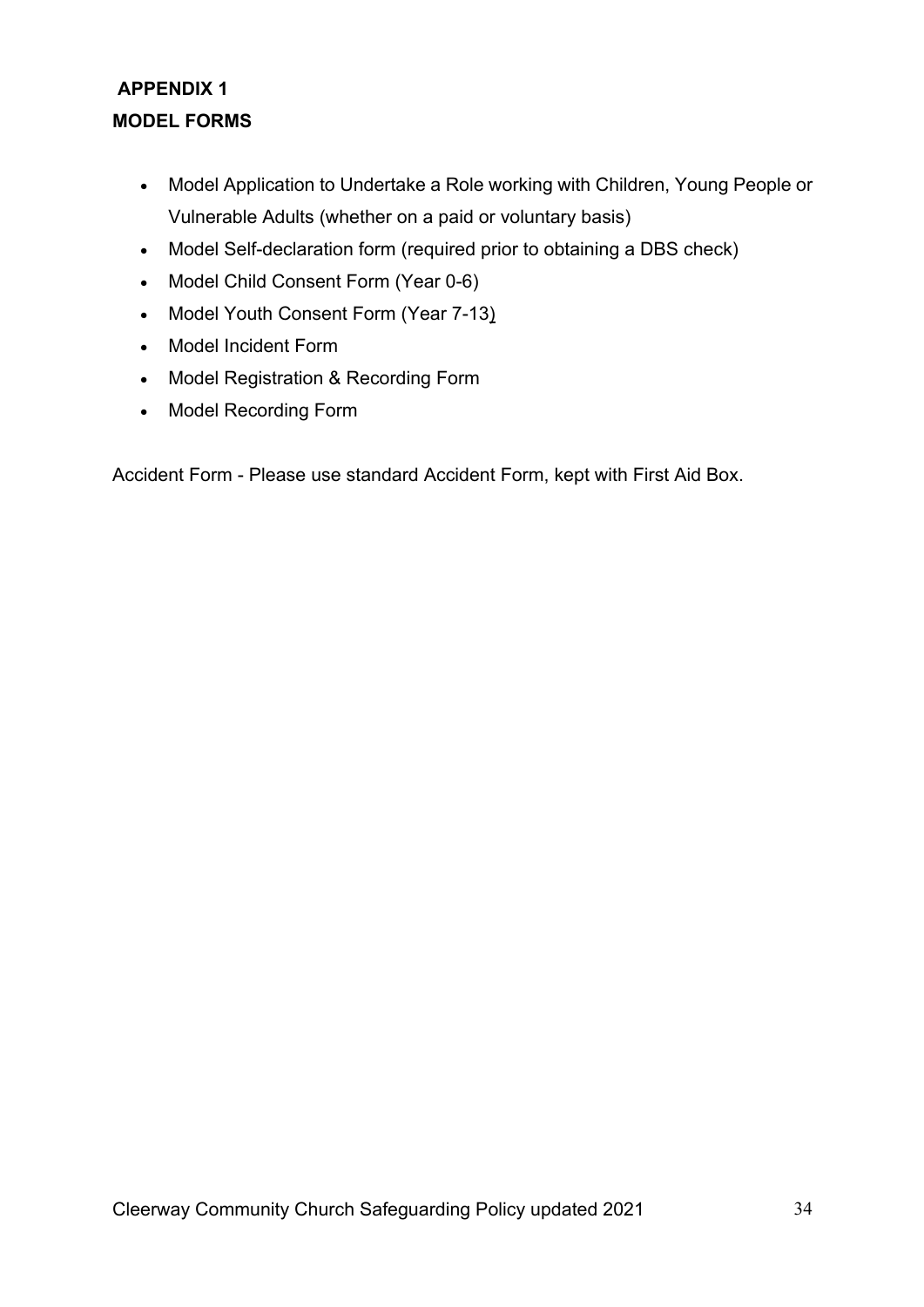# Model Application to Undertake a Role working with Children, Young People or

### Vulnerable Adults

### **CLEERWAY COMMUNITY CHURCH**

| <b>Role Applied For:</b>                                                                    |                                                                                                           |  |
|---------------------------------------------------------------------------------------------|-----------------------------------------------------------------------------------------------------------|--|
| Name:                                                                                       |                                                                                                           |  |
| <b>Details Required for DBS Check</b>                                                       |                                                                                                           |  |
| Date of Birth:                                                                              | <b>National Insurance Number:</b>                                                                         |  |
|                                                                                             | Details Required for References: Please provide names and contact details for 2 referees, who are not     |  |
| family members, who have known you for at least 2 years.                                    |                                                                                                           |  |
| Referee 1:                                                                                  | Referee 2:                                                                                                |  |
|                                                                                             |                                                                                                           |  |
|                                                                                             |                                                                                                           |  |
|                                                                                             |                                                                                                           |  |
|                                                                                             |                                                                                                           |  |
|                                                                                             |                                                                                                           |  |
|                                                                                             |                                                                                                           |  |
|                                                                                             |                                                                                                           |  |
|                                                                                             |                                                                                                           |  |
|                                                                                             |                                                                                                           |  |
|                                                                                             |                                                                                                           |  |
|                                                                                             |                                                                                                           |  |
|                                                                                             |                                                                                                           |  |
|                                                                                             |                                                                                                           |  |
|                                                                                             |                                                                                                           |  |
| <b>Statement:</b>                                                                           |                                                                                                           |  |
|                                                                                             | I confirm that I have not received any cautions or convictions which would deter me from undertaking the  |  |
|                                                                                             | role identified above. Should any concerns arise at any time which may put in question my suitability to  |  |
| undertake this role I would immediately advise one of the identified safeguarding officers. | I confirm that I will read the Safeguarding Policy Statement for Cleerway CommunityChurch and will attend |  |
| training identified by the church trustees as necessary for the role.                       |                                                                                                           |  |
|                                                                                             |                                                                                                           |  |
| Signed:                                                                                     |                                                                                                           |  |
|                                                                                             |                                                                                                           |  |
|                                                                                             |                                                                                                           |  |
| <b>Print Name</b>                                                                           |                                                                                                           |  |
|                                                                                             |                                                                                                           |  |
|                                                                                             |                                                                                                           |  |
| Date:                                                                                       |                                                                                                           |  |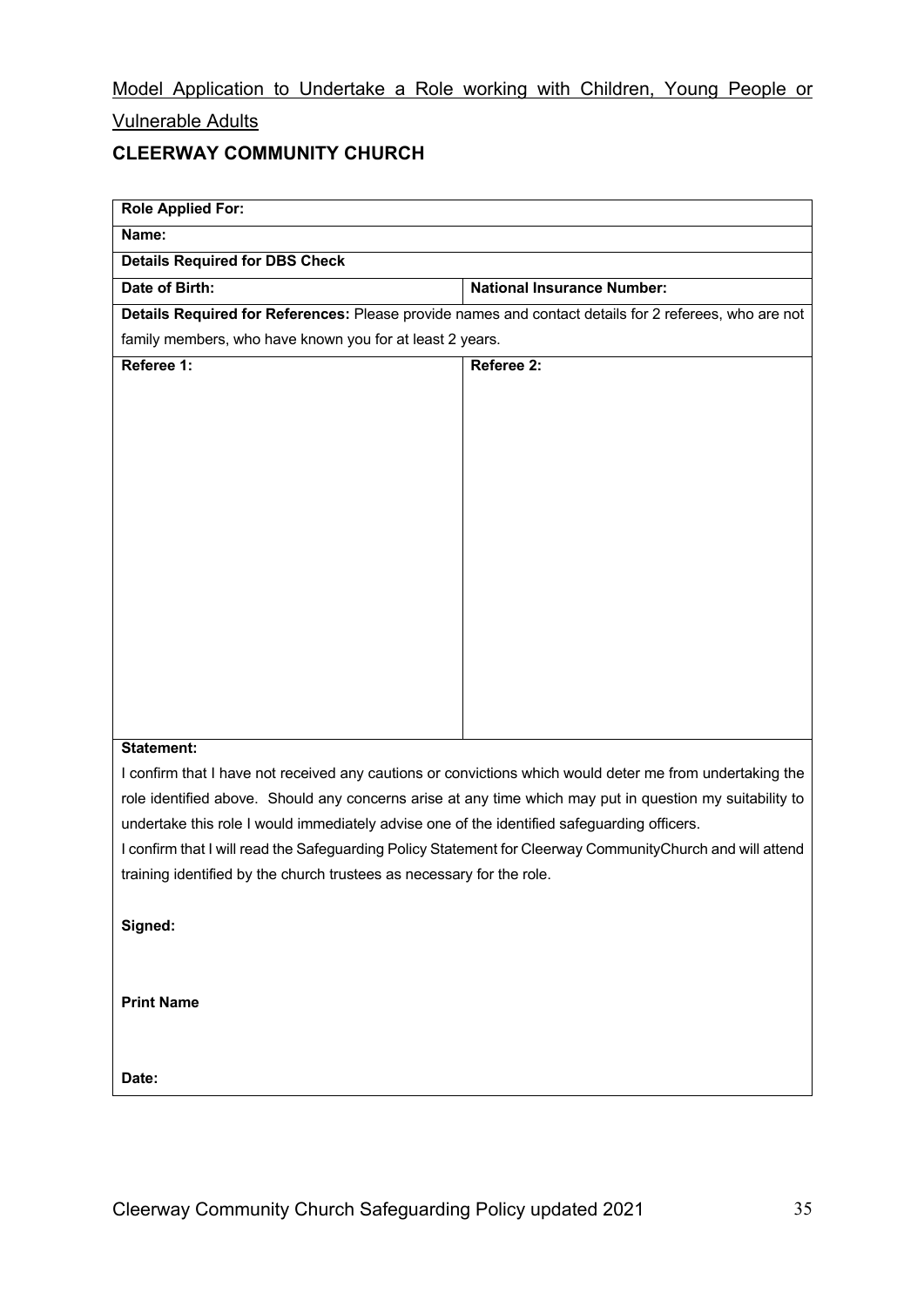### Model Self-Declaration Form (Enhanced Disclosure**)**

# **Self-declaration Form for a Position Requiring an Enhanced Level Check/Enhanced Level Check with Barring Disclosure**

### STRICTLY CONFIDENTIAL

As Cleerway Community Church we undertake to meet the requirements of the Data Protection Act 1998 and all amendments made on or before May 25<sup>th</sup>, 2018 and all other relevant legislation, and the expectations of the Information Commissioners Office relating to the data privacy of individuals.

All applicants that require an Enhanced Disclosure are asked to complete this form, detach it from the Application Form and return it, to the Recruiter detailed below, in a separate sealed envelope

To:

 $\frac{1}{2}$ 

(Name of Recruiter/responsible person at Cleerway Community Church processing Criminal Records Disclosure checks) Address:

 $\mathcal{L}_\text{G}$  , and the contribution of the contribution of the contribution of the contribution of the contribution of the contribution of the contribution of the contribution of the contribution of the contribution of t

 $\mathcal{L}_\text{G}$  , and the contribution of the contribution of the contribution of the contribution of the contribution of the contribution of the contribution of the contribution of the contribution of the contribution of t

 $\mathcal{L}_\text{max} = \mathcal{L}_\text{max} = \mathcal{L}_\text{max} = \mathcal{L}_\text{max} = \mathcal{L}_\text{max} = \mathcal{L}_\text{max} = \mathcal{L}_\text{max} = \mathcal{L}_\text{max} = \mathcal{L}_\text{max} = \mathcal{L}_\text{max} = \mathcal{L}_\text{max} = \mathcal{L}_\text{max} = \mathcal{L}_\text{max} = \mathcal{L}_\text{max} = \mathcal{L}_\text{max} = \mathcal{L}_\text{max} = \mathcal{L}_\text{max} = \mathcal{L}_\text{max} = \mathcal{$ 

| Appointment | applied | for: |
|-------------|---------|------|
|             |         |      |

### CONVICTION HISTORY

If you have never been convicted of a criminal offence or never received a caution, reprimand or warning then please select 'No' below. If you have been convicted of a criminal offence, or received a caution, reprimand or warning that is now spent according to DBS filtering rules\*, then please select 'No' below.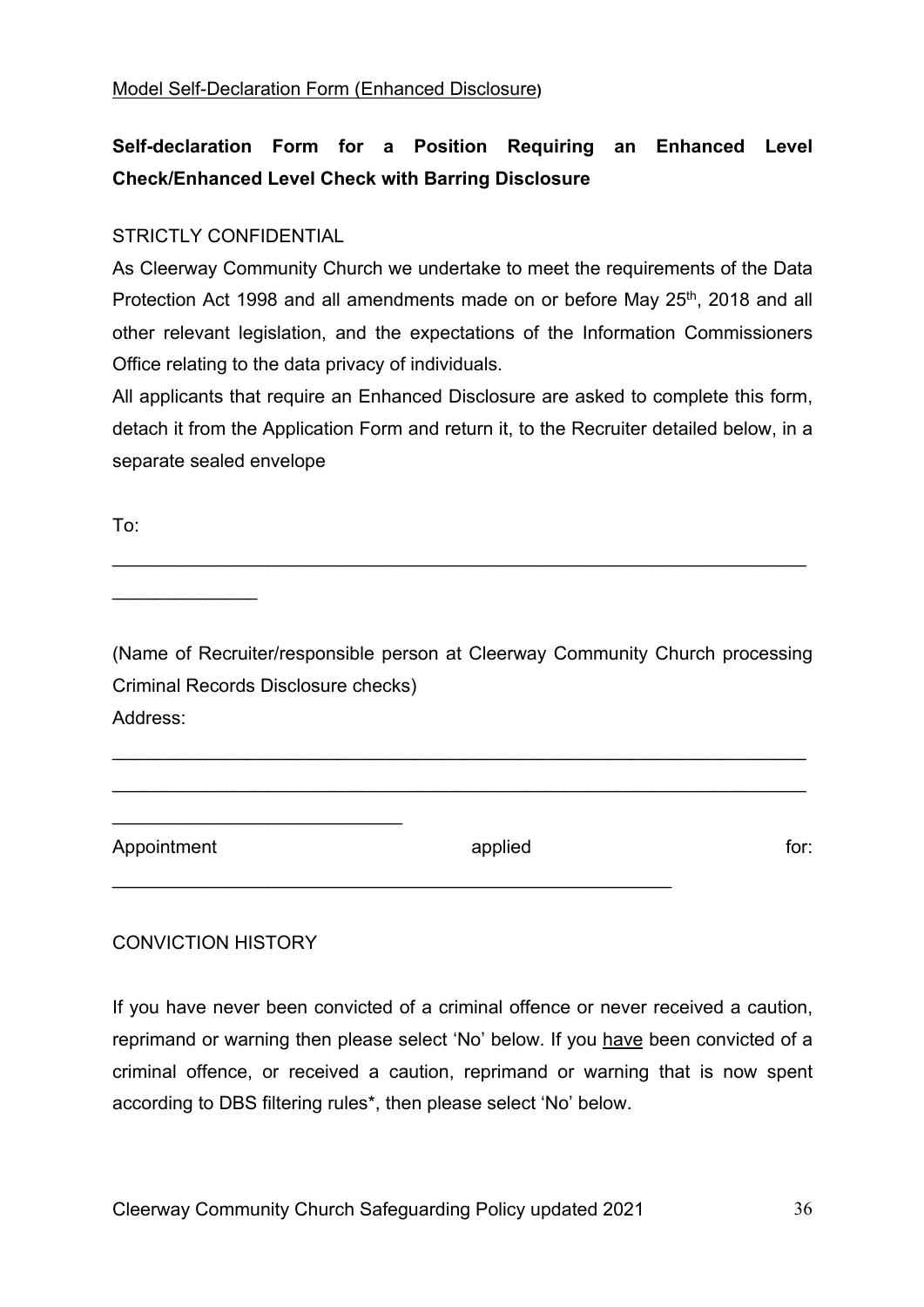If you have an unspent criminal offence, caution, reprimand or warning (according to DBS filtering rules\*), please select 'Yes' below.

For exceptions to this legislation or for more information please refer to the Rehabilitation of Offenders Act 1974\*\* and the DBS filtering guidance\*.

Having read the above, do you have any unspent convictions; or are you at present the subject of a criminal investigation/pending prosecution? Yes No (please tick)

If yes, please give details including the nature of the offences and the dates. Please give details of the court(s) where your conviction (s) were heard, the type of offence and sentence(s) received. Could you also give details of the reasons and circumstances that led to the offence(s)? Continue on a separate sheet if necessary.

 $\mathcal{L}_\text{max} = \mathcal{L}_\text{max} = \mathcal{L}_\text{max} = \mathcal{L}_\text{max} = \mathcal{L}_\text{max} = \mathcal{L}_\text{max} = \mathcal{L}_\text{max} = \mathcal{L}_\text{max} = \mathcal{L}_\text{max} = \mathcal{L}_\text{max} = \mathcal{L}_\text{max} = \mathcal{L}_\text{max} = \mathcal{L}_\text{max} = \mathcal{L}_\text{max} = \mathcal{L}_\text{max} = \mathcal{L}_\text{max} = \mathcal{L}_\text{max} = \mathcal{L}_\text{max} = \mathcal{$ 

 $\mathcal{L}_\text{max} = \mathcal{L}_\text{max} = \mathcal{L}_\text{max} = \mathcal{L}_\text{max} = \mathcal{L}_\text{max} = \mathcal{L}_\text{max} = \mathcal{L}_\text{max} = \mathcal{L}_\text{max} = \mathcal{L}_\text{max} = \mathcal{L}_\text{max} = \mathcal{L}_\text{max} = \mathcal{L}_\text{max} = \mathcal{L}_\text{max} = \mathcal{L}_\text{max} = \mathcal{L}_\text{max} = \mathcal{L}_\text{max} = \mathcal{L}_\text{max} = \mathcal{L}_\text{max} = \mathcal{$ 

 $\mathcal{L}_\text{G}$  , and the contribution of the contribution of the contribution of the contribution of the contribution of the contribution of the contribution of the contribution of the contribution of the contribution of t

*For notes marked with an asterisk, please see links below*

 $\mathcal{L}_\text{max}$  , and the set of the set of the set of the set of the set of the set of the set of the set of the set of the set of the set of the set of the set of the set of the set of the set of the set of the set of the

Has there ever been any cause for concern regarding your conduct with children, young people, adults?

Please include any disciplinary action taken by an employer in relation to your behaviour with children, young people or adults at risk.

 $\mathcal{L}_\text{max} = \mathcal{L}_\text{max} = \mathcal{L}_\text{max} = \mathcal{L}_\text{max} = \mathcal{L}_\text{max} = \mathcal{L}_\text{max} = \mathcal{L}_\text{max} = \mathcal{L}_\text{max} = \mathcal{L}_\text{max} = \mathcal{L}_\text{max} = \mathcal{L}_\text{max} = \mathcal{L}_\text{max} = \mathcal{L}_\text{max} = \mathcal{L}_\text{max} = \mathcal{L}_\text{max} = \mathcal{L}_\text{max} = \mathcal{L}_\text{max} = \mathcal{L}_\text{max} = \mathcal{$ 

 $\mathcal{L}_\text{G}$  , and the contribution of the contribution of the contribution of the contribution of the contribution of the contribution of the contribution of the contribution of the contribution of the contribution of t

Yes No (please tick)

If yes, please give details.

DECLARATION

Cleerway Community Church Safeguarding Policy updated 2021 37

\_\_\_\_\_\_\_\_\_\_\_\_\_\_\_\_\_\_\_\_\_\_\_\_\_\_\_\_\_\_\_\_\_\_\_\_\_\_\_\_\_\_\_\_\_\_\_\_\_\_\_\_\_\_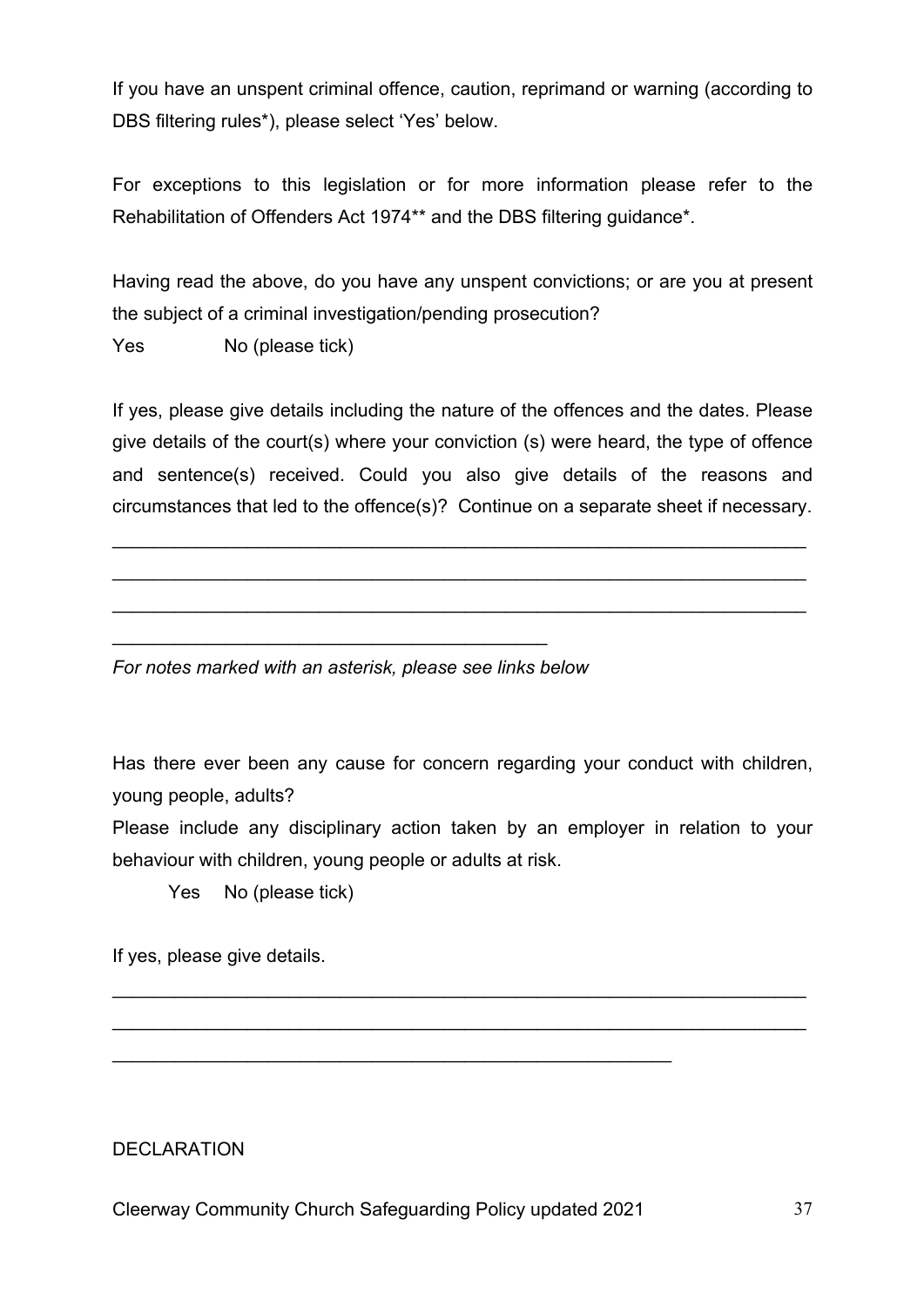To help us ensure that we are complying with all relevant safeguarding legislation, please read the accompanying notes and complete the following declaration.

I (full name) and intervals of (address)

\_\_\_\_\_\_\_\_\_\_\_\_\_\_\_\_\_\_\_\_\_\_\_\_\_\_

consent to a criminal record check if appointed to the position for which I have applied. I am aware that details of pending prosecutions, previous convictions, cautions, or bind-overs against me may be disclosed along with any other relevant information which may be known to the police.

I agree to inform the person within Cleerway Community Church responsible for processing disclosure applications if I am convicted of an offence after I take up any post with Cleerway Community Church. I understand that failure to do so may lead to the immediate suspension of my work with children or vulnerable adults and/or the termination of my employment.

I agree to inform the person in Cleerway Community Church responsible for processing disclosure applications if I become the subject of a police and/or a social services/(Children's Social Care or Adult Social Services)/Social Work Department investigation. I understand that failure to do so may lead to the immediate suspension of my work with children or vulnerable adults and/or the termination of my employment.

Signed: \_\_\_\_\_\_\_\_\_\_\_\_\_\_\_\_\_\_\_\_\_\_\_\_\_\_\_\_\_\_ Date: \_\_\_\_\_\_\_\_\_\_\_\_\_\_\_\_\_\_\_\_\_\_

*For notes marked with an asterisk, please see links below.*

Those applying for work with children and/or adults at risk in positions which fall within the scope of regulated activity please confirm that you are not barred from working with children/vulnerable adults.

I confirm that I am not barred from working with children /adults at risk.

Signed: \_\_\_\_\_\_\_\_\_\_\_\_\_\_\_\_\_\_\_\_\_\_\_\_\_\_\_\_\_\_ Date: \_\_\_\_\_\_\_\_\_\_\_\_\_\_\_\_\_\_\_\_\_

NB: Those applying for work with children and/or vulnerable adults in positions which fall outside the scope of regulated activity should not complete the declaration above.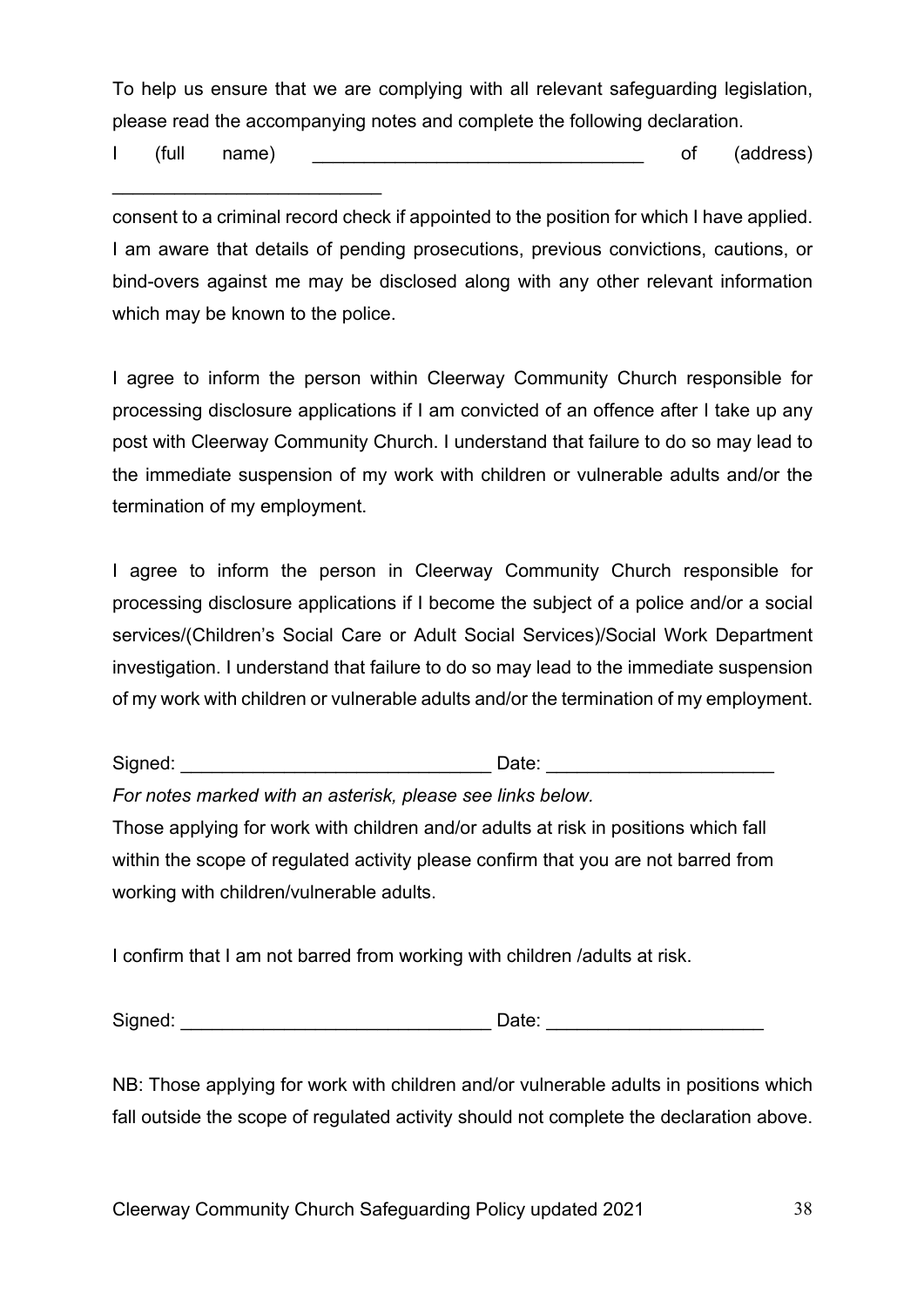\*https://www.gov.uk/government/publications/filtering-rules-for-criminal-recordcheck-certificates http://www.ccpas.co.uk/Documents/QRGDBSFiltering.pdf \*\*

https://www.gov.uk/government/uploads/system/uploads/attachment\_data/file/21608 9/rehabilitation-offenders.pdf

#### LEGALESE – ATTACHED NOTES

The Disclosure of any offence may not prohibit employment. Please refer to our Rehabilitation of Offenders Policy.

As this post involves working contact with children, young people and/or vulnerable adults all applicants who are offered an appointment will be asked to submit to a criminal record check before the position can be confirmed. You will be asked to apply for an Enhanced Disclosure through the Disclosure and Barring Service (DBS) (England & Wales).

As the position is exempted under the Rehabilitation of Offenders Act this check will reveal details of cautions, reprimands or final warnings, as well as formal convictions not subject to DBS filtering rules. Because of the nature of the work for which you are applying, this position is exempt from the provision of section 4(ii) of the Rehabilitation of Offenders Act 1974 (Exemptions Orders as applicable within the UK), and you are not entitled to withhold information about convictions which for other purposes are 'spent' under the provisions of the Act with the exception of those that are subject to the DBS filtering rules. In the event of appointment, any failure to disclose such convictions could result in the withdrawal of approval to work with children or vulnerable adults within the church/organisation.

This process is subject to a strict code to ensure confidentiality, fair practice and security of any information disclosed. The DBS Service Code of Practice and our own procedures are available on request for you to read. It is stressed that a criminal record will not necessarily be a bar to appointment, only if the nature of any matters revealed could be considered to place children or vulnerable adults at risk. At Cleerway Community Church we agree to abide by the Code of Practice on the use of personal data in employee/employer relationships under the Data Protection Act 1998 and all amendments made on or before May  $25<sup>th</sup> 2018$  (the date of GDPR coming into effect), as well as the expectations of the DBS.

Cleerway Community Church Safeguarding Policy updated 2021 39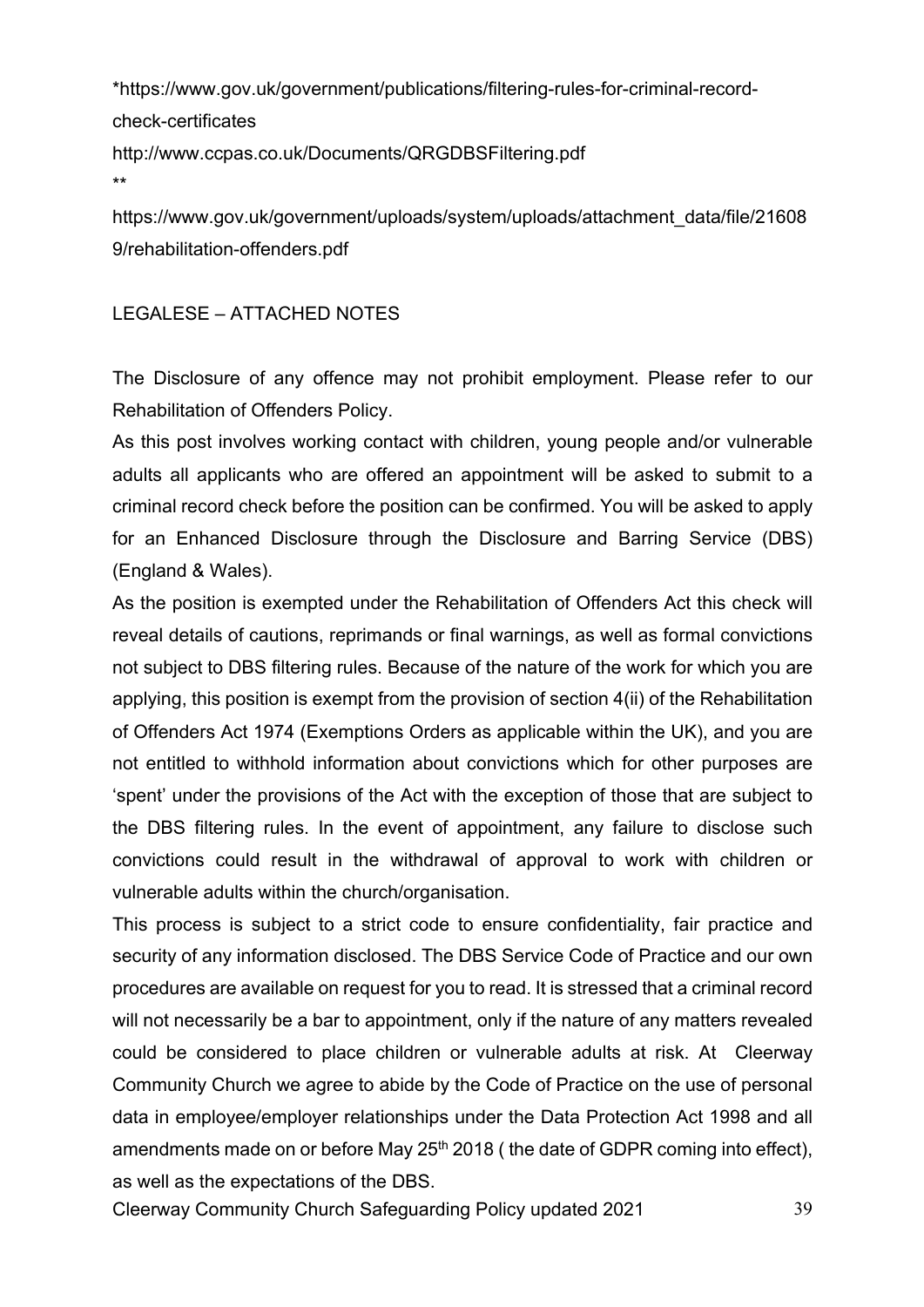### Notes for England and Wales - Children and Young People

Under the Protection of Freedoms Act 2012 it is an offence for any organisation to offer employment to anyone who has been convicted of certain specific offences, or included on either of the two barred lists held by the Disclosure and Barring Service where the post falls within the scope of regulated activity (as defined by the DBS, under the Safeguarding Vulnerable Groups Act 2006 and the Protection of Freedoms Act 2012). An enhanced with barred list check must be completed. Those working with children and / or vulnerable adults in posts which fall outside the scope of regulated activity may still be eligible for an enhanced disclosure WITHOUT a barred list check. The Disclosure and Barring Service (DBS) was established under the Protection of Freedoms Act 2012 and merges the functions previously carried out by the Criminal Records Bureau (CRB) and Independent Safeguarding Authority (ISA). The DBS came into existence on 1st December 2012. The DBS offers both an enhanced check and for those engaged in regulated activity an enhanced with a barred list check.

DBS Eligibility from: https://www.gov.uk/government/publications/dbs-check-eligiblepositions-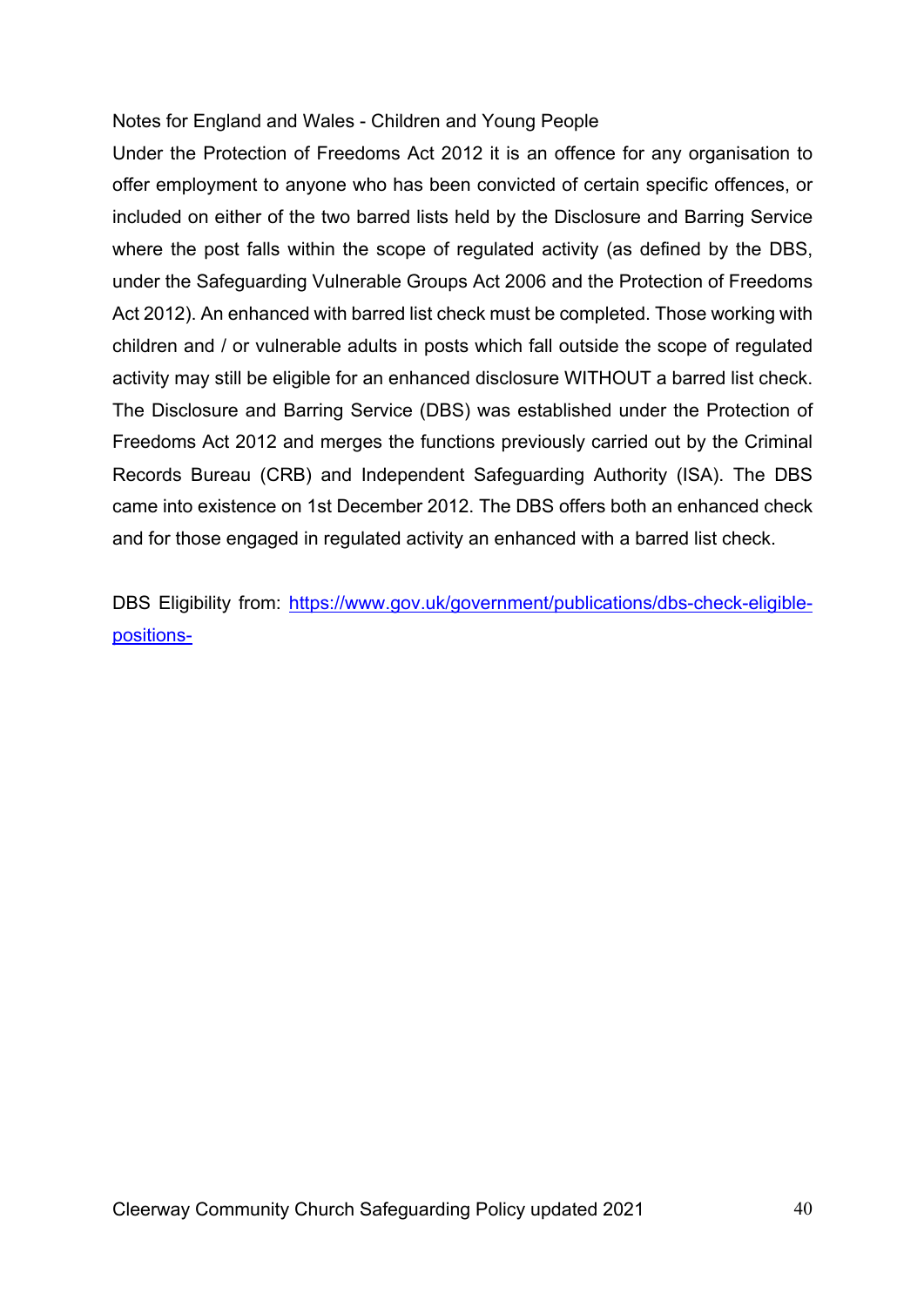# **CLEERWAY COMMUNITY CHURCH**

Tick group/activity attended by child

| Group/a                                                                                                              |                                                                                         | <b>Group/activity 2</b>         | <b>Group/activity 3</b> |  |  |
|----------------------------------------------------------------------------------------------------------------------|-----------------------------------------------------------------------------------------|---------------------------------|-------------------------|--|--|
| ctivity 1                                                                                                            |                                                                                         |                                 |                         |  |  |
| <b>Contact Details and Information</b>                                                                               |                                                                                         |                                 |                         |  |  |
| Name of                                                                                                              |                                                                                         |                                 | Date of Birth           |  |  |
| child                                                                                                                |                                                                                         |                                 |                         |  |  |
| School                                                                                                               |                                                                                         |                                 | School Year             |  |  |
|                                                                                                                      |                                                                                         |                                 |                         |  |  |
| Address                                                                                                              |                                                                                         |                                 | Home phone              |  |  |
|                                                                                                                      |                                                                                         |                                 |                         |  |  |
|                                                                                                                      |                                                                                         |                                 | Mobile<br>phone         |  |  |
|                                                                                                                      |                                                                                         |                                 | (parent/guardian)       |  |  |
|                                                                                                                      |                                                                                         |                                 | Other<br>emergency      |  |  |
|                                                                                                                      | contact number                                                                          |                                 |                         |  |  |
| Preferred E-                                                                                                         |                                                                                         |                                 |                         |  |  |
| mail contact                                                                                                         |                                                                                         |                                 |                         |  |  |
| <b>MEDICAL INFORMATION</b>                                                                                           |                                                                                         |                                 |                         |  |  |
| Please provide details of any:                                                                                       |                                                                                         |                                 |                         |  |  |
|                                                                                                                      |                                                                                         | Medical condition or disability |                         |  |  |
| ٠                                                                                                                    | Allergies                                                                               |                                 |                         |  |  |
| Dietary needs                                                                                                        |                                                                                         |                                 |                         |  |  |
| Special needs                                                                                                        |                                                                                         |                                 |                         |  |  |
| <b>CONSENT</b>                                                                                                       |                                                                                         |                                 |                         |  |  |
| Do you consent to photos being take of your child for local display or publicity?<br>Yes<br><b>No</b>                |                                                                                         |                                 |                         |  |  |
|                                                                                                                      | Do you consent to un-named photos being used on the church website?<br>Yes<br><b>No</b> |                                 |                         |  |  |
| In an emergency, if I cannot be contacted, I give permission for my child to receive first aid or necessary hospital |                                                                                         |                                 |                         |  |  |
| treatment, including anaesthetic.                                                                                    |                                                                                         |                                 |                         |  |  |
| Parent/Guardian to sign and print name:                                                                              |                                                                                         |                                 |                         |  |  |
|                                                                                                                      |                                                                                         |                                 |                         |  |  |
|                                                                                                                      |                                                                                         |                                 |                         |  |  |
|                                                                                                                      |                                                                                         |                                 |                         |  |  |
|                                                                                                                      |                                                                                         |                                 |                         |  |  |
| Date:                                                                                                                |                                                                                         |                                 |                         |  |  |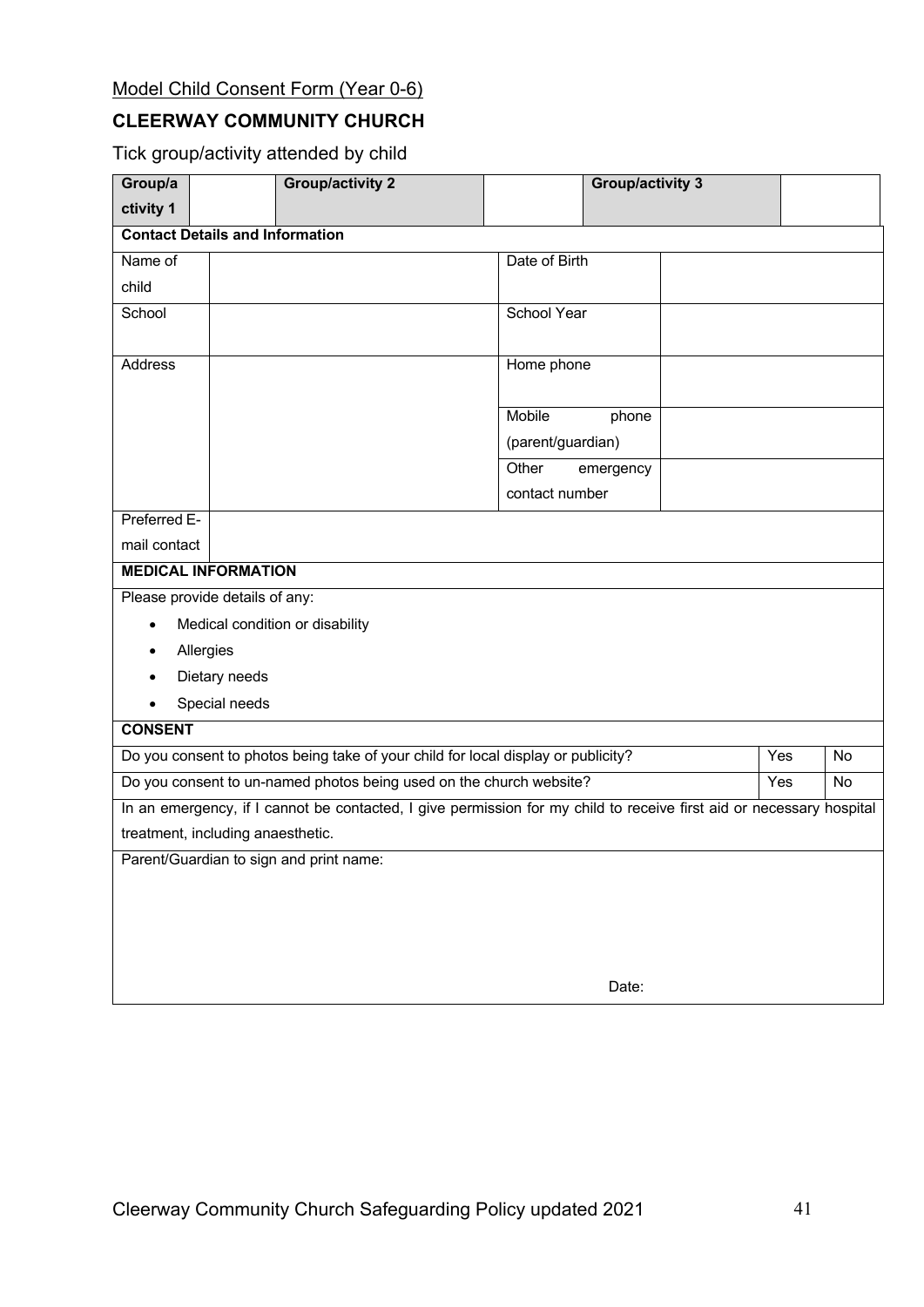# Model Youth Consent Form (Year 7-13)

# **CLEERWAY COMMUNITY CHURCH**

Tick group/activity attended by child

| Group 1                                                                                                                  | <b>Group 2</b>                                                             | Group 3                                                                                                              |    |  |
|--------------------------------------------------------------------------------------------------------------------------|----------------------------------------------------------------------------|----------------------------------------------------------------------------------------------------------------------|----|--|
|                                                                                                                          | <b>Contact Details and Information</b>                                     |                                                                                                                      |    |  |
| Name of                                                                                                                  |                                                                            | Date of Birth                                                                                                        |    |  |
| Young                                                                                                                    |                                                                            |                                                                                                                      |    |  |
| person                                                                                                                   |                                                                            |                                                                                                                      |    |  |
| School                                                                                                                   |                                                                            | School Year                                                                                                          |    |  |
|                                                                                                                          |                                                                            |                                                                                                                      |    |  |
| Address                                                                                                                  |                                                                            | Home phone                                                                                                           |    |  |
|                                                                                                                          |                                                                            |                                                                                                                      |    |  |
|                                                                                                                          |                                                                            | Mobile<br>phone                                                                                                      |    |  |
|                                                                                                                          |                                                                            | (parent/guardian)                                                                                                    |    |  |
|                                                                                                                          |                                                                            | Other<br>emergency                                                                                                   |    |  |
|                                                                                                                          |                                                                            | contact number                                                                                                       |    |  |
|                                                                                                                          |                                                                            | Mobile phone (young                                                                                                  |    |  |
|                                                                                                                          |                                                                            | person)                                                                                                              |    |  |
| Preferred E-                                                                                                             |                                                                            |                                                                                                                      |    |  |
| mail contact                                                                                                             |                                                                            |                                                                                                                      |    |  |
|                                                                                                                          | <b>MEDICAL INFORMATION</b>                                                 |                                                                                                                      |    |  |
|                                                                                                                          | Please provide details of any:                                             |                                                                                                                      |    |  |
|                                                                                                                          | Medical condition or disability                                            |                                                                                                                      |    |  |
|                                                                                                                          | Allergies                                                                  |                                                                                                                      |    |  |
|                                                                                                                          | Dietary needs                                                              |                                                                                                                      |    |  |
|                                                                                                                          | Special needs                                                              |                                                                                                                      |    |  |
| <b>CONSENT</b>                                                                                                           |                                                                            |                                                                                                                      |    |  |
| Do you consent to photos being take of your child for local display or publicity?<br>Yes<br><b>No</b>                    |                                                                            |                                                                                                                      |    |  |
|                                                                                                                          | Do you consent to un-named photos being used on the church website?<br>Yes |                                                                                                                      | No |  |
|                                                                                                                          |                                                                            | In an emergency, if I cannot be contacted, I give permission for my child to receive first aid or necessary hospital |    |  |
| treatment, including anaesthetic.                                                                                        |                                                                            |                                                                                                                      |    |  |
| I give permission for my child to take part in organised trips to activities off site and to travel with a driver deemed |                                                                            |                                                                                                                      |    |  |
| responsible according to child protection guidelines.                                                                    |                                                                            |                                                                                                                      |    |  |
| I give permission for recognised youth leaders to use electronic means of communication with my child (eg mobile         |                                                                            |                                                                                                                      |    |  |
| phones, e-mail, facebook etc)                                                                                            |                                                                            |                                                                                                                      |    |  |
|                                                                                                                          | Parent/Guardian to sign and print name:                                    |                                                                                                                      |    |  |
|                                                                                                                          |                                                                            |                                                                                                                      |    |  |
|                                                                                                                          |                                                                            |                                                                                                                      |    |  |
|                                                                                                                          |                                                                            |                                                                                                                      |    |  |
|                                                                                                                          |                                                                            |                                                                                                                      |    |  |
|                                                                                                                          | Date:                                                                      |                                                                                                                      |    |  |
|                                                                                                                          |                                                                            | <b>Appendix 4</b>                                                                                                    |    |  |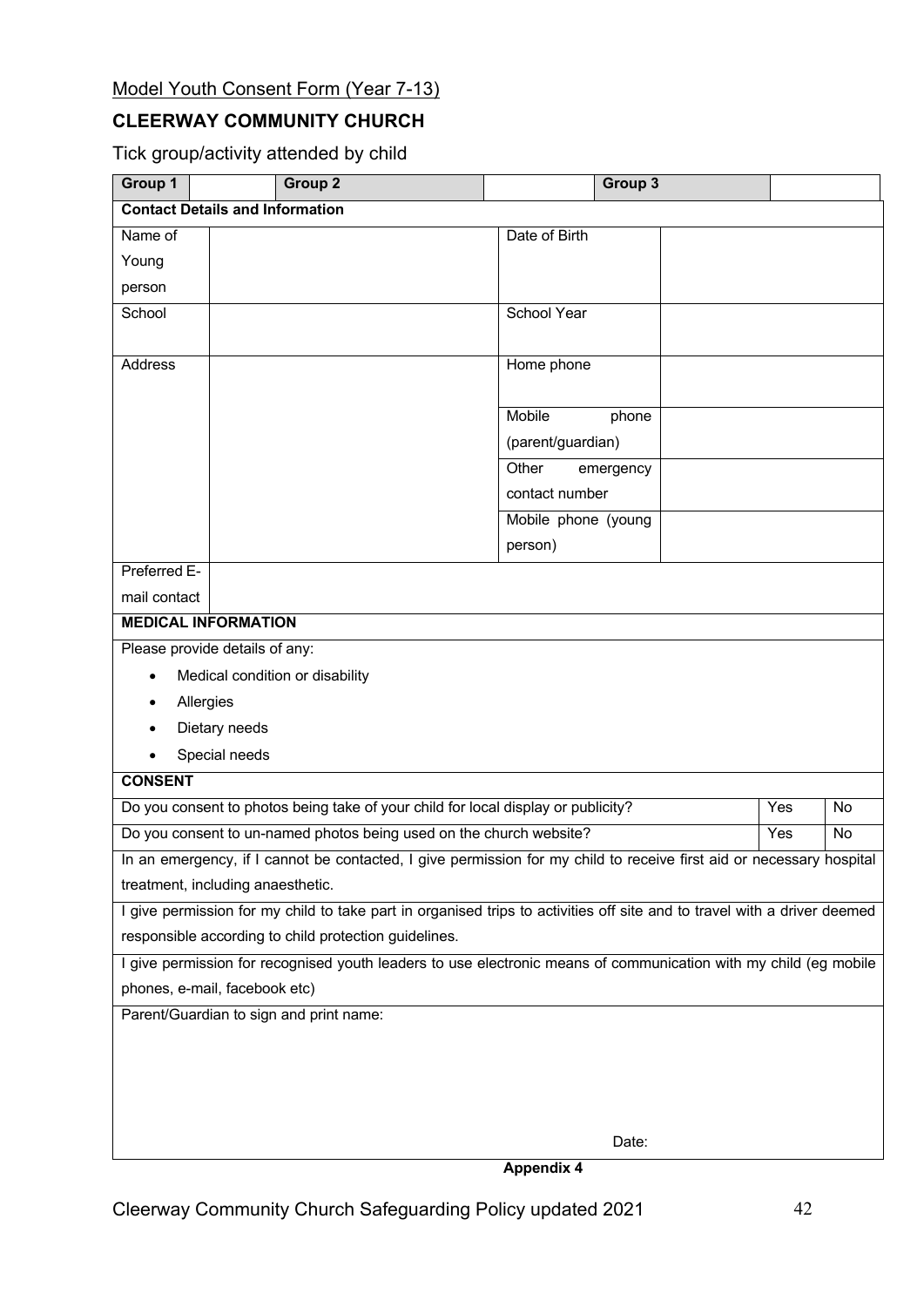### Model Incident Form

### **CLEERWAY COMMUNITY CHURCH**

| <b>Activity/Event</b>                               |                                                                                                      |
|-----------------------------------------------------|------------------------------------------------------------------------------------------------------|
|                                                     |                                                                                                      |
|                                                     |                                                                                                      |
|                                                     |                                                                                                      |
| Date and time                                       |                                                                                                      |
|                                                     |                                                                                                      |
| <b>Leaders present</b>                              |                                                                                                      |
|                                                     |                                                                                                      |
|                                                     |                                                                                                      |
|                                                     |                                                                                                      |
| Any other activities or people in                   |                                                                                                      |
| the building or at the event?                       |                                                                                                      |
|                                                     |                                                                                                      |
|                                                     |                                                                                                      |
|                                                     | DETAILS OF INCIDENT (ie what happened; when did it happen; who was involved; who witnessed it?)      |
|                                                     |                                                                                                      |
|                                                     |                                                                                                      |
|                                                     |                                                                                                      |
|                                                     |                                                                                                      |
|                                                     |                                                                                                      |
|                                                     |                                                                                                      |
|                                                     |                                                                                                      |
|                                                     |                                                                                                      |
|                                                     |                                                                                                      |
|                                                     |                                                                                                      |
|                                                     |                                                                                                      |
|                                                     |                                                                                                      |
|                                                     |                                                                                                      |
|                                                     |                                                                                                      |
|                                                     |                                                                                                      |
|                                                     |                                                                                                      |
|                                                     | RESPONSE TO INCIDENT (ie what did you do; who did you tell; how else did you or will you follow up?) |
|                                                     |                                                                                                      |
|                                                     |                                                                                                      |
|                                                     |                                                                                                      |
|                                                     |                                                                                                      |
|                                                     |                                                                                                      |
|                                                     |                                                                                                      |
|                                                     |                                                                                                      |
| Person completing this form to sign and print name: |                                                                                                      |
|                                                     |                                                                                                      |
|                                                     |                                                                                                      |
|                                                     |                                                                                                      |
|                                                     | Date:                                                                                                |
|                                                     |                                                                                                      |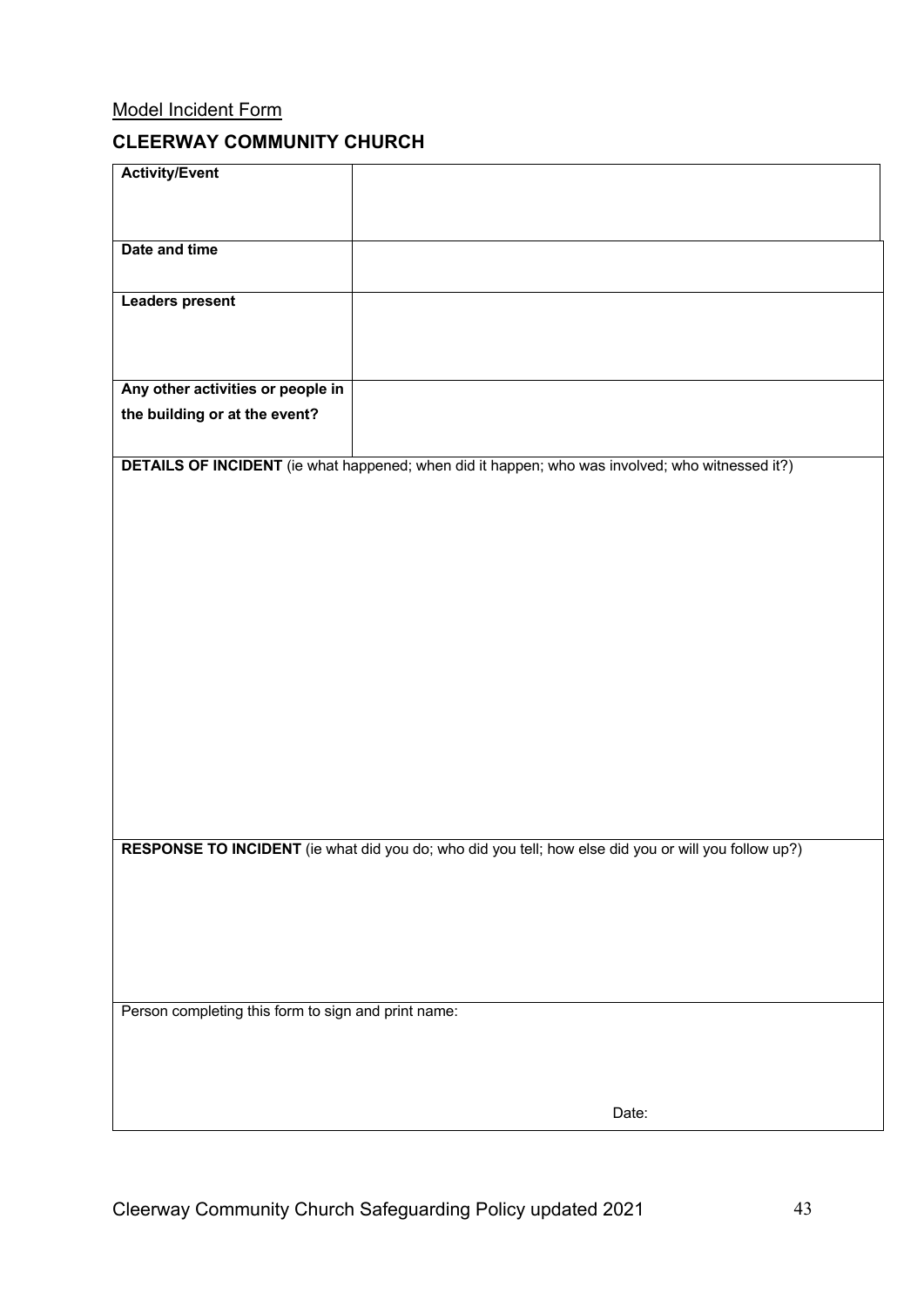# Model Registration & Recording Form

# **CLEERWAY COMMUNITY CHURCH**

| Name of Group:                                          | Date: |
|---------------------------------------------------------|-------|
|                                                         |       |
|                                                         |       |
| Names of Children/Young People Attending:               |       |
|                                                         |       |
|                                                         |       |
|                                                         |       |
|                                                         |       |
|                                                         |       |
|                                                         |       |
|                                                         |       |
|                                                         |       |
|                                                         |       |
|                                                         |       |
| <b>Names of Group Leaders:</b>                          |       |
|                                                         |       |
|                                                         |       |
|                                                         |       |
|                                                         |       |
|                                                         |       |
|                                                         |       |
| Notes: (continue on the back of this form if necessary) |       |
|                                                         |       |
|                                                         |       |
|                                                         |       |
|                                                         |       |
|                                                         |       |
|                                                         |       |
|                                                         |       |
|                                                         |       |
|                                                         |       |
|                                                         |       |
|                                                         |       |
|                                                         |       |
|                                                         |       |
| Person completing this form to sign and print name:     |       |
|                                                         |       |
|                                                         |       |
|                                                         |       |
|                                                         | Date: |
|                                                         |       |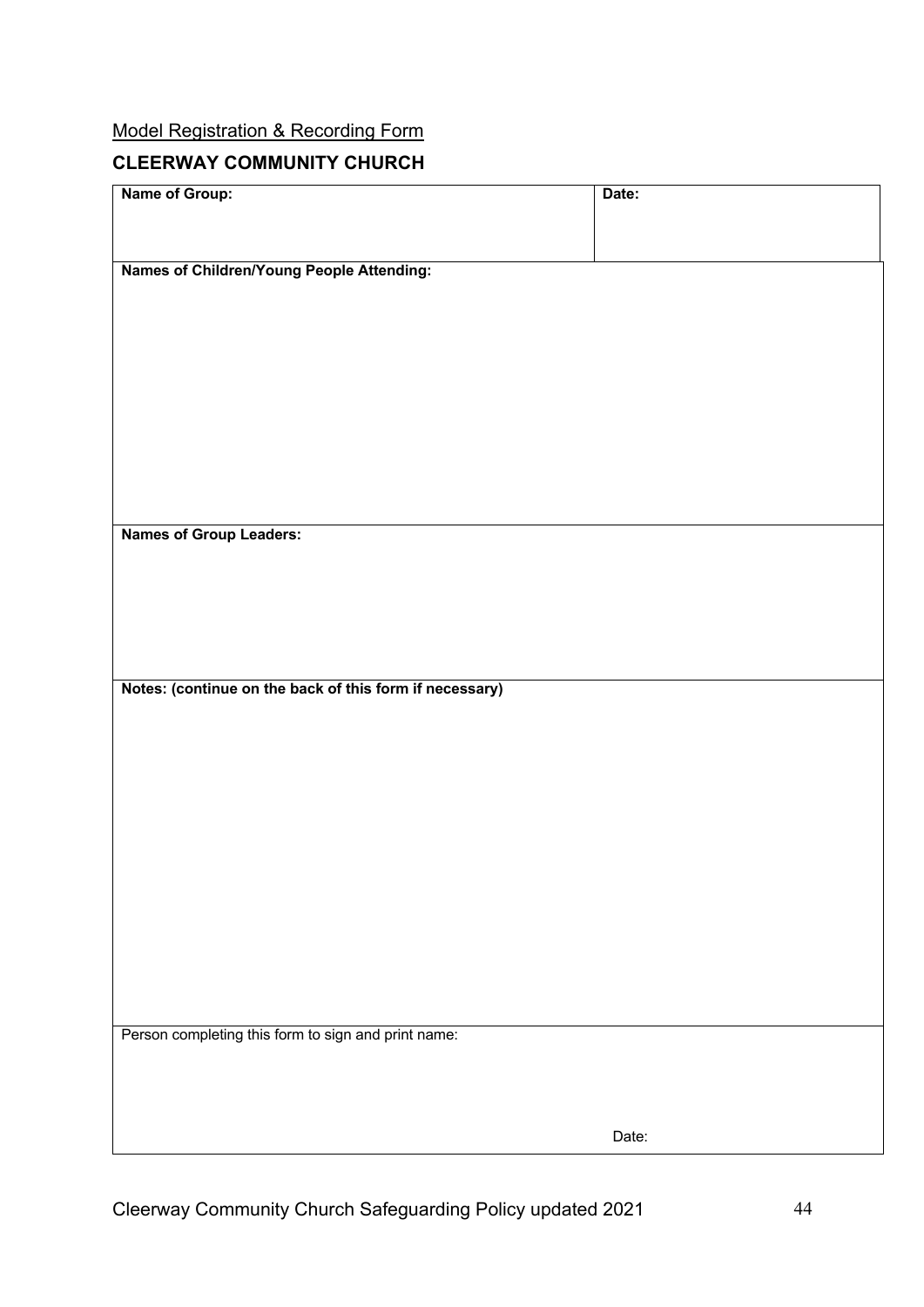Cleerway Community Church Safeguarding Policy updated 2021 45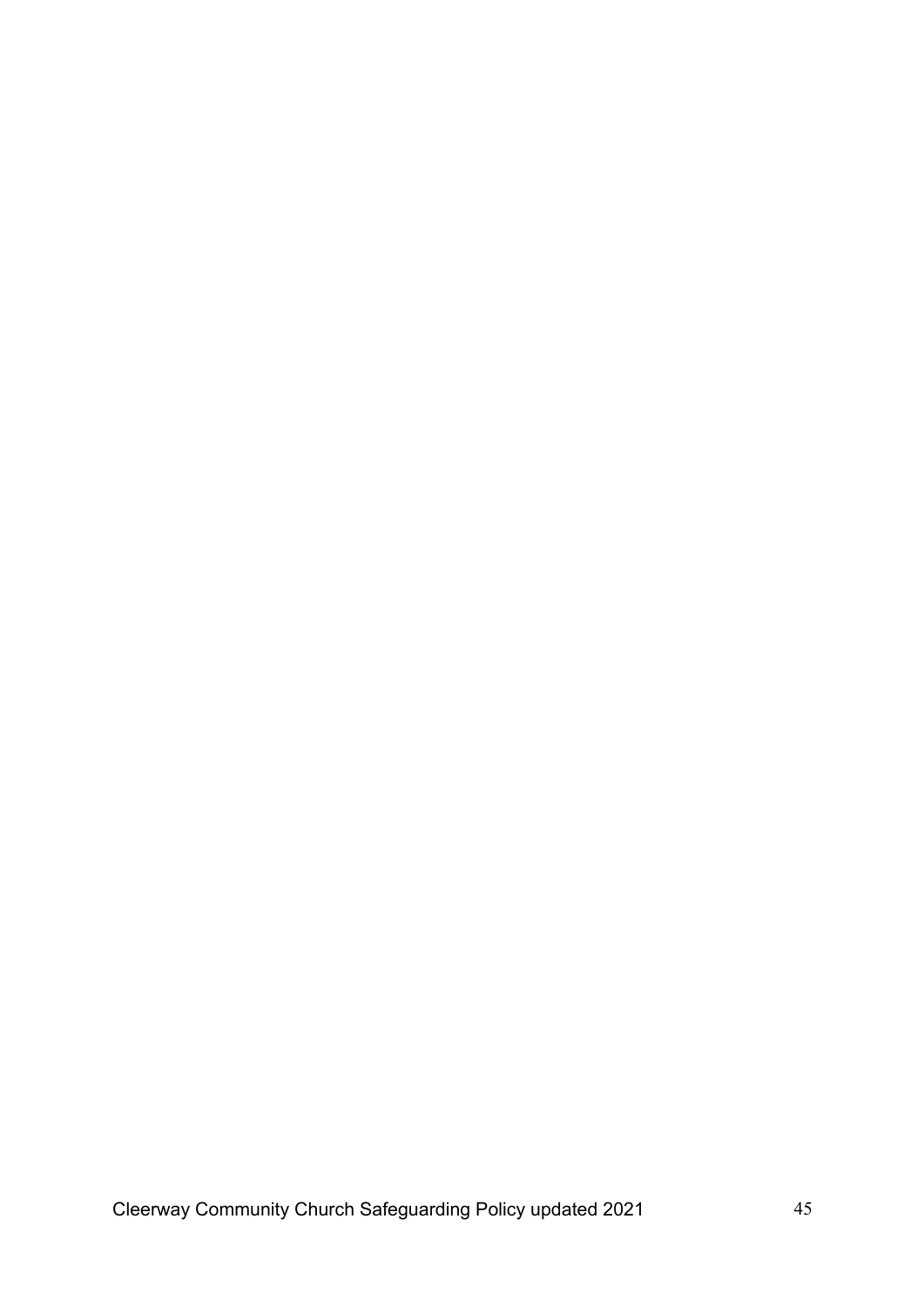# Model Recording Form

# **CLEERWAY COMMUNITY CHURCH**

| Date:                                               | Group: |
|-----------------------------------------------------|--------|
| Name of People Involved:                            |        |
|                                                     |        |
|                                                     |        |
|                                                     |        |
|                                                     |        |
|                                                     |        |
|                                                     |        |
|                                                     |        |
|                                                     |        |
|                                                     |        |
|                                                     |        |
|                                                     |        |
|                                                     |        |
|                                                     |        |
|                                                     |        |
|                                                     |        |
|                                                     |        |
|                                                     |        |
|                                                     |        |
|                                                     |        |
|                                                     |        |
|                                                     |        |
|                                                     |        |
|                                                     |        |
|                                                     |        |
|                                                     |        |
| Person completing this form to sign and print name: |        |
|                                                     |        |
|                                                     | Date:  |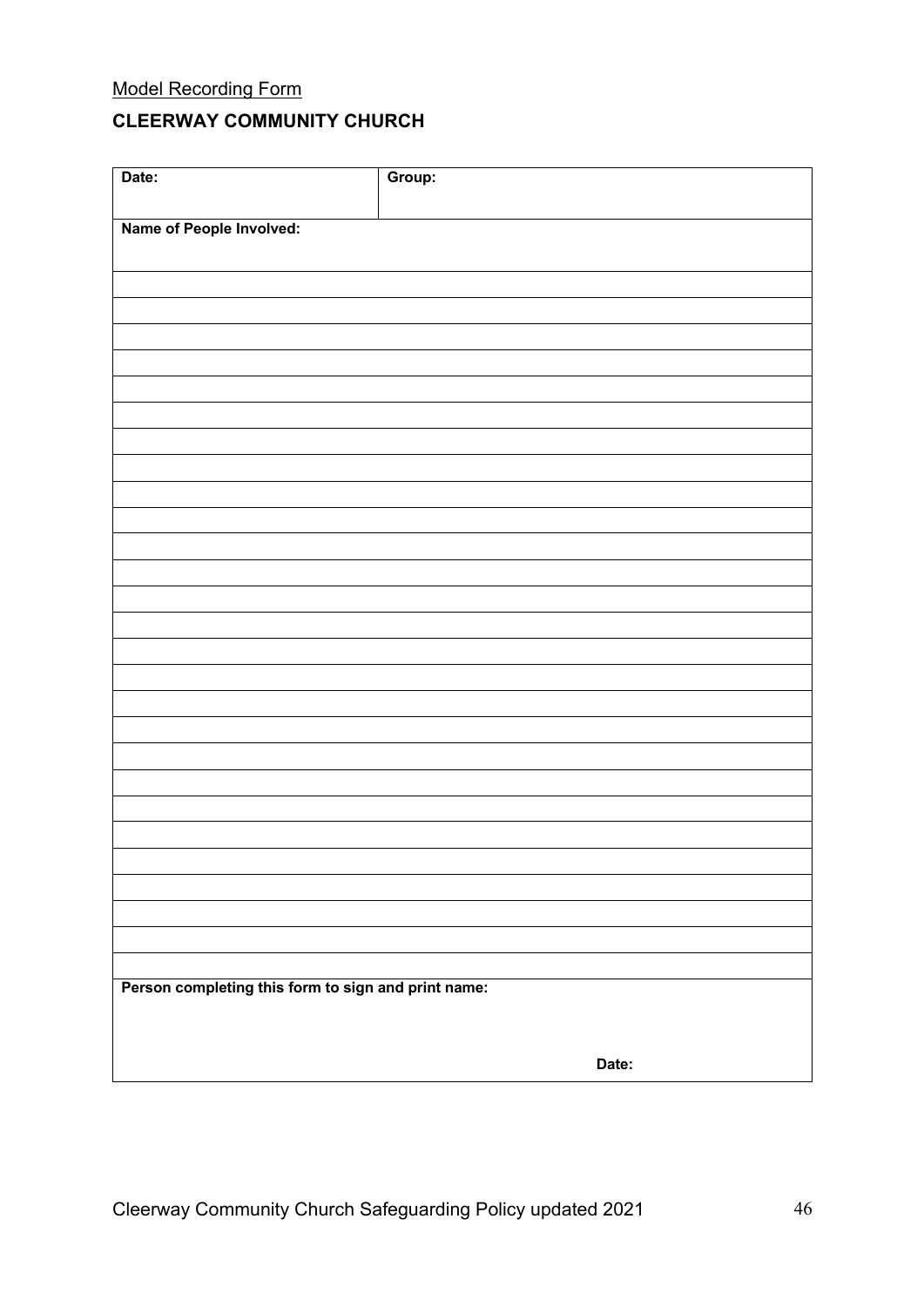### **General Code of Conduct**

- All workers (staff, volunteers and trustees) MUST have completed a DBS check, which is acceptable, before they begin working in any regulated activity with young people or adults at risk.
- All workers (staff, volunteers and trustees) should respect and seek to uphold Cleerway Community Church's statement of faith and the Christian ethos of the church.
- All workers (staff, volunteers and trustees) must be committed to the well-being of all children, young people and vulnerable adults regardless of their cultural or religious background.
- All workers (staff, volunteers and trustees) must be committed to being positive role models for children, young people and vulnerable adults.
- If any worker (staff, volunteers or trustees) is to be absent from their activities they must notify the leader in charge of their group at the earliest opportunity.
- In the unlikely event of any grievance between workers (staff, volunteers and trustees), other than a safeguarding incident, you should seek to settle the dispute/hurt in a respectful manner. Firstly, by approaching the person(s) in order to bring it to their attention. If this cannot be achieved, then you should speak to the pastor.
- The whistleblowing policy and safeguarding code of conduct for all workers (staff, volunteers and trustees) is to be adhered to at all times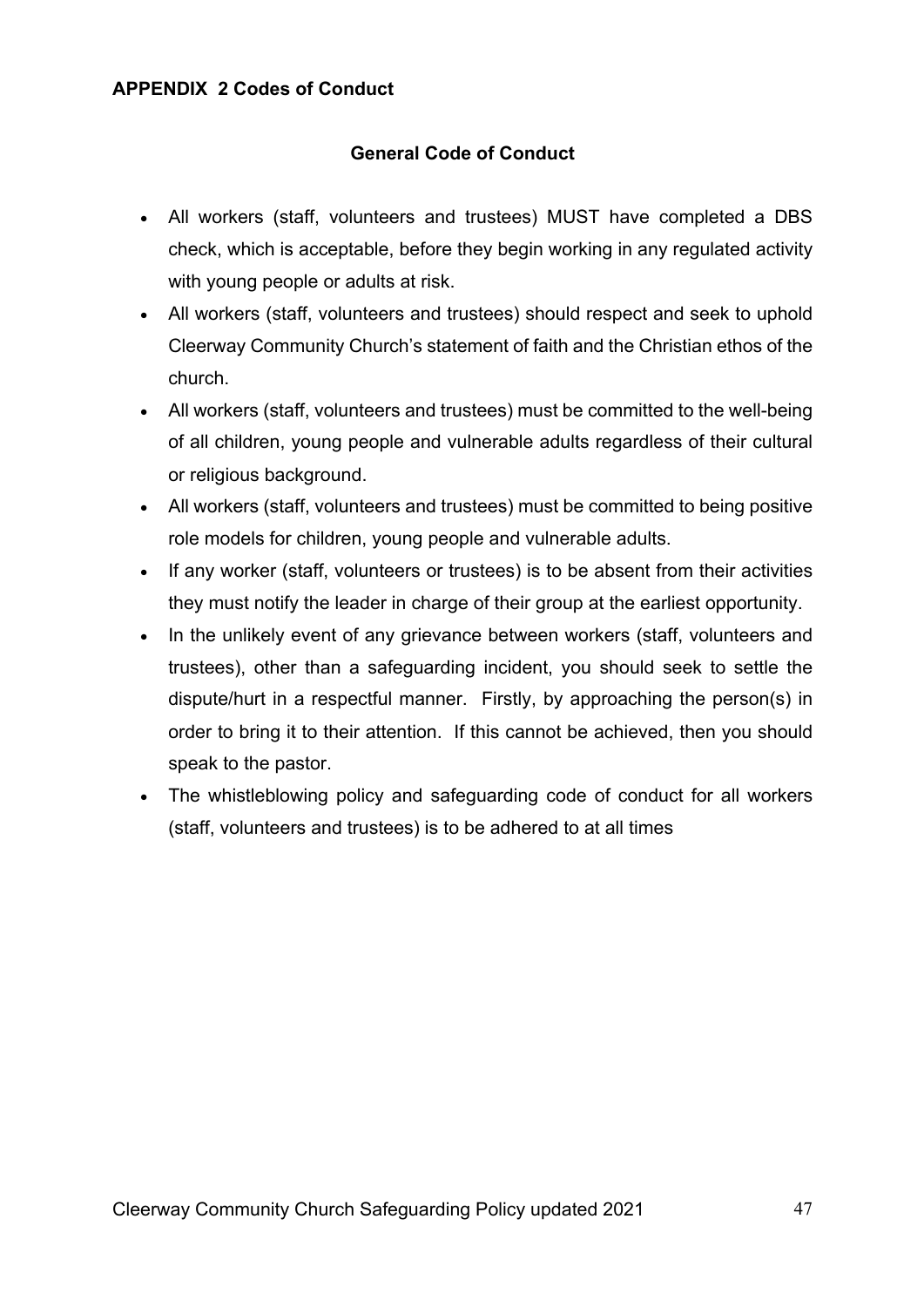# **Safeguarding code of conduct for trustees, staff and volunteers**

**In its simplest form, 'safeguarding' can be defined as 'keeping children, young people and adults at risk, safe from harm'.**

At CleerWay Community Church we believe that all trustees, staff and volunteers share responsibility for safeguarding and promoting the welfare of children, young people and adults at risk. The Safeguarding Code of Conduct below sets out what is required.

As a member of staff, this Safeguarding Code of Conduct forms part of your contract of employment. As a trustee or volunteer it forms part of the agreement for your role. Everyone, whether in a paid or unpaid role is expected to adhere to this code and you will be asked to sign and return it as acceptance of your commitment to it. The code also supports the safeguarding policy, social media policy and role descriptions which you must read on commencement of your role and ensure that you understand. Please speak to your line manager or the designated safeguarding lead if you are unclear or require further clarification on this in relation to your role.

You may also be required to undertake training in safeguarding and discuss this code with your line manager or the designated safeguarding lead.

#### **The Safeguarding Code of Conduct:**

- **■** makes clear what is required of all trustees, staff and volunteers;
- § supports trustees, staff and volunteers in meeting their obligations;
- enables trustees, staff and volunteers to raise concerns without fear of recrimination;
- reduces the risk of misplaced or malicious allegations by clarifying responsibilities.

# **The Safeguarding Code of Conduct**

#### **Trustees, staff and volunteers must abide by the following:**

- report any incidents or concerns that cause you to believe that a child, young person or adult at risk is, or is likely to be, at risk of harm. CleerWay Community Church will support any trustee, staff or volunteers who raises a legitimate concern about the actions of others;
- refer to our whistleblowing procedure if you feel an incident or concern cannot be reported to your manager or the designated safeguarding lead;
- § disclose any criminal record, caution, reprimand or warning, whether received prior to or during the course of your involvement with CleerWay Community Church. For the avoidance of doubt, this requirement is in addition to any other published requirement for disclosure as part of your role;
- inform the designated safeguarding lead of any ongoing or past child protection investigation(s) that have involved you, including any that you are aware of that relate to your own immediate family or any person that you are in a significant relationship with e.g. family members, partners, individuals who live in the same household;

Cleerway Community Church Safeguarding Policy updated 2021 48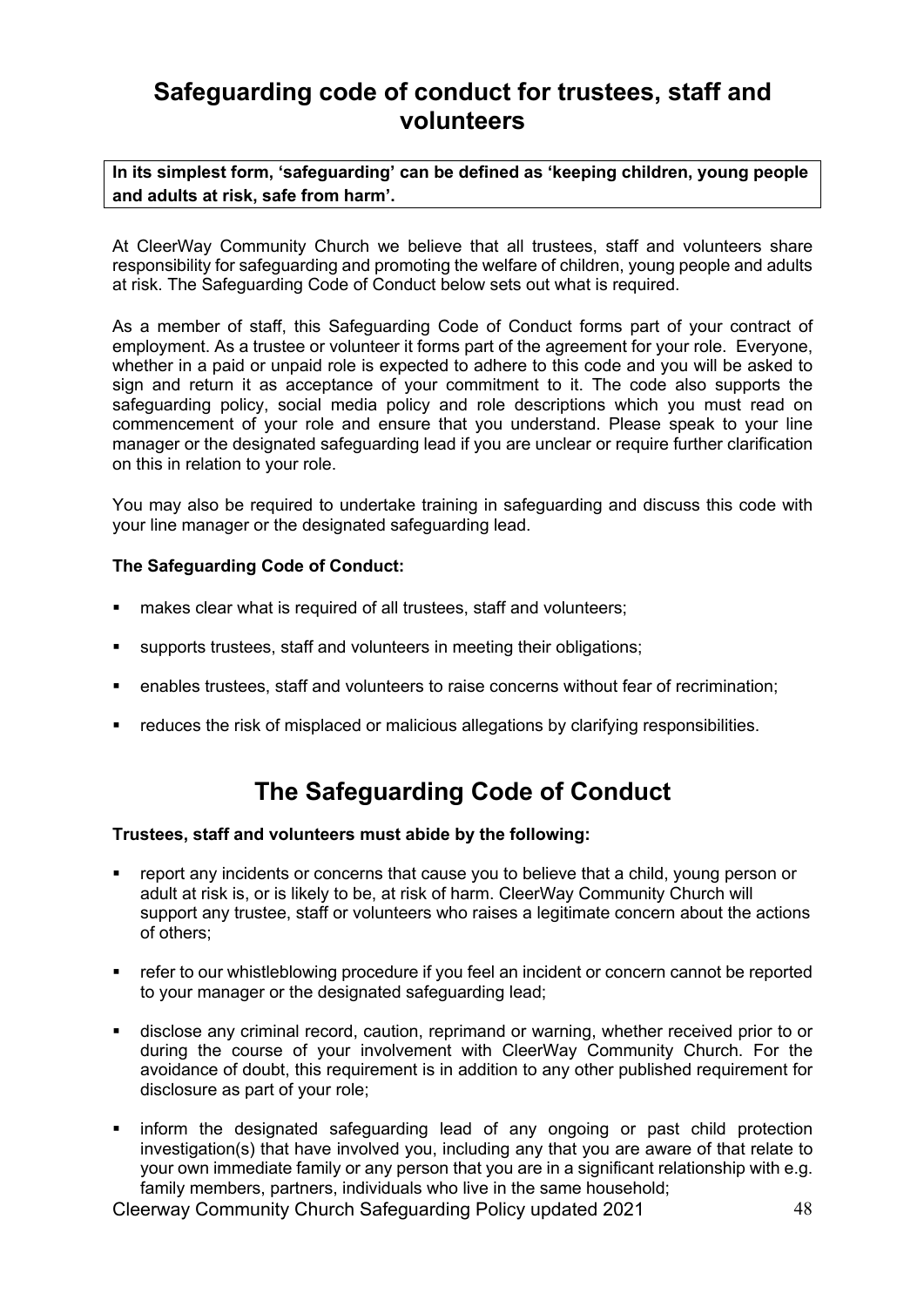- inform the designated safeguarding lead of anyone living in your household or at your address who becomes disqualified from working with children (e.g. as a result of offences against a child), or against an adult (e.g. rape, murder indecent assault, actual bodily harm etc.)
- abide by CleerWay Community Church's social media policy

#### **It is not permissible (and in some instances may be unlawful) for you to:**

- use your position to intimidate, bully, threaten, discriminate against, coerce or undermine children and young people, adults at risk, trustees, volunteers or staff;
- behave or communicate with children, young people or adults at risk in ways which seek to build inappropriate relationships in order to abuse or put them at risk;
- use a relationship within Cleerway Community Church for personal gain;
- § give special rewards or privileges in an attempt to build inappropriate relationships with children and young people or adults at risk, or trustees, volunteers or staff;
- engage in, or attempt to engage in, sexual or inappropriate relationships with children, young people or adults at risk for whatever reason, including the use of suggestive conversations, comments, texting or emails;
- **•** possess indecent images of children; this will always be reported to the police regardless of the explanation provided;
- § carry out your duties or volunteering whilst adversely affected by alcohol, solvents or drugs;
- encourage or assist others to break the law in any way;

You will conduct yourself in accordance with this Safeguarding code of conduct in all your work/volunteering for CleerWay Community Church. Any breach of the Safeguarding code of conduct may result in disciplinary action including dismissal, or the termination of your working agreement or involvement with CleerWay Community Church, as appropriate.

In certain circumstances, if following investigation breaches of the code are found; such action will also result in reports to regulatory bodies, relevant local authorities and/or the police, as appropriate.

Please confirm that you have read and understood this Safeguarding Code of Conduct and agree to abide by the contents by signing and dating below and returning the signed copy to the designated safeguarding lead.

SIGNED:

DATE: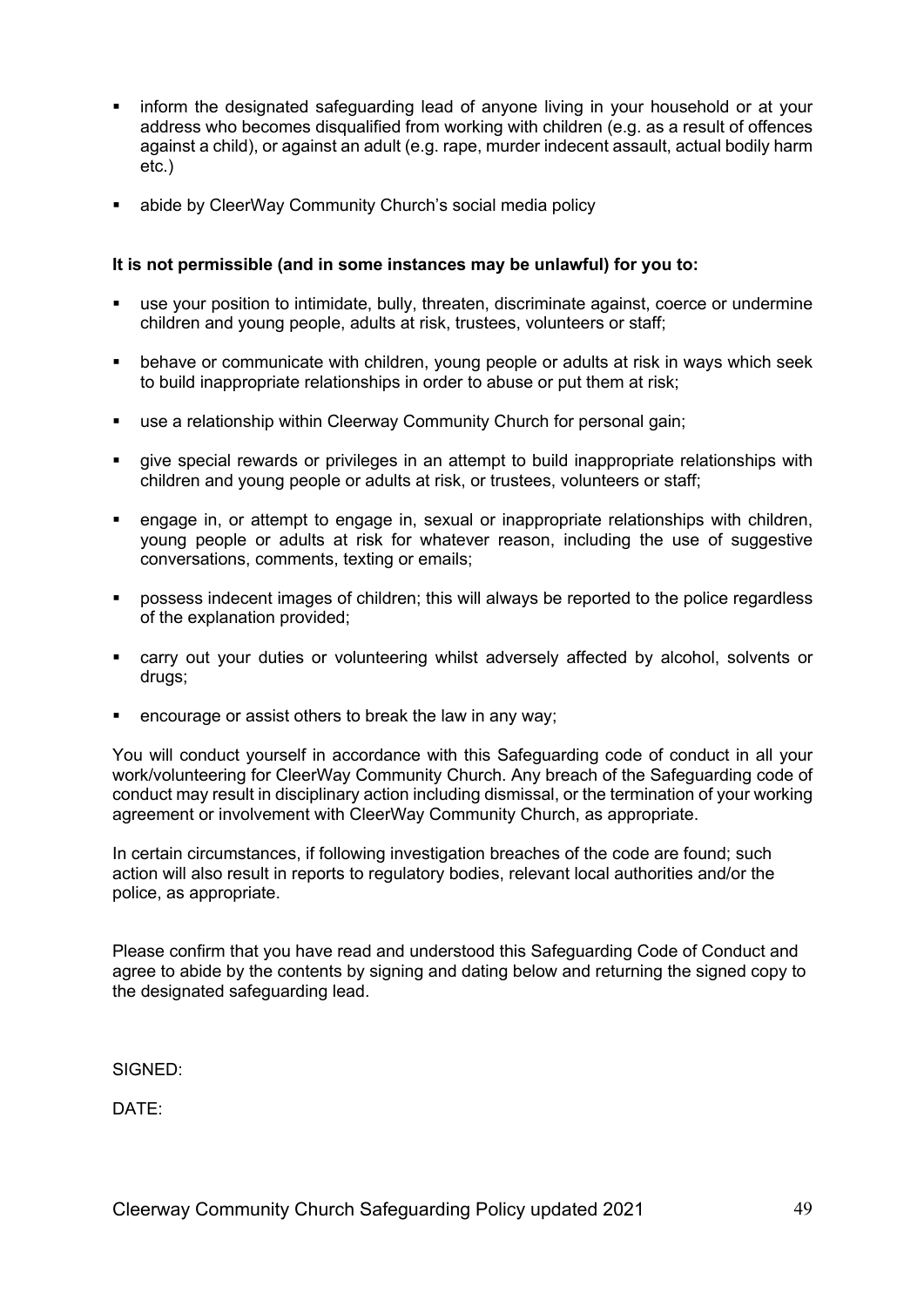### **APPENDIX 3**

### **Statutory Definitions of Abuse (Children)**

Abuse and neglect are forms of maltreatment of a child. Somebody may abuse or neglect a child by inflicting harm, or by failing to act to prevent harm.

Children may be abused in a family or in an institutional or community setting; by those known to them or, more rarely, by a stranger. They may be abused by an adult or adults or another child or children.

Child protection legislation throughout the UK is based on the United Nations Convention on the Rights of the Child. Each nation within the UK has incorporated the convention within its legislation and guidance.

### ENGLAND

The four definitions of abuse below operate in England based on the government guidance 'Working Together to Safeguard Children (2015)'.

What is abuse and neglect?

Abuse and neglect are forms of maltreatment of a child. Somebody may abuse or neglect a child by inflicting harm, or by failing to act to prevent harm. Children may be abused in a family or in an institutional or community setting, by those known to them or, more rarely, by a stranger for example, via the internet. They may be abused by an adult or adults, or another child or children.

### Physical abuse

Physical abuse may involve hitting, shaking, throwing, poisoning, burning or scalding, drowning, suffocating, or otherwise causing physical harm to a child. Physical harm may also be caused when a parent or carer fabricates the symptoms of, or deliberately induces, illness in a child.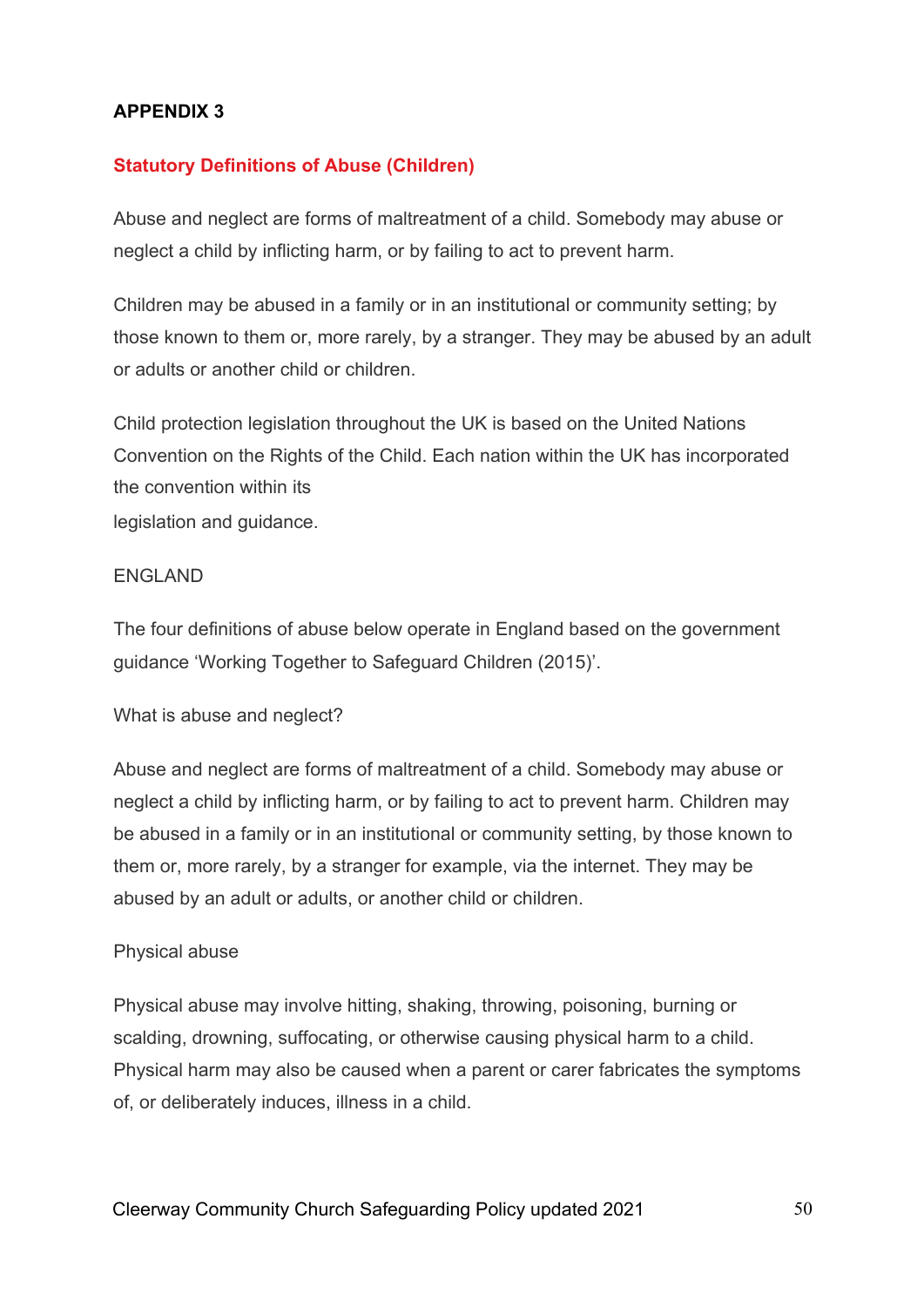#### Emotional abuse

Emotional abuse is the persistent emotional maltreatment of a child such as to cause severe and persistent adverse effects on the child's emotional development.

It may involve conveying to children that they are worthless or unloved, inadequate, or valued only insofar as they meet the needs of another person. It may include not giving the child opportunities to express their views, deliberately silencing them or 'making fun' of what they say or how they communicate. It may feature age or developmentally inappropriate expectations being imposed on children. These may include interactions that are beyond the child's developmental capability, as well as overprotection and limitation of exploration and learning, or preventing the child participating in normal social interaction. It may involve seeing or hearing the ill-treatment of another. It may involve serious bullying (including cyberbullying), causing children frequently to feel frightened or in danger, or the exploitation or corruption of children. Some level of emotional abuse is involved in all

#### Sexual abuse

Sexual abuse involves forcing or enticing a child or young person to take part in sexual activities, not necessarily involving a high level of violence, whether or not the child is aware of what is

types of maltreatment of a child, though it may occur alone.

happening. The activities may involve physical contact, including assault by penetration (for example, rape or oral sex) or non-penetrative acts such as masturbation, kissing, rubbing and touching outside of clothing. They may also include non-contact activities, such as involving children in looking at, or in the production of, sexual images, watching sexual activities, encouraging children to behave in sexually inappropriate ways, or grooming a child in preparation for abuse (including via the internet). Sexual abuse is not solely perpetrated by adult males. Women can also commit acts of sexual abuse, as can other children.

#### **Neglect**

Cleerway Community Church Safeguarding Policy updated 2021 51 Neglect is the persistent failure to meet a child's basic physical and/or psychological needs, likely to result in the serious impairment of the child's health or development.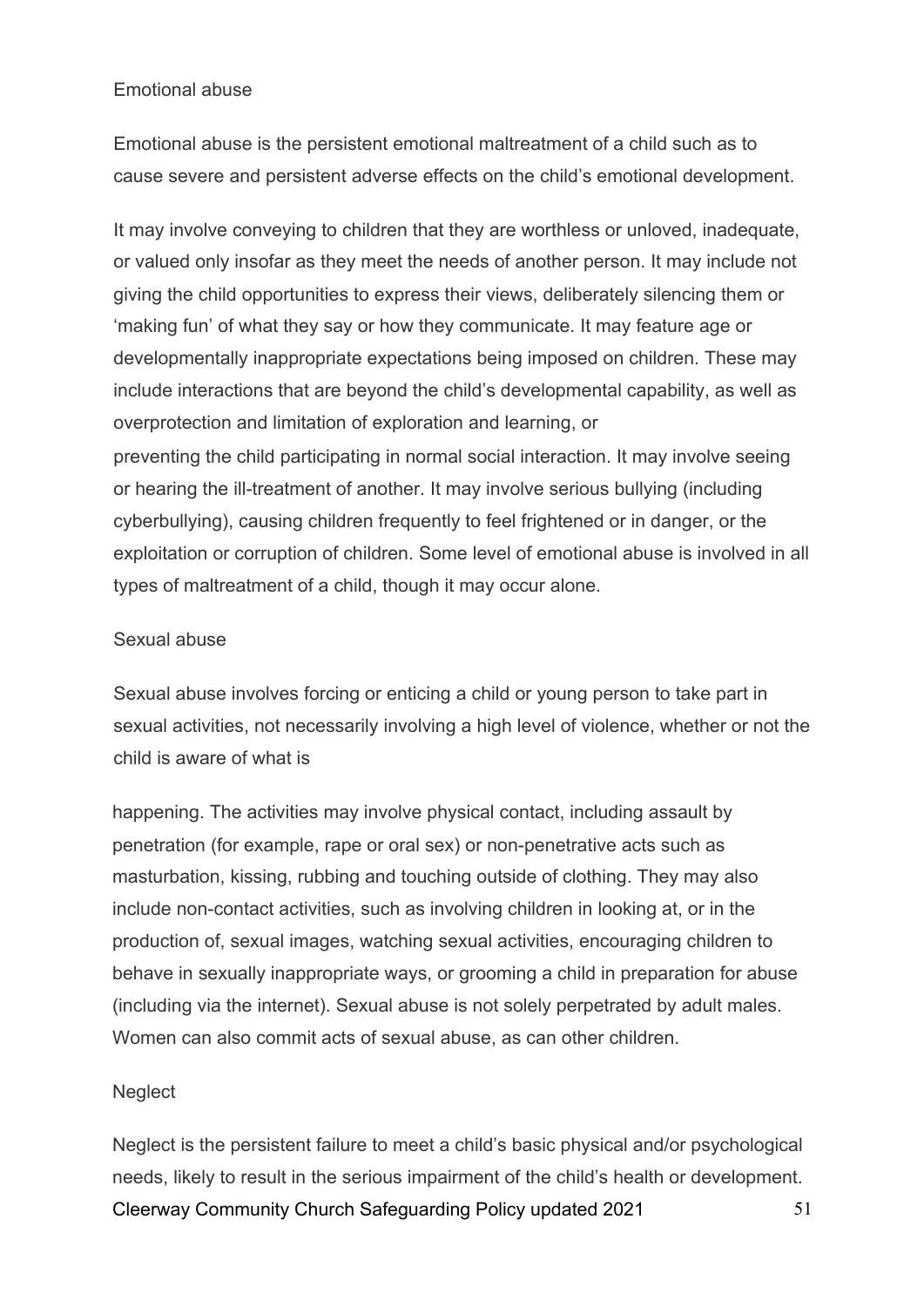Neglect may occur during pregnancy as a result of maternal substance abuse. Once a child is born, neglect may involve a parent or carer failing to:

- provide adequate food, clothing and shelter (including exclusion from home or abandonment);
- protect a child from physical and emotional harm or danger;
- ensure adequate supervision (including the use of inadequate care-givers); or
- ensure access to appropriate medical care or treatment.

It may also include neglect of, or unresponsiveness to, a child's basic emotional needs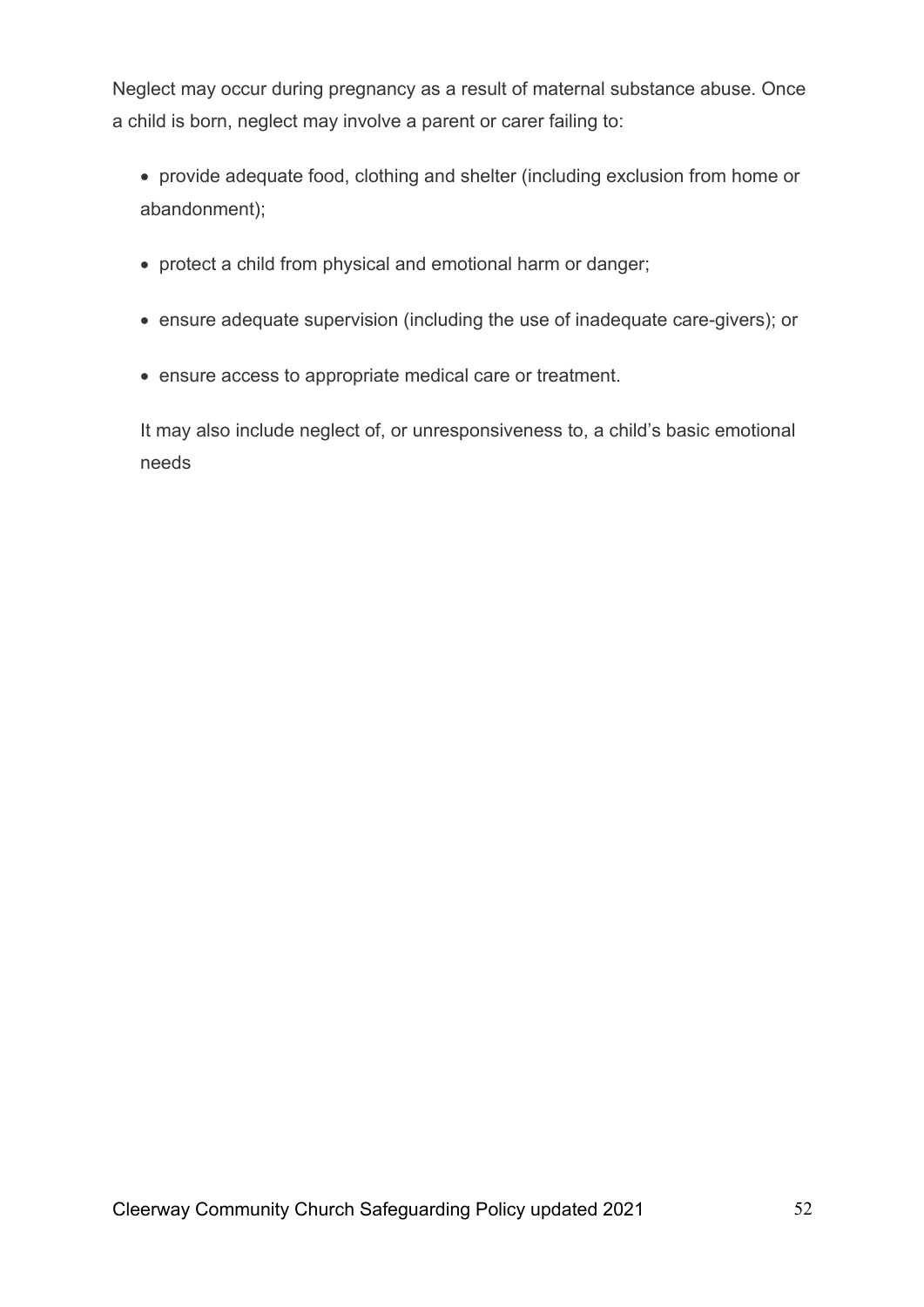

This flow chart provides an overview of action to be taken when concerned about the welfare of a child. It is to be used in conjunction with written procedures**.**



#### **Working Together to Safeguard Children defines significant harm as:**

"… any Physical, Sexual, or Emotional Abuse, Neglect, accident or injury that is sufficiently serious to adversely affect progress and enjoyment of life. Harm is defined as the ill treatment or impairment of health and development."

© Thirtyone:eight 2018 Flowchart for Action Children & Young People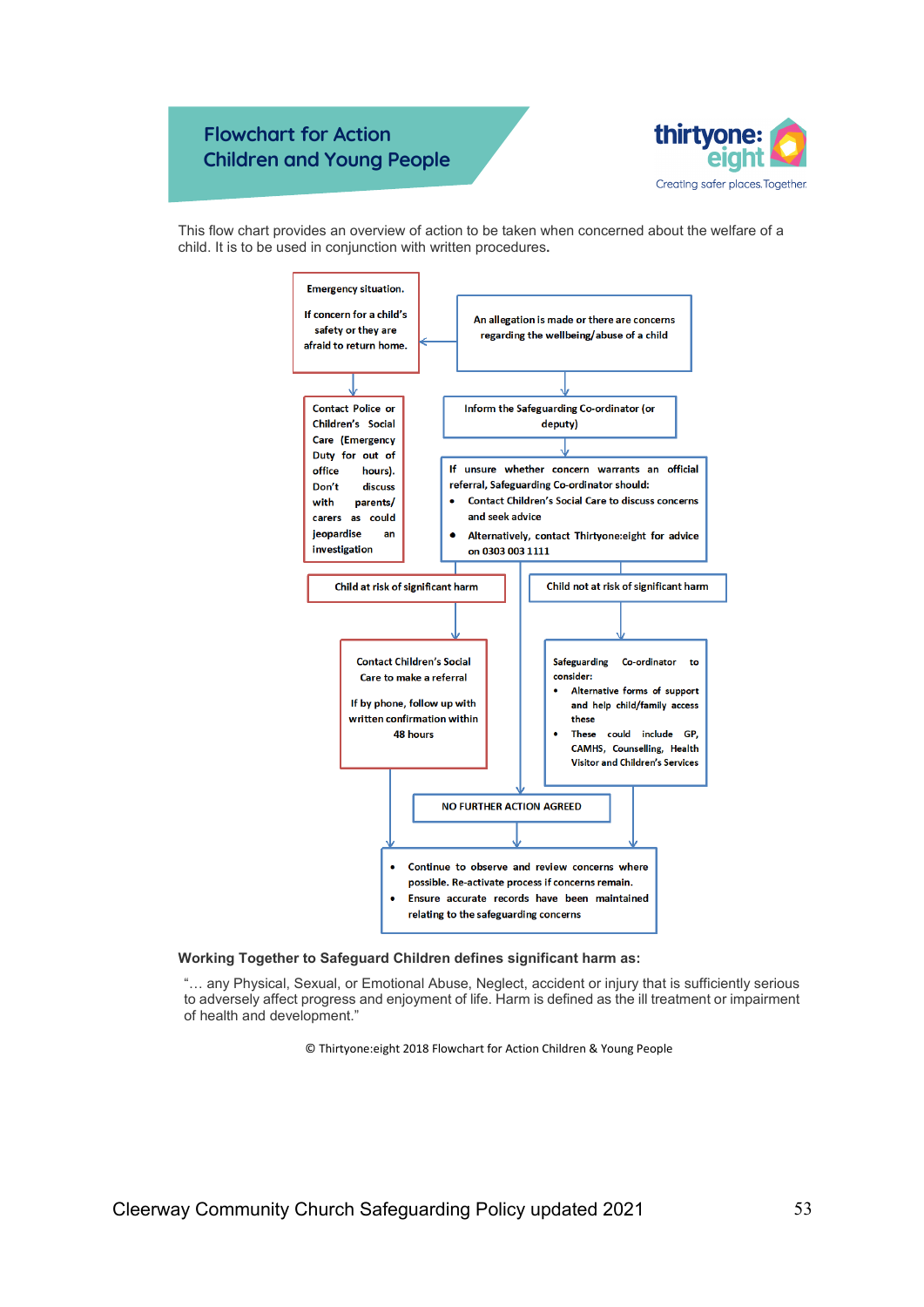### **Definitions of Adult abuse**

The following information relates to the Safeguarding of Adults as defined in the Care Act 2014, Chapter 14. Safeguarding, this replaces the previous guidelines produced in 'No Secrets' (Department of Health 2000)

The legislation is relevant across England and Wales but on occasions applies only to local authorities in England.

The Safeguarding duties apply to an adult who;

- has need for care and support (whether or not the local authority is meeting any of those needs) and;
- is experiencing, or at risk of, abuse or neglect; and
- as a result of those care and support needs is unable to protect themselves from either the risk of, or the experience of abuse or neglect.

Organisations should always promote the adult's wellbeing in their safeguarding arrangements. People have complex lives and being safe is only one of the things they want for themselves. Professionals should work with the adult to establish what being safe means to them and how that can be best achieved. Professional and other staff should not be advocating 'safety' measures that do not take account of individual well-being, as defined in Section 1 of the Care Act.

This section considers the different types and patterns of abuse and neglect and the different circumstances in which they may take place. This is not intended to be an exhaustive list but an illustrative guide as to the sort of behaviour which could give rise to a safeguarding concern.

**Physical abuse** – including assault, hitting, slapping, pushing, misuse of medication, restraint or inappropriate physical sanctions.

**Domestic violence** – including psychological, physical, sexual, financial, emotional abuse; so called 'honour' based violence.

**Sexual abuse** – including rape, indecent exposure, sexual harassment, inappropriate looking or touching, sexual teasing or innuendo, sexual photography,

Cleerway Community Church Safeguarding Policy updated 2021 54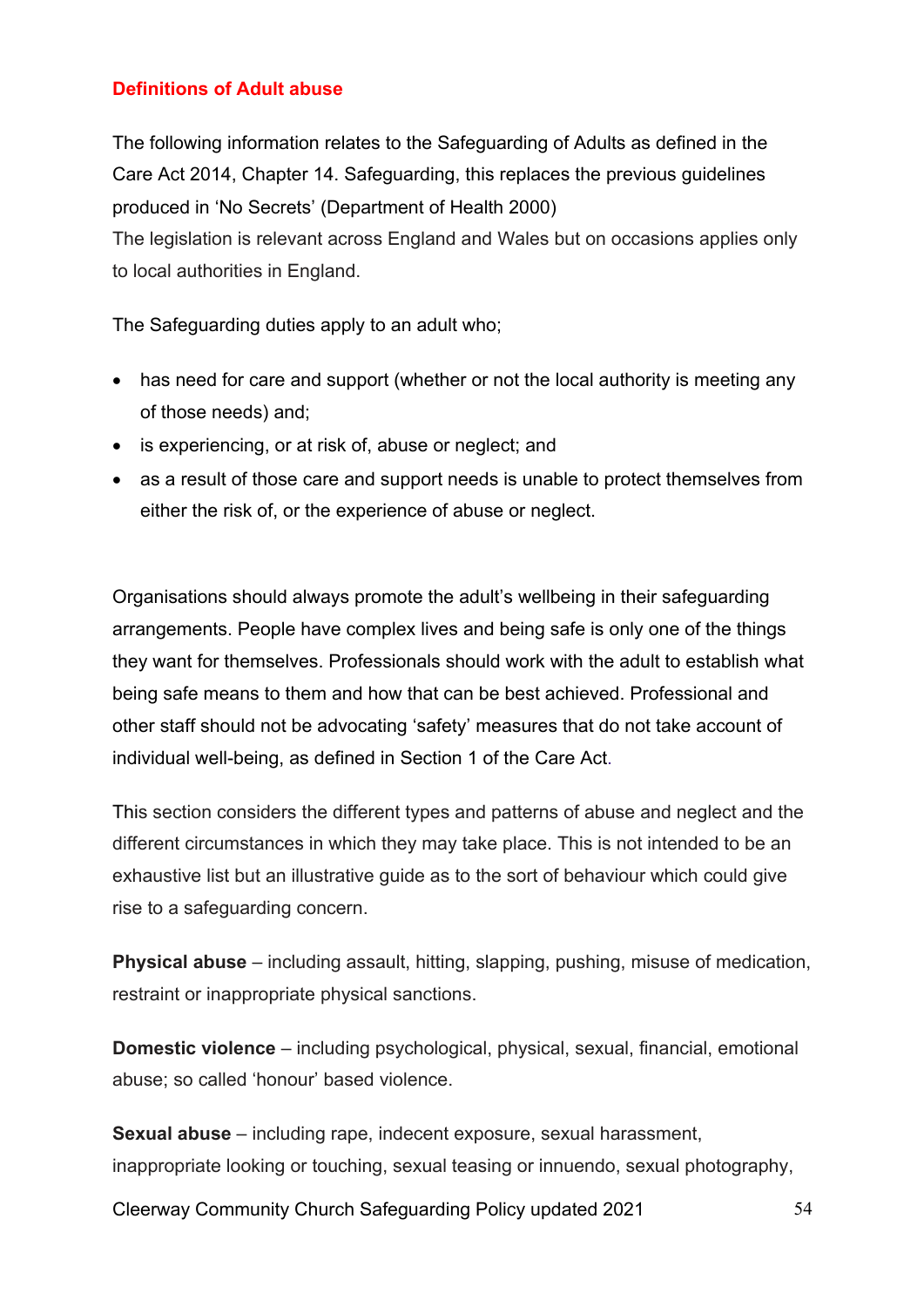subjection to pornography or witnessing sexual acts, indecent exposure and sexual assault or sexual acts to which the adult has not consented or was pressured into consenting.

**Psychological abuse** – including emotional abuse, threats of harm or abandonment, deprivation of contact, humiliation, blaming, controlling, intimidation, coercion, harassment, verbal abuse, cyber bullying, isolation or unreasonable and unjustified withdrawal of services or supportive networks.

**Financial or material abuse** – including theft, fraud, internet scamming, coercion in relation to an adult's financial affairs or arrangements, including in connection with wills, property, inheritance or financial transactions, or the misuse or misappropriation of property, possessions or benefits.

**Modern slavery** – encompasses slavery, human trafficking, forced labour and domestic servitude. Traffickers and slave masters use whatever means they have at their disposal to coerce, deceive and force individuals into a life of abuse, servitude and inhumane treatment.

**Discriminatory abuse** – including forms of harassment, slurs or similar treatment; because of race, gender and gender identity, age, disability, sexual orientation or religion.

**Organisational abuse** – including neglect and poor care practice within an Institution or specific care setting such as a hospital or care home, for example, or in relation to care provided in one's own home. This may range from one off incidents to on-going ill-treatment. It can be through neglect or poor professional practice as a result of the structure, policies, processes and practices within an organisation.

**Neglect and acts of omission** – including ignoring medical, emotional or physical

care needs, failure to provide access to appropriate health, care and support or educational services, the withholding of the necessities of life, such as medication, adequate nutrition and heating.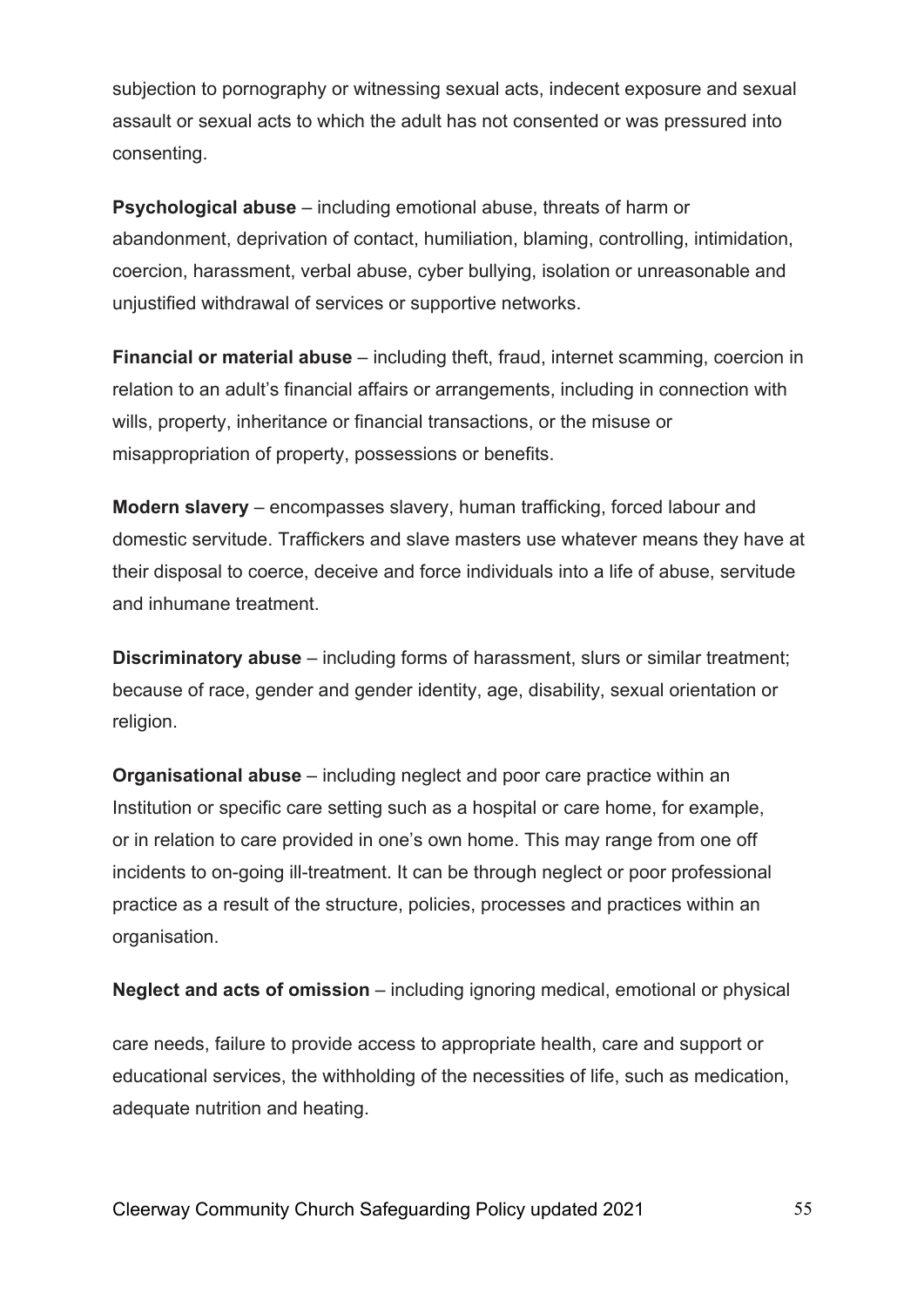**Self-neglect** – this covers a wide range of behaviour neglecting to care for one's personal hygiene, health or surroundings and includes behaviour such as hoarding.

Incidents of abuse may be one-off or multiple, and affect one person or more.

### **Signs of Possible Abuse in Adults**

### **Physical abuse**

- History of unexplained falls, fractures, bruises, burns, minor injuries.
- Signs of under or over use of medication and/or medical problems left unattended.

### **Domestic violence**

- Unexplained injuries or 'excuses' for marks or scars
- Controlling and/or threatening relationship including psychological, physical, sexual,

financial, emotional abuse; so called 'honour' based violence and Female Genital

Mutilation.

• Age range extended to 16yrs.

### **Sexual abuse**

- Pregnancy in a woman who is unable to consent to sexual intercourse
- Unexplained change in behaviour or sexually explicit behaviour
- Torn, stained or bloody underwear and/or unusual difficulty in walking or sitting
- Infections or sexually transmitted diseases
- Full or partial disclosures or hints of sexual abuse
- Self harming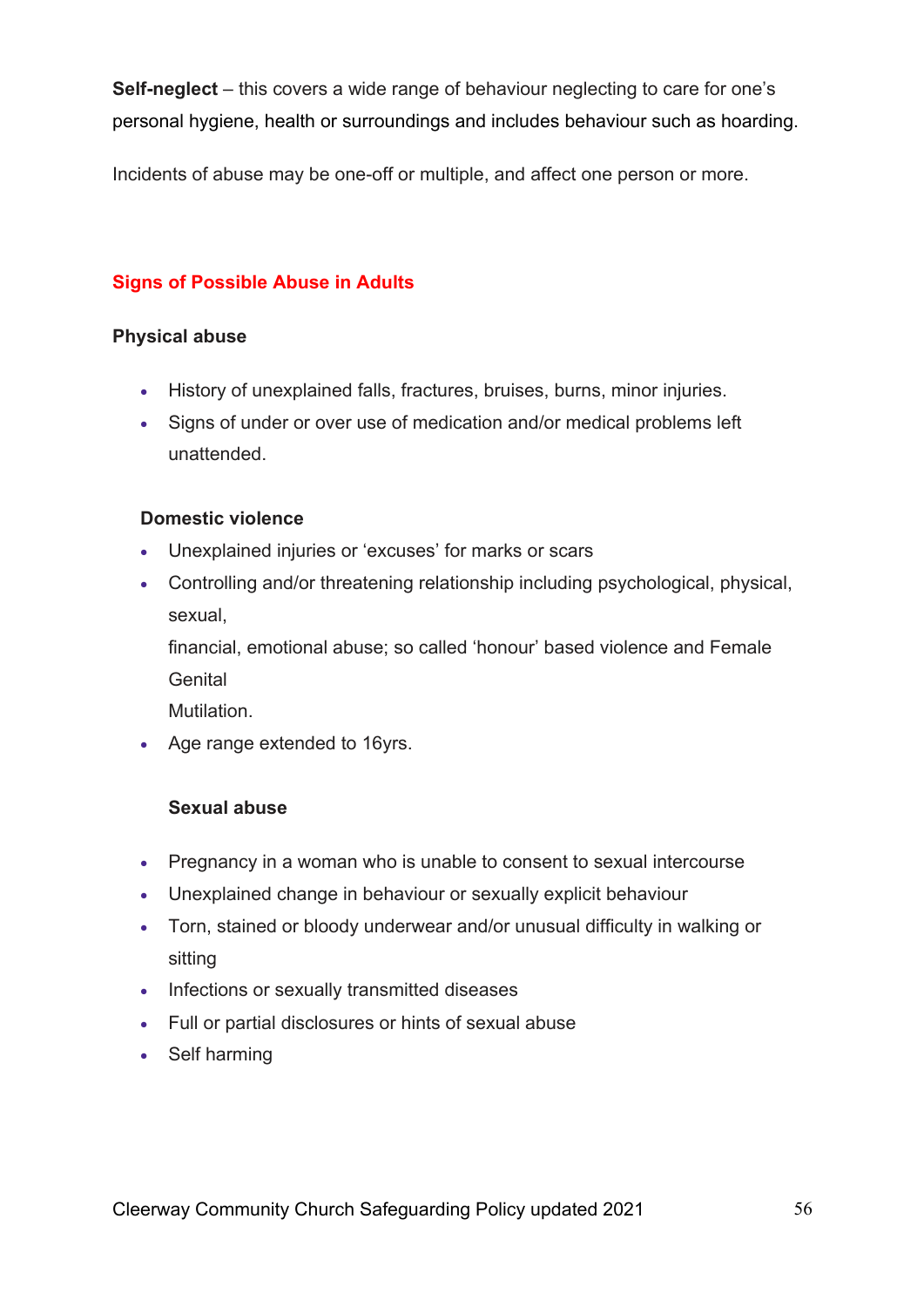### **Psychological abuse**

- Alteration in psychological state eg. withdrawn, agitated, anxious, tearful
- Intimidated or subdued in the presence of a carer
- Fearful, flinching or frightened of making choices or expressing wishes
- Unexplained paranoia

#### **Financial or material abuse**

- Disparity between assets and living conditions
- Unexplained withdrawals from accounts or disappearance of financial documents
- Sudden inability to pay bills
- Carers or professionals fail to account for expenses incurred on a person's behalf
- Recent changes of deeds or title to property

#### **Modern slavery**

- Physical appearance; unkempt, inappropriate clothing, malnourished
- Movement monitored, rarely alone, travel early or late at night to facilitate working hours.
- Few personal possessions or ID documents.
- Fear of seeking help or trusting people.

#### **Discriminatory abuse**

- Inappropriate remarks, comments or lack of respect
- Poor quality or avoidance care

### **Organisational abuse**

- No confidence in complaints procedures for staff or service users.
- Neglectful or poor professional practice.

#### **Neglect and acts of omission**

• Deteriorating despite apparent care

#### Cleerway Community Church Safeguarding Policy updated 2021 57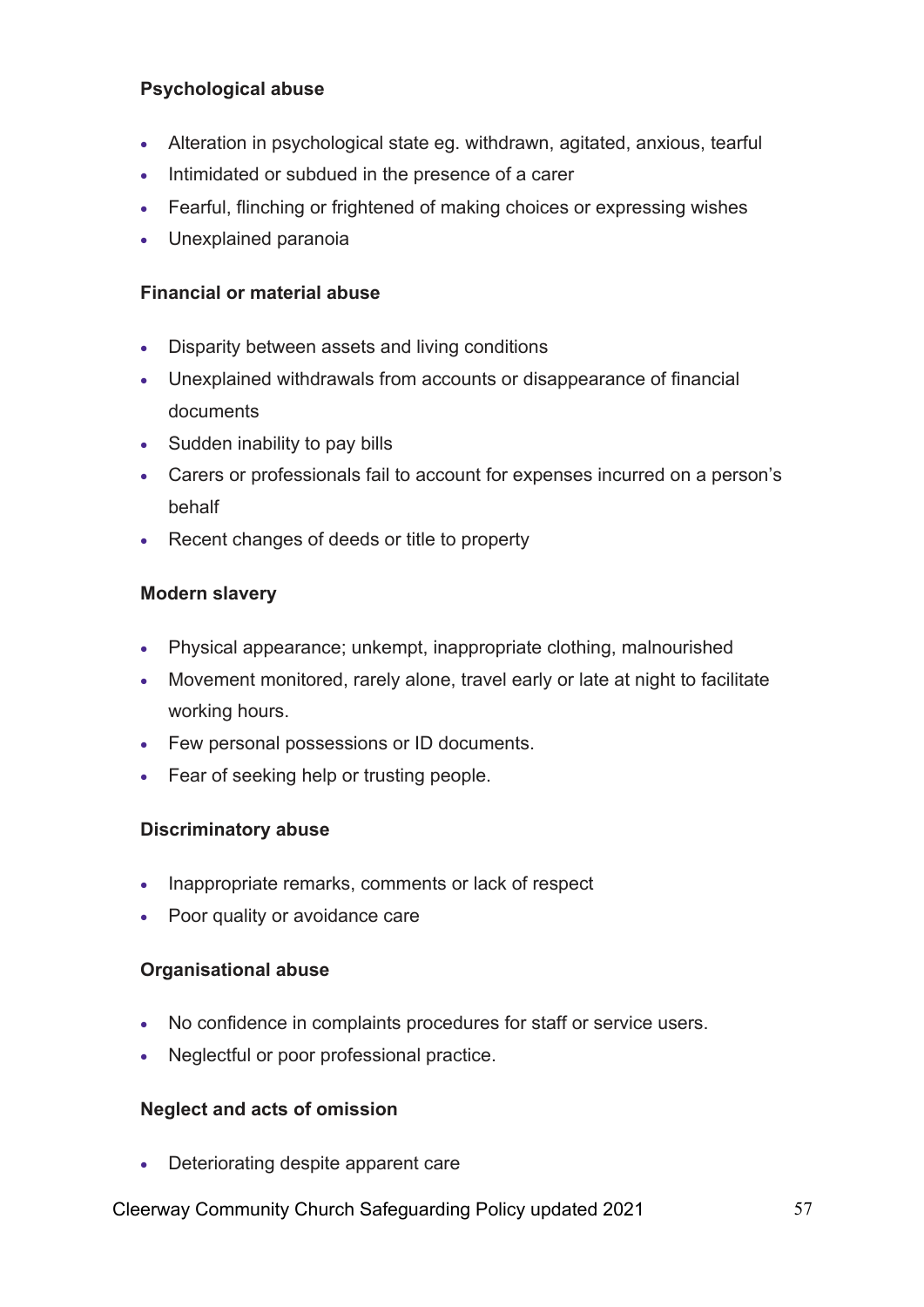- Poor home conditions, clothing or care and support.
- Lack of medication or medical intervention

### **Self-neglect**

- Hoarding inside or outside a property
- Neglecting personal hygiene or medical needs

Incidents of abuse may be one-off or multiple, and affect one person or more.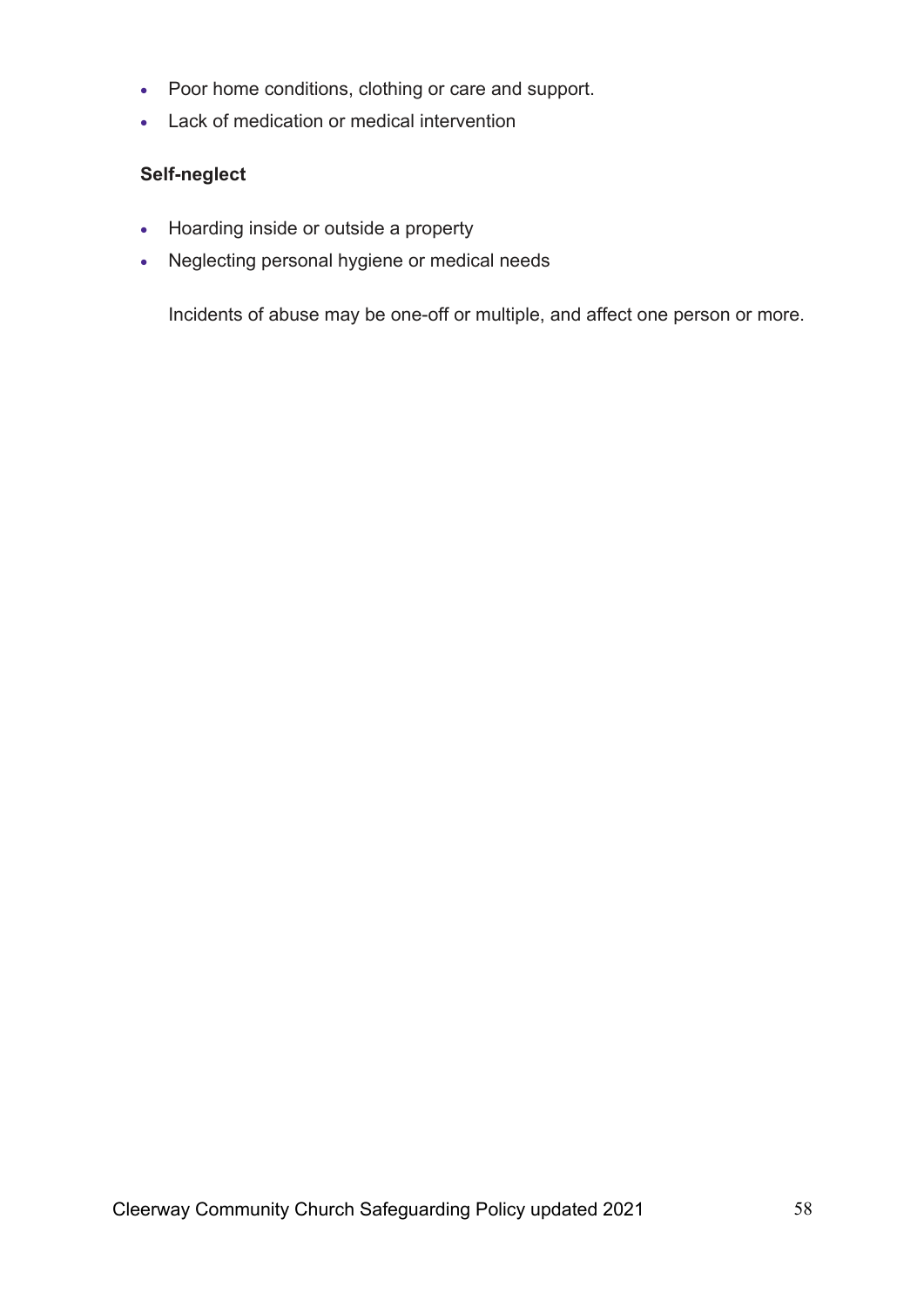

This flow chart provides an overview of action to be taken when concerned about the welfare of an adult at risk. It is to be used in conjunction with written procedures.



"The legal definition says that someone who lacks capacity cannot, due to an illness or disability such as a mental health problem, dementia or a learning disability, do the following:

- understand information given to them to make a particular decision
- retain that information long enough to be able to make the decision
- use or weigh up the information to make the decision
- communicate their decision.

©Thirtyone:eight 2018 Flowchart for Action Adults at Risk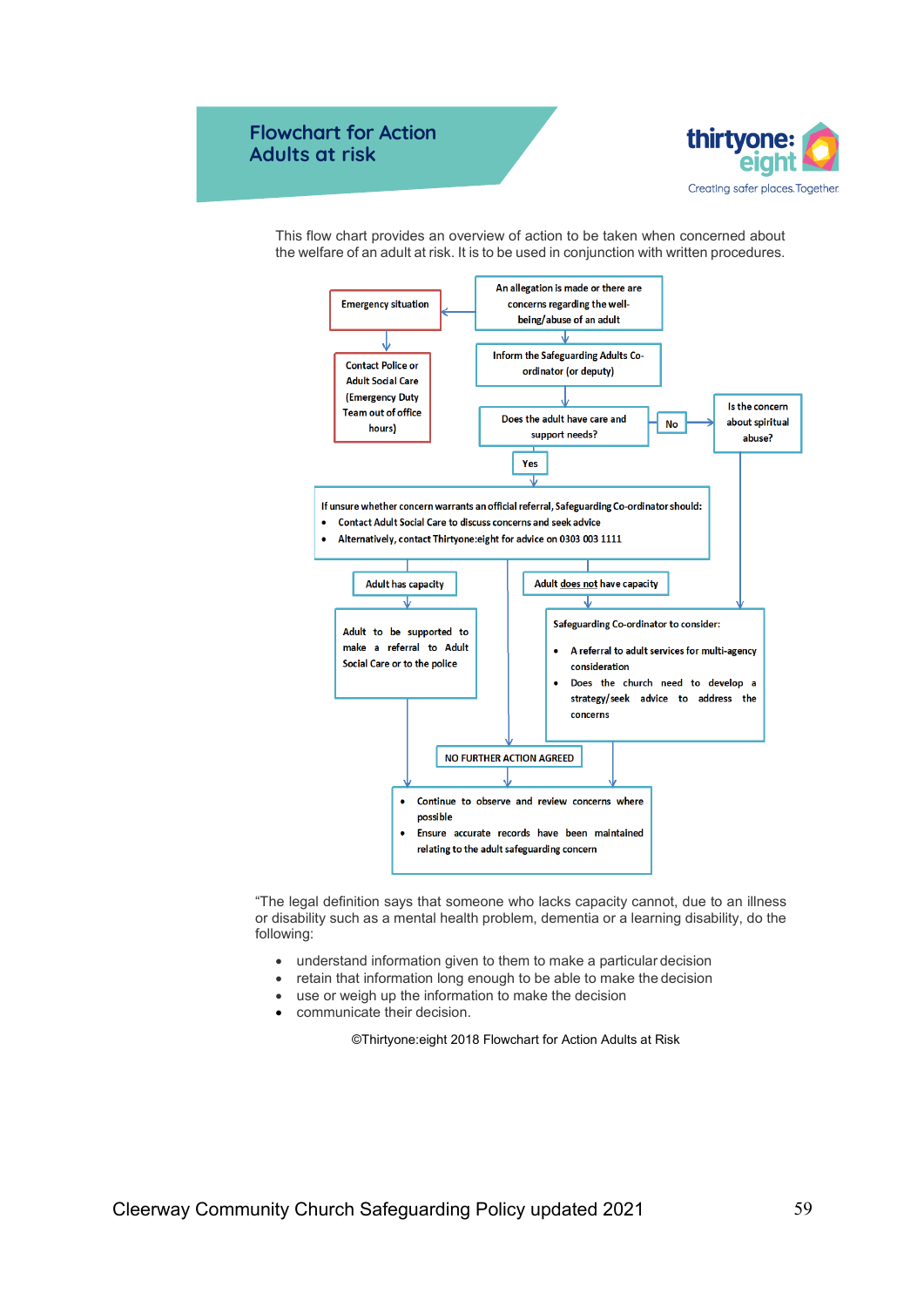**Online Safety Flowchart**





*(\*) Some forms of bullying or content may be illegal – see Malicious Communications Act 1988, Obscene Publications Act. For extreme pornography – Criminal Justice and Immigration Act 2008, etc.*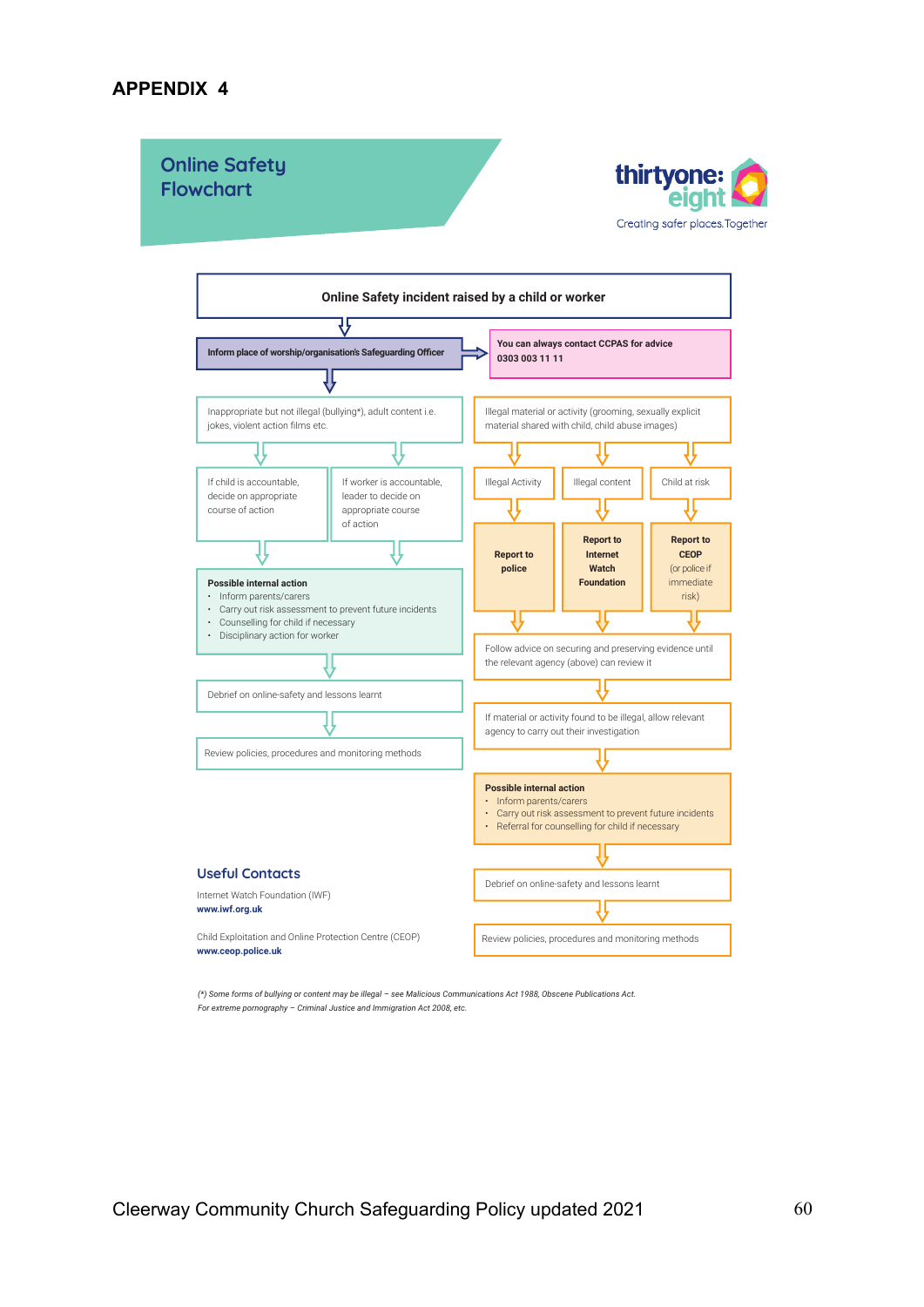# **Safeguarding is a priority here**

**We are commited to creatng safer places by following**  statutory guidelines on good working practice.



**Contact Details** \_\_\_\_\_\_\_\_\_\_\_\_\_\_\_\_\_\_\_\_\_\_\_\_\_\_\_\_\_\_\_\_\_\_\_\_\_ 07952 407161

A copy of our safeguarding policy is available upon request.

**In an emergency, or for independent advice call thirtyone:eight on: 0303 003 11 11**

With safeguarding support from:



Thirtyone: eight is an independent Christian safeguarding charity. Charity No: 1004490. Scottish Charity No: SCO40578. Company No: 2646487

Cleerway Community Church Safeguarding Policy updated 2021 61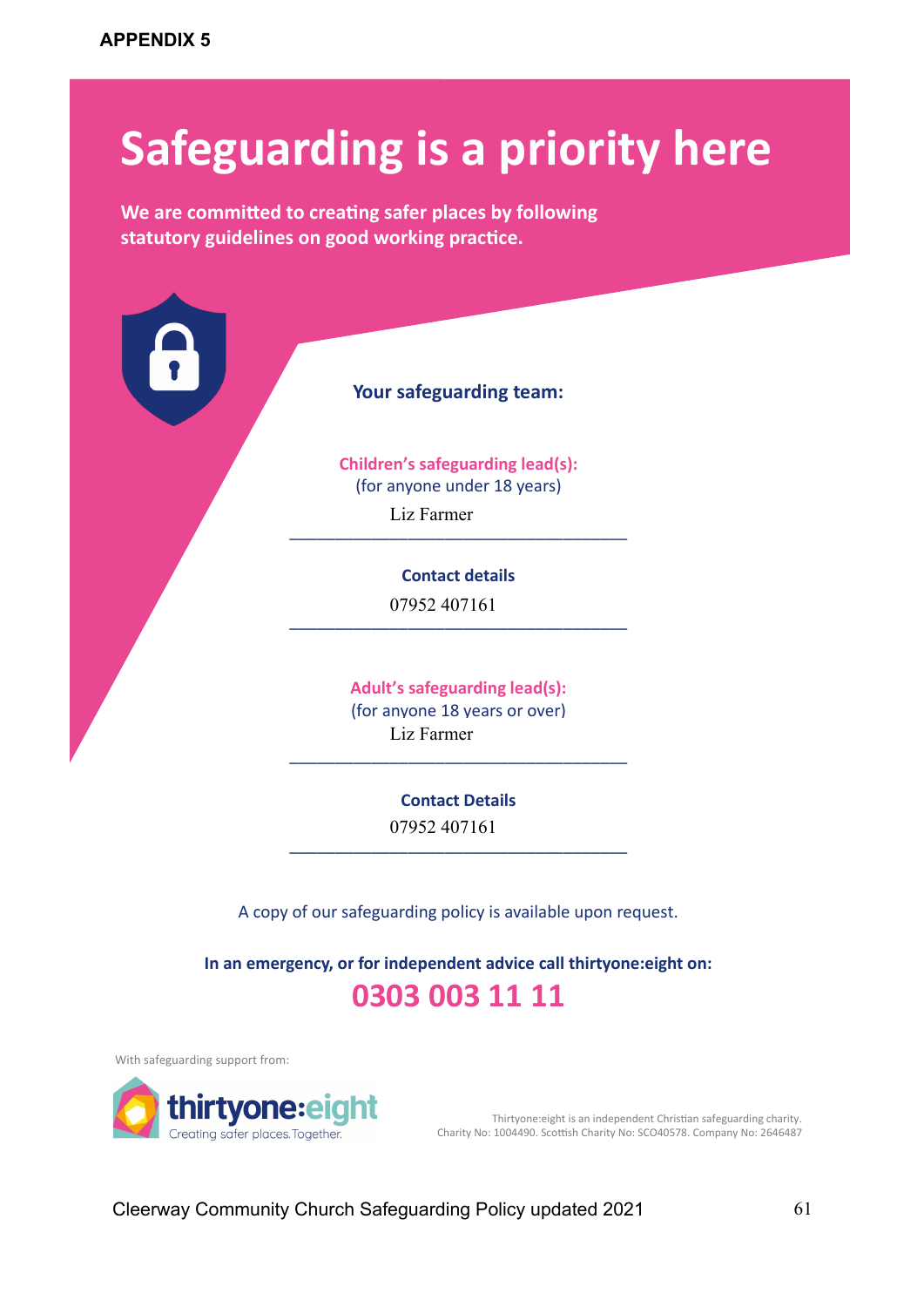### **APPENDIX 6**

# **Additional information regarding safeguarding during the coronavirus pandemic 2020**

### **Guidelines issued by ThirtyOne:Eight**

- Ensure your safeguarding designated lead is included and involved in any crisis planning. They will be able to help you think through the implications of any new activity and give recommendations for safer working. As with any new activity you are undertaking as a church, a risk-assessment should be completed, and proper thought needs to be given to the safeguarding implications. Keep your safeguarding lead informed of any changes to your planned activities.
- Pastoral care within your congregation and the wider community should be done by those already trained and authorised to do so on behalf of the church. Although demand may be higher than usual, your team still needs to have been recruited safely, have an awareness of the signs of abuse to ensure the vulnerable are not put at unnecessary risk, and have sufficient oversight or support. Shopping on behalf of those who are self-isolating, especially when using their own money, can leave people at risk of financial abuse and may in some cases fall under Regulated Activity requiring checks to be obtained.
- Ensure you keep records of what activity is being undertaken that is outside your usual remit and by whom. A simple log of who is visiting who, frequency of contact, and any issues that may arise will help you assess any potential risks. You may need to have someone coordinate this so that you can keep oversight of the activity that is being done and ensure the most vulnerable are being properly safeguarded. A single point of contact or short list of authorised contacts could be circulated with guidance on how to get in contact if help is needed.
- Remember that self-isolation for some will put them at greater risk of abuse. Those in homes where domestic abuse is taking place, or families who are being supported by social services, or where there are those with disabilities and mental health challenges may now be at greater risk. Especially as their usual contact points where they may be seen by others and the signs of harm and abuse potentially spotted are reduced. Keeping in contact with those you know to be vulnerable or who you may have

Cleerway Community Church Safeguarding Policy updated 2021 62